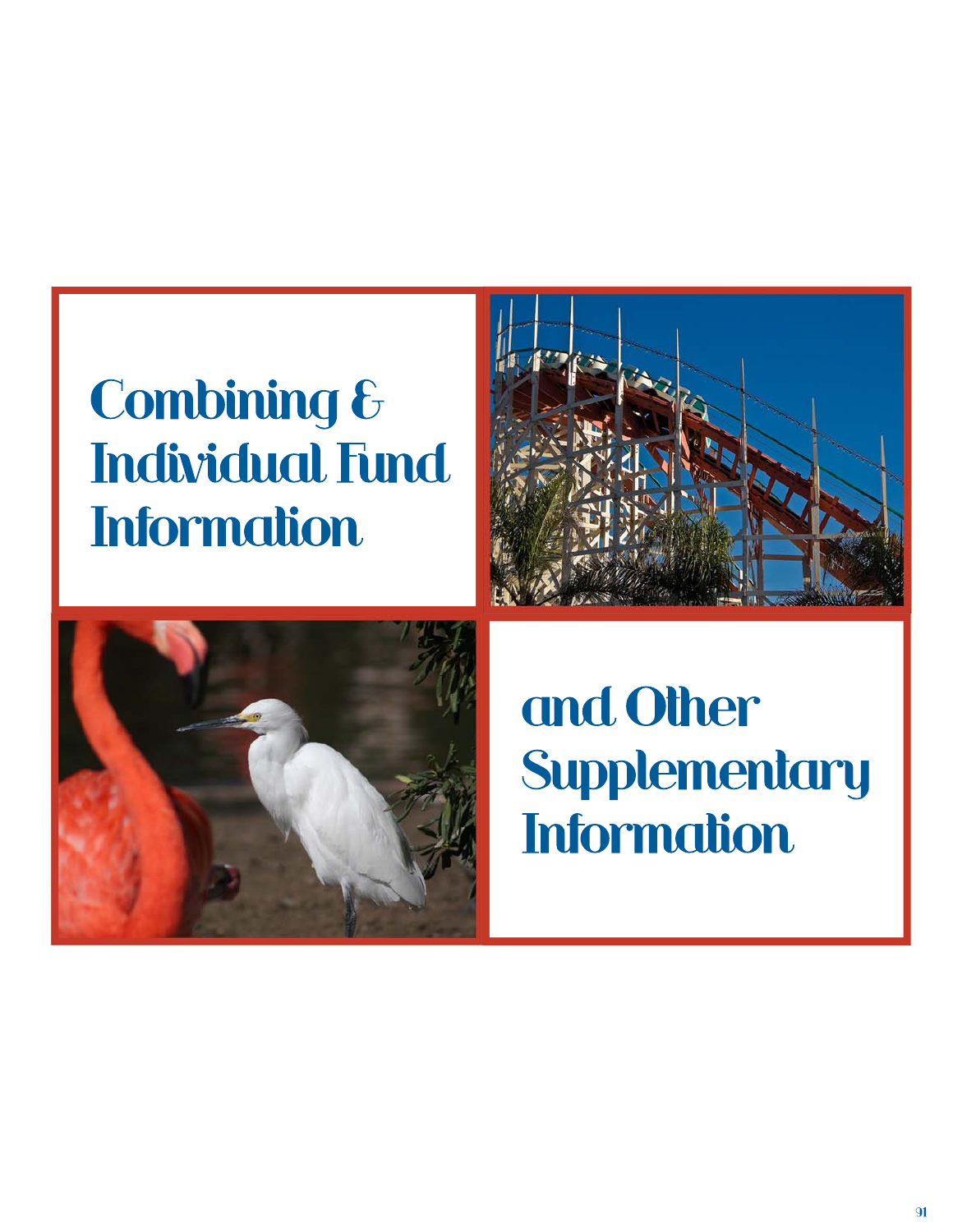## NONMAJOR GOVERNMENTAL FUNDS

## **SPECIAL REVENUE FUNDS**

Special revenue funds are used to account for the proceeds of specific revenue sources (other than for major capital projects) that are legally restricted to expenditure for specific purposes.

## **AIR POLLUTION FUND**

This fund was establ ished to provide for control of air pollution from motor vehicles and other sources in order to attain health based air qual ity standards. Revenue sources include l icense and permit fees, fines, state and federal funds, charges to property owners and vehicle registration fees.

## **ASSET FORFEITURE PROGRAM FUND**

This fund was establ ished to account for assets which have been seized by law enforcement agencies during the investigation of criminal activities. These monies and the investment income derived therefrom are used for the prevention, investigation, apprehension and prosecution of drug and other criminal law violators.

## **CABLE TV FUND**

This fund was establ ished to account for revenue earned and expenditures made for cable television related projects appropriated for the benefit of the cable subscribers who have paid the user fees for this fund.

#### **COUNTY LIBRARY FUND**

This fund was establ ished to provide l ibrary services for the unincorporated area as well as 11 of the incorporated cities within the county. Property taxes provide most of the fund's revenues; federal aid, state aid and fines provide the remaining revenues.

#### **COUNTY SERVICE DISTRICT FUNDS**

These special district funds were establ ished to provide authorized services such as road, park, l ighting maintenance, fire protection or ambulance service to specific areas in the County. They are financed by ad valorem property taxes in the area benefited or by special assessments levied on specific properties.

#### **EDGEMOOR DEVELOPMENT FUND**

This fund is exclusively for assisting in the development of the Edgemoor property. The Edgemoor property represents approximately 375 acres of county owned land and 50 acres owned by the Grossmont Union High School District in the Santee area. Future development may include parks, a l ibrary, housing, a fire station, post office and others. Revenues are derived from the sale or lease of land within the Edgemoor property.

### **FLOOD CONTROL DISTRICT FUND**

This fund was establ ished to account for revenues and expenditures related to providing flood control in the county. It is financed primarily by ad valorem property taxes and federal grants.

#### **HOUSING AUTHORITY FUND**

This fund was establ ished to account for revenues and expenditures related to providing decent housing in a suitable environment for individuals who cannot afford standard private housing. Contracts with the U.S. Department of Housing and Urban Development provide the major funding sources.

## **HOUSING AND COMMUNITY DEVELOPMENT FUND**

The Housing and Community Development Fund was establ ished to receive federal community development block grants as well as state grants. Expenditures are for special projects related to various housing programs within the County.

## **IN HOME SUPPORTIVE SERVICES PUBLIC AUTHORITY FUND (IHSSPA)**

This authority was establ ished for the administration of the IHSSPA registry, investigation of the qual ifications and background of potential registry personnel, referral of registry personnel to IHSSPA recipients and the provision for training of providers and recipients. Financing is provided by the Social Services real ignment fund, federal and state programs.

#### **INACTIVE WASTESITES FUND**

This fund was established to receive one-time homeowner association deposits and residual funds from the sale of the County's Sol id Waste System. Expenditures include repairs, maintenance and care for the County's inactive landfill sites in accordance with all appl icable governmental regulations, laws and guidel ines.

#### **INMATE WELFARE PROGRAM FUND**

This fund was established to receive telephone and other vending commissions and profits from stores operated in connection with the county jail and probation facil ities. Fund expenditures, by law, must be solely for the benefit, education and welfare of confined inmates.

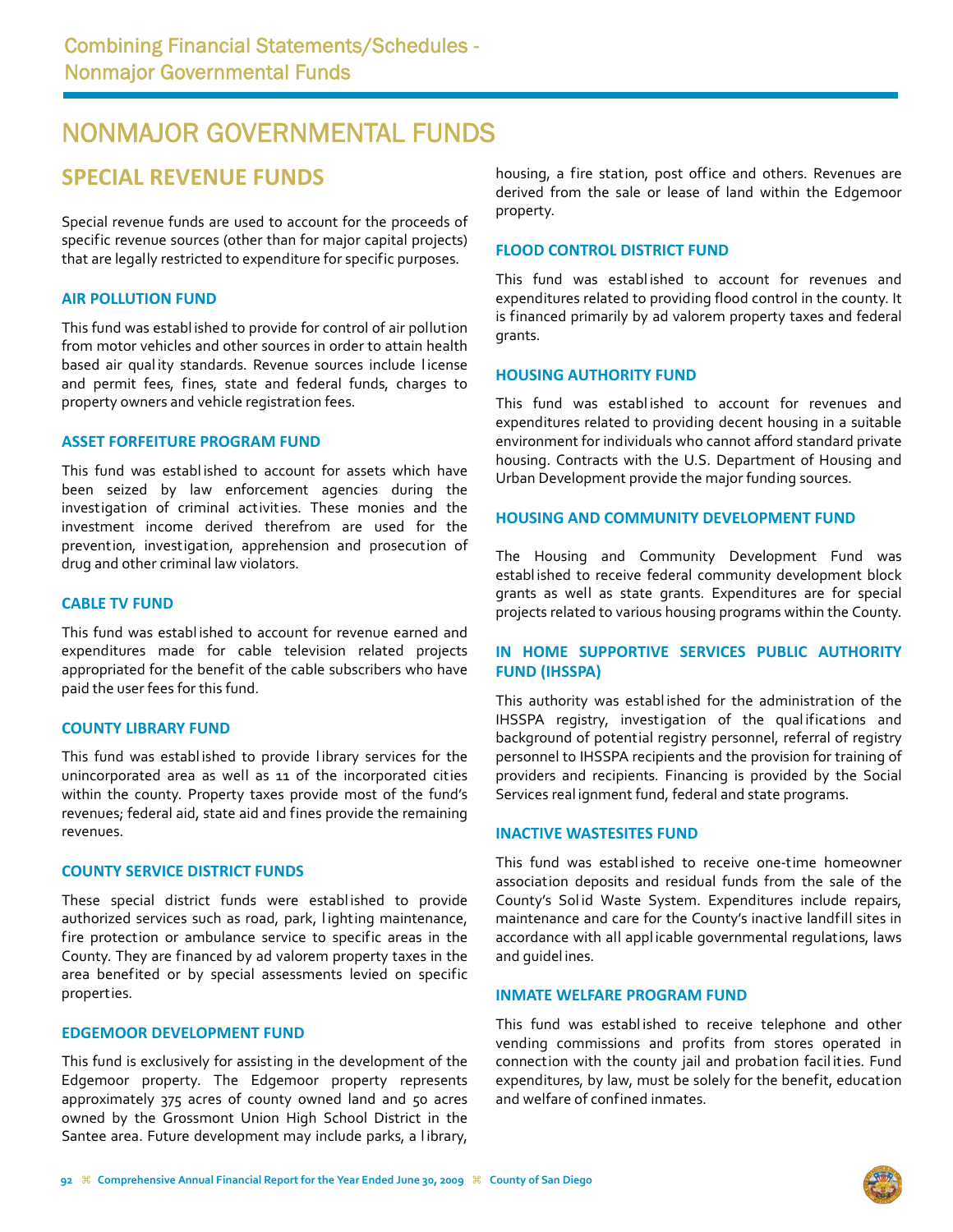#### **LIGHTING MAINTENANCE DISTRICT FUND**

This fund was established to provide street and road lighting services to specified areas of the County. Revenue sources include ad valorem taxes, benefit fees, state funding and charges to property owners.

#### **OTHER SPECIAL DISTRICTS FUNDS**

These funds were establ ished to receive user fees, and land lease revenues, fines and state funding. Expenditures include retracement or remonument surveys, improvements for grazing lands, wildl ife propagation and aviation purpose capital improvements and repairs.

#### **PARK LAND DEDICATION FUND**

This fund was establ ished to receive and expend special park land dedication fees to developers of land as a condition for approval of any development. The fees are then used for the purchase of land and the development of land for park or recreational facil ities. These facil ities serve the future residents of such developments. In l ieu of the payment of these fees, the developer may dedicate land for park or recreational facil ities.

#### **REDEVELOPMENT AGENCY FUND**

This fund was establ ished to account for the financial resources obtained and used for pass‐through payments to taxing entities located in the Gillespie Field and Upper San Diego River project areas. Mandatory payments of the twenty percent set‐aside to the Gillespie Field and Upper San Diego River Housing funds are made through interfund operating transfers. The interfund activity is el iminated to minimize the doubl ing effect between the funds. Revenues primarily consist of incremental property taxes collected within the project areas. Financial resources received are also used to make operating transfers to the Redevelopment Agency - Debt Service Fund for payment of principal and interest on revenue bonds.

#### **ROAD FUND**

This fund was establ ished to provide for maintenance and construction of roadways and for special ized engineering services to other governmental units and the publ ic. Revenues consist primarily of the County's share of state highway user taxes and are supplemented by federal funds, vehicle code fines, and fees and reimbursements for engineering services provided.

## **TOBACCO SECURITIZATION JOINT SPECIAL REVENUE FUND**

The Tobacco Securitization Joint Special Revenue Fund accounts for the transactions of the San Diego County Tobacco Asset Securitization Corporation and Tobacco Securitization Joint Powers Authority, two component units, that are blended into the County's financial statements.

## **DEBT SERVICE FUNDS**

Debt service funds are used to account for the accumulation of resources for, and the payment of, general long‐term debt principal and interest.

#### **PENSION OBLIGATION BONDS FUND**

This fund receives payments from the County and other agencies for payment of principal and interest due on taxable pension obl igation bonds. The debt issue was used to satisfy the County's requirement to amortize the unfunded actuarial accrued l iabil ity with respect to retirement benefits accruing to members of the association.

#### **REDEVELOPMENT AGENCY FUND**

This fund's primary source of income are operating transfers from the Redevelopment Agency ‐ Special Revenue Fund and investment income based on a trust agreement between the agency and a trustee bank for payment of principal and interest due on revenue bonds. Pledged installments from the county airport system are deposited with a trustee and are available if taxes and investment income are insufficient to pay debt service payments. In addition to the pledged amounts, a bond reserve was funded with bond proceeds.

#### **SAN DIEGO REGIONAL BUILDING AUTHORITY FUND**

This fund receives rental payments based on lease purchase agreements from the County general fund and the San Miguel Fire District for payment of principal and interest due on certificates of participation and lease revenue bonds. These debt issuances are legal obl igations of the San Diego Regional Building Authority and were issued to finance the acquisition and construction of permanent buildings by the County. Debt is secured by the lease purchase payments.

#### **SANCAL FUND**

This fund receives rental payments based on lease purchase agreements from the capital outlay fund and the general fund for payment of principal and interest due on certificates of participation. These debt issuances are legal obl igations of a nonprofit corporation and were issued to finance the purchasing of necessary equipment and the acquisition and construction of permanent buildings by the County. Debt is secured by the lease purchase payments from the County.

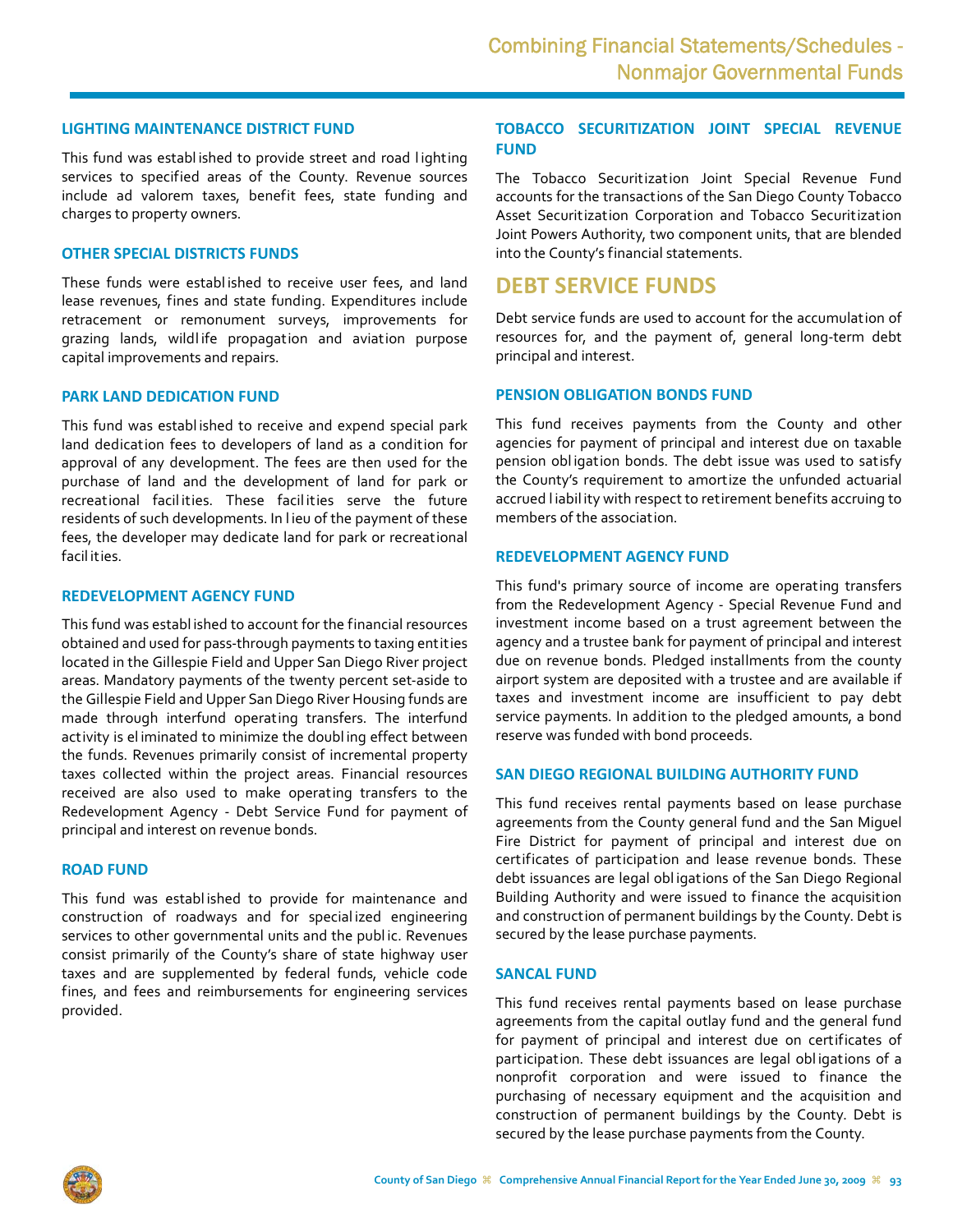## **CAPITAL PROJECTS FUNDS**

Capital projects funds are used to account for financial resources to be used for the acquisition or construction of major capital facil ities (other than those financed by proprietary funds and trust funds)

## **CAPITAL OUTLAY FUND**

This fund is used exclusively to finance the acquisition, construction and completion of permanent public improvements including publ ic buildings and for the costs of acquiring land and permanent improvements. The fund may also be used to make annual payments on bond indebtedness for the construction of publ ic facil ities and to acquire publ ic facil ities through lease purchases. Revenues are obtained from the sale of fixed assets, from lease or rental of county‐owned facil ities, and from other funds such as grants and contributions when allocated by the Board of Supervisors to the fund.

## **SAN DIEGO REGIONAL BUILDING AUTHORITY FUND**

This fund is used to account for the expenditures of the proceeds from the sale of certificates of participation and lease revenue bonds of the San Diego Regional Building Authority used for the acquisition and construction of permanent buildings by the County.

## **SANCAL FUND**

This fund is used to account for the expenditures of the proceeds from the sale of nonprofit corporation certificates of participation for the purchase of various types of equipment and the acquisition and construction of permanent buildings by the County.

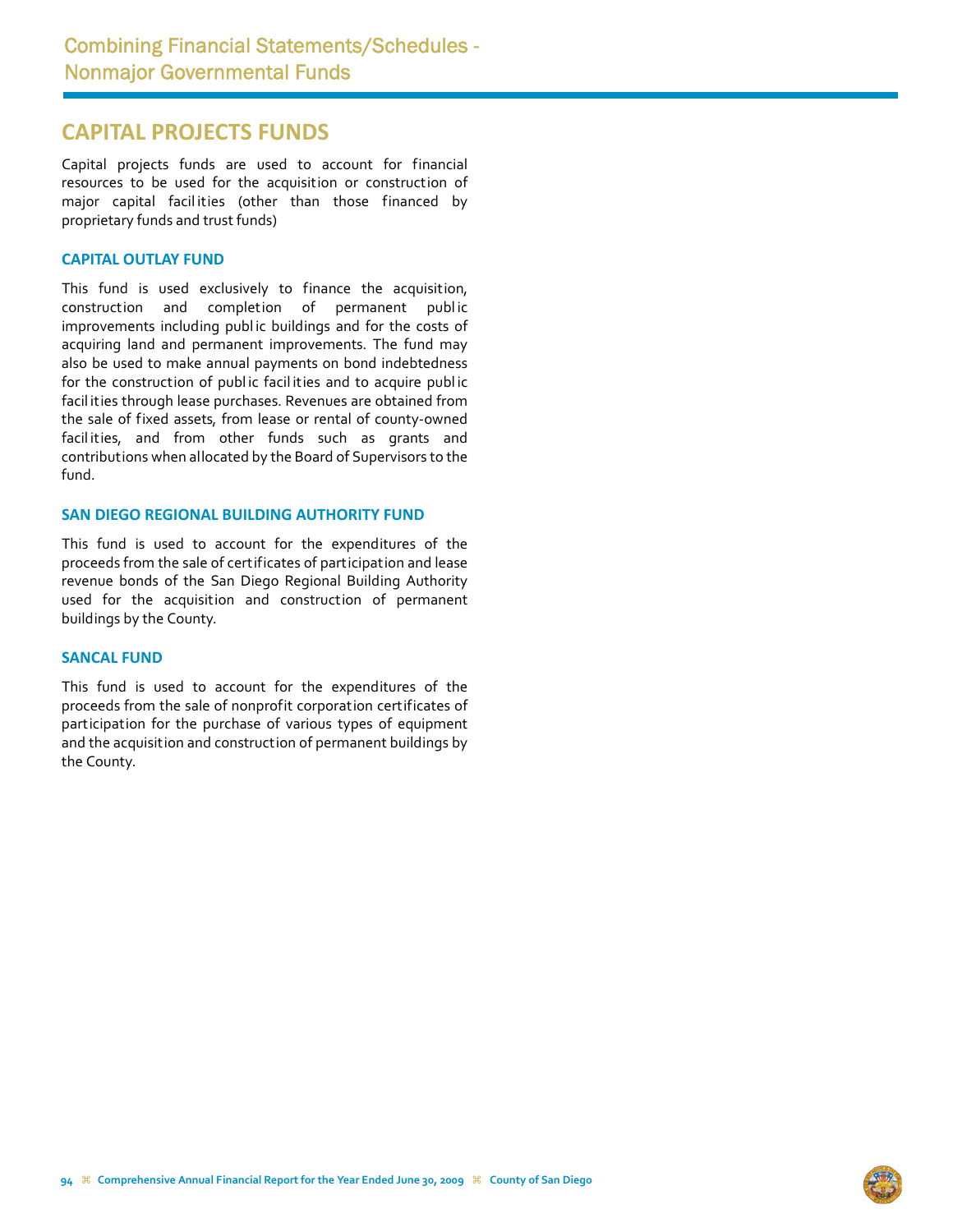## **COMBINING BALANCE SHEET NONMAJOR GOVERNMENTAL FUNDS**

**June 30, 2009 (In Thousands)**

|                                                                | <b>Special Revenue</b><br><b>Funds</b> | <b>Debt Service Funds</b> | <b>Capital Projects</b><br>Funds | <b>Total Nonmajor</b><br>Governmental<br>Funds |
|----------------------------------------------------------------|----------------------------------------|---------------------------|----------------------------------|------------------------------------------------|
| <b>ASSETS</b>                                                  |                                        |                           |                                  |                                                |
| Pooled cash and investments                                    | S.<br>250,795                          | 28,675                    | 162,457                          | 441,927                                        |
| Investments with fiscal agents                                 | 43,021                                 |                           |                                  | 43,021                                         |
| Receivables, net                                               | 112,886                                | 350                       | 6,759                            | 119,995                                        |
| Property taxes receivables, net                                | 695                                    |                           |                                  | 695                                            |
| Due from other funds                                           | 6.121                                  | 4,024                     | 10,615                           | 20.760                                         |
| Inventories                                                    | 1,606                                  |                           |                                  | 1,606                                          |
| Deposits with others                                           | 2,292                                  |                           |                                  | 2,292                                          |
| Prepaid items                                                  | 484                                    |                           |                                  | 484                                            |
| Restricted assets:                                             |                                        |                           |                                  |                                                |
| Cash with fiscal agents                                        | 301                                    | 7                         |                                  | 308                                            |
| Investments with fiscal agents                                 | 47,676                                 | 36,467                    |                                  | 84,143                                         |
| Lease receivable                                               |                                        | 9,786                     |                                  | 9,786                                          |
| <b>Total assets</b>                                            | 465,877                                | 79,309                    | 179,831                          | 725,017                                        |
| <b>LIABILITIES AND FUND BALANCES</b>                           |                                        |                           |                                  |                                                |
| Liabilities:                                                   |                                        |                           |                                  |                                                |
| Accounts payable                                               | 18,825                                 | 19                        | 10,612                           | 29,456                                         |
| Accrued payroll                                                | 2,050                                  |                           |                                  | 2,050                                          |
| Due to other funds                                             | 16,673                                 | 2,073                     | 9,695                            | 28,441                                         |
| Deferred revenues                                              | 35,668                                 | 9,786                     | 2,146                            | 47,600                                         |
| Unearned revenue                                               | 8,136                                  |                           | 157                              | 8,293                                          |
| <b>Total liabilities</b>                                       | 81,352                                 | 11,878                    | 22,610                           | 115,840                                        |
| Fund balances:                                                 |                                        |                           |                                  |                                                |
| Reserved fund balance:                                         |                                        |                           |                                  |                                                |
| Reserved for loans, due from other funds and prepaids          | 52,158                                 | 22                        |                                  | 52,180                                         |
| Reserved for deposits with others                              | 81                                     |                           |                                  | 81                                             |
| Reserved for inventories                                       | 1,606                                  |                           |                                  | 1,606                                          |
| Reserved for debt service                                      | 40,797                                 | 67,409                    |                                  | 108,206                                        |
| Reserved for housing repairs and improvements                  | 382                                    |                           |                                  | 382                                            |
| Reserved for other purposes                                    | 51,529                                 |                           |                                  | 51,529                                         |
| Unreserved:                                                    |                                        |                           |                                  |                                                |
| Designated for encumbrances                                    | 20,074                                 |                           |                                  | 20,074                                         |
| Designated for subsequent years' expenditures                  | 5,125                                  |                           |                                  | 5,125                                          |
| Designated for landfill postclosure and landfill closure costs | 57,900                                 |                           |                                  | 57,900                                         |
| Undesignated                                                   | 154,873                                |                           | 157,221                          | 312,094                                        |
| <b>Total fund balances</b>                                     | 384,525                                | 67,431                    | 157,221                          | 609,177                                        |
| Total liabilities and fund balances                            | \$<br>465,877                          | 79,309                    | 179,831                          | 725,017                                        |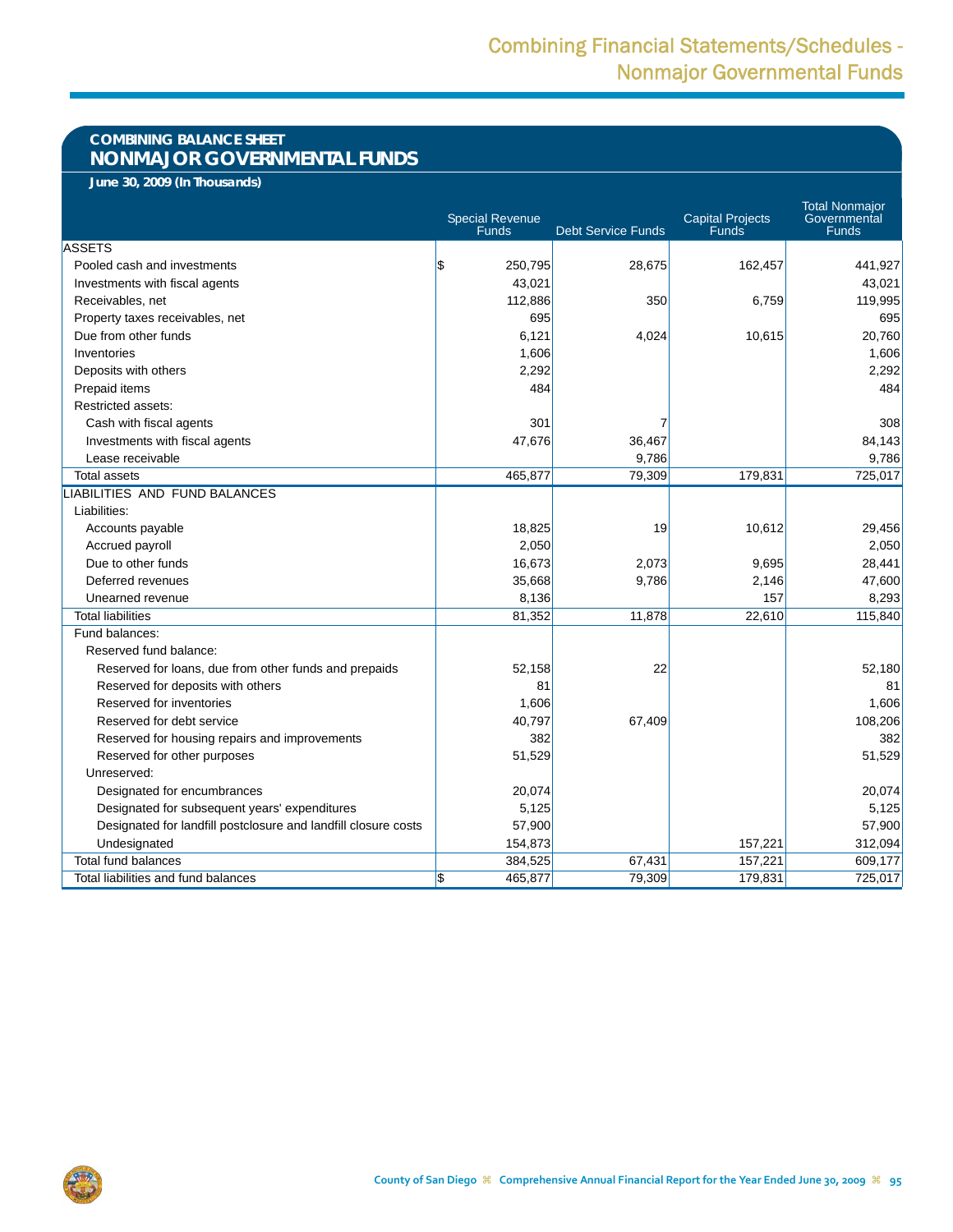## **COMBINING BALANCE SHEET NONMAJOR GOVERNMENTAL FUNDS Special Revenue Funds**

## **June 30, 2009 (In Thousands)**

|                                                                               | <b>Air Pollution Fund</b> | <b>Asset Forfeiture</b><br><b>Program Fund</b> | Cable TV Fund | <b>County Library Fund</b> | <b>County Service</b><br><b>District Funds</b> |
|-------------------------------------------------------------------------------|---------------------------|------------------------------------------------|---------------|----------------------------|------------------------------------------------|
| <b>ASSETS</b>                                                                 |                           |                                                |               |                            |                                                |
| Pooled cash and investments                                                   | \$<br>15,276              | 8,250                                          | 3,416         | 15,623                     | 19,707                                         |
| Investments with fiscal agents                                                |                           |                                                |               |                            |                                                |
| Receivables, net                                                              | 1,879                     | 29                                             | 1,201         | 769                        | 256                                            |
| Property taxes receivables, net                                               |                           |                                                |               | 336                        | 63                                             |
| Due from other funds                                                          | -1                        | 5                                              |               | 99                         | 108                                            |
| Inventories                                                                   | 154                       | 43                                             | 5             | 96                         |                                                |
| Deposits with others                                                          |                           |                                                |               |                            |                                                |
| Prepaid items                                                                 |                           |                                                |               |                            |                                                |
| <b>Restricted assets:</b>                                                     |                           |                                                |               |                            |                                                |
| Cash with fiscal agents                                                       |                           |                                                |               |                            |                                                |
| Investments with fiscal agents                                                |                           |                                                |               |                            |                                                |
| <b>Total assets</b>                                                           | 17,310                    | 8,327                                          | 4,622         | 16,923                     | 20,134                                         |
| <b>LIABILITIES AND FUND BALANCES</b>                                          |                           |                                                |               |                            |                                                |
| Liabilities:                                                                  |                           |                                                |               |                            |                                                |
| Accounts payable                                                              | 1,432                     | 9                                              | 18            | 1,996                      | 1,527                                          |
| Accrued payroll                                                               | 340                       |                                                | 56            | 552                        |                                                |
| Due to other funds                                                            | 336                       |                                                | 4,281         | 654                        | 429                                            |
| Deferred revenues                                                             |                           |                                                |               | 307                        | 59                                             |
| Unearned revenue                                                              | 1,742                     |                                                |               | 451                        | 74                                             |
| <b>Total liabilities</b>                                                      | 3,850                     | $\overline{9}$                                 | 4,355         | 3,960                      | 2,089                                          |
| Fund balances:                                                                |                           |                                                |               |                            |                                                |
| Reserved fund balance:                                                        |                           |                                                |               |                            |                                                |
| Reserved for loans, due from other<br>funds and prepaids                      |                           |                                                |               |                            |                                                |
| Reserved for deposits with others                                             |                           |                                                |               |                            |                                                |
| Reserved for inventories                                                      | 154                       | 43                                             | 5             | 96                         |                                                |
| Reserved for debt service<br>Reserved for housing repairs and<br>improvements |                           |                                                |               |                            |                                                |
| Reserved for other purposes                                                   |                           |                                                |               |                            | 1,242                                          |
| Unreserved:                                                                   |                           |                                                |               |                            |                                                |
| Designated for encumbrances                                                   | 2,909                     | 228                                            | 60            | 1,332                      | 399                                            |
| Designated for subsequent years'<br>expenditures                              | 450                       |                                                |               | 86                         | 89                                             |
| Designated for landfill postclosure and<br>landfill closure costs             |                           |                                                |               |                            |                                                |
| Undesignated                                                                  | 9,947                     | 8,047                                          | 202           | 11,449                     | 16,315                                         |
| <b>Total fund balances</b>                                                    | 13,460                    | 8,318                                          | 267           | 12,963                     | 18,045                                         |
| Total liabilities and fund balances                                           | 5<br>17,310               | 8,327                                          | 4,622         | 16,923                     | 20,134                                         |

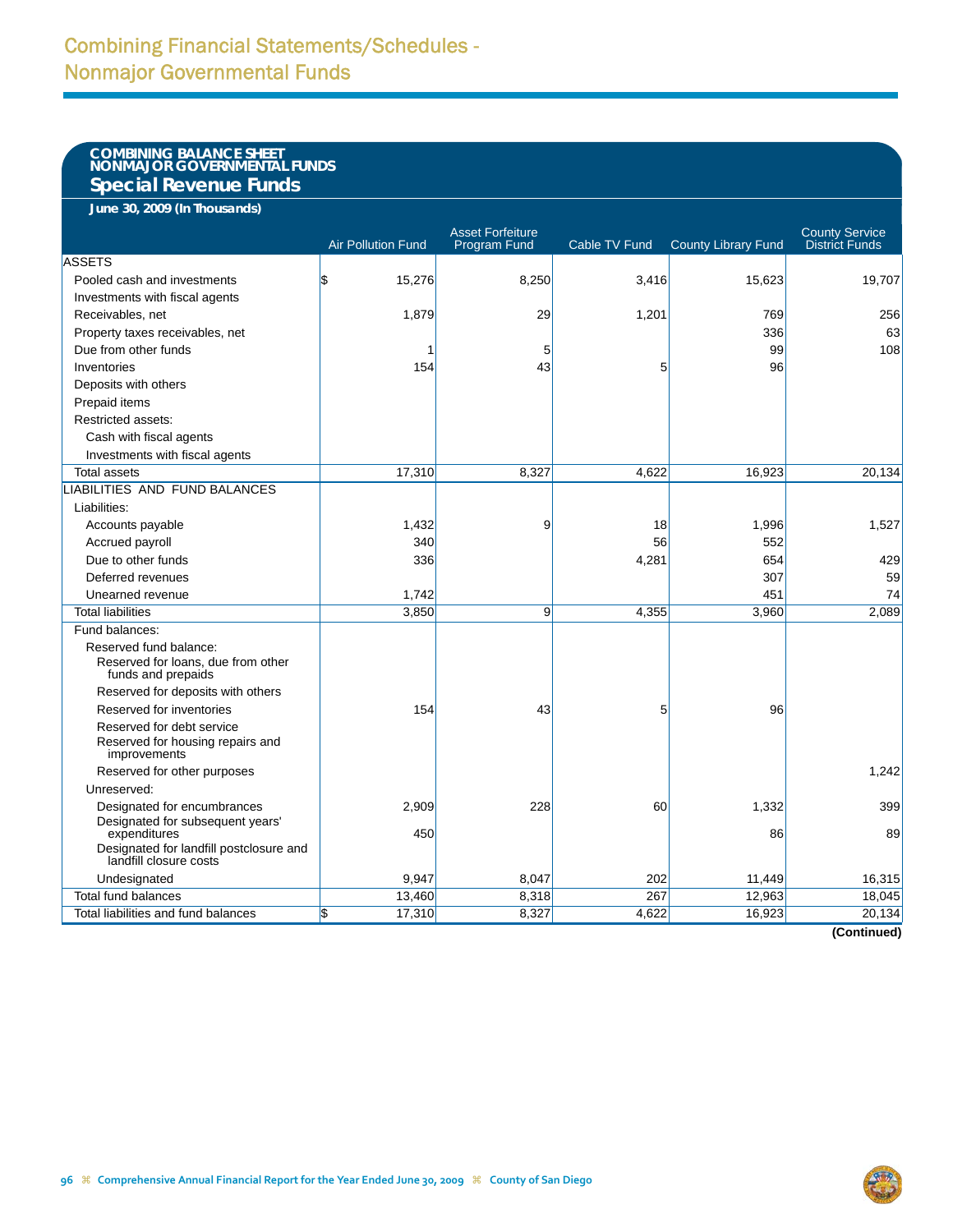## **COMBINING BALANCE SHEET NONMAJOR GOVERNMENTAL FUNDS Special Revenue Funds**

**June 30, 2009 (In Thousands)**

|                                                                   |                                     |                                              |                           | Housing and                          | In Home Supportive                       |
|-------------------------------------------------------------------|-------------------------------------|----------------------------------------------|---------------------------|--------------------------------------|------------------------------------------|
| (Continued)                                                       | Edgemoor<br><b>Development Fund</b> | <b>Flood Control</b><br><b>District Fund</b> | Housing Authority<br>Fund | Community<br><b>Development Fund</b> | Services Public<br><b>Authority Fund</b> |
| <b>ASSETS</b>                                                     |                                     |                                              |                           |                                      |                                          |
| Pooled cash and investments                                       | \$<br>13,884                        | 24,096                                       | 21,128                    | 3,647                                | 367                                      |
| Investments with fiscal agents                                    |                                     |                                              |                           |                                      |                                          |
| Receivables, net                                                  | 50                                  | 88                                           | 13,107                    | 44,532                               | 4                                        |
| Property taxes receivables, net                                   |                                     | 44                                           |                           |                                      |                                          |
| Due from other funds                                              |                                     | 1,739                                        | 109                       | 626                                  |                                          |
| Inventories                                                       |                                     |                                              |                           |                                      |                                          |
| Deposits with others                                              |                                     |                                              | 81                        |                                      |                                          |
| Prepaid items                                                     |                                     |                                              |                           |                                      |                                          |
| <b>Restricted assets:</b>                                         |                                     |                                              |                           |                                      |                                          |
| Cash with fiscal agents                                           |                                     |                                              | 301                       |                                      |                                          |
| Investments with fiscal agents                                    |                                     |                                              | 405                       |                                      |                                          |
| Total assets                                                      | 13,934                              | 25,967                                       | 35,132                    | 48,805                               | 371                                      |
| LIABILITIES AND FUND BALANCES                                     |                                     |                                              |                           |                                      |                                          |
| Liabilities:                                                      |                                     |                                              |                           |                                      |                                          |
| Accounts payable                                                  | 19                                  | 228                                          | 1,029                     | 2,228                                | 62                                       |
| Accrued payroll                                                   |                                     |                                              |                           |                                      |                                          |
| Due to other funds                                                | 6                                   | 2,041                                        | 1,431                     | 108                                  | 220                                      |
| Deferred revenues                                                 |                                     | 40                                           | 3,144                     | 6                                    |                                          |
| Unearned revenue                                                  |                                     | 65                                           | 2,368                     |                                      |                                          |
| <b>Total liabilities</b>                                          | 25                                  | 2,374                                        | 7,972                     | 2,343                                | 282                                      |
| Fund balances:                                                    |                                     |                                              |                           |                                      |                                          |
| Reserved fund balance:                                            |                                     |                                              |                           |                                      |                                          |
| Reserved for loans, due from other<br>funds and prepaids          |                                     |                                              | 8,732                     | 41,943                               |                                          |
| Reserved for deposits with others                                 |                                     |                                              | 81                        |                                      |                                          |
| Reserved for inventories                                          |                                     |                                              |                           |                                      |                                          |
| Reserved for debt service                                         |                                     |                                              | 250                       |                                      |                                          |
| Reserved for housing repairs and<br>improvements                  |                                     |                                              | 382                       |                                      |                                          |
| Reserved for other purposes                                       |                                     | 13,007                                       |                           |                                      |                                          |
| Unreserved:                                                       |                                     |                                              |                           |                                      |                                          |
| Designated for encumbrances                                       | 259                                 | 1,187                                        |                           |                                      |                                          |
| Designated for subsequent years'<br>expenditures                  |                                     |                                              |                           | 4,500                                |                                          |
| Designated for landfill postclosure and<br>landfill closure costs |                                     |                                              |                           |                                      |                                          |
| Undesignated                                                      | 13,650                              | 9,399                                        | 17,715                    | 19                                   | 89                                       |
| <b>Total fund balances</b>                                        | 13,909                              | 23,593                                       | 27,160                    | 46,462                               | 89                                       |
| Total liabilities and fund balances                               | $\overline{\mathbf{S}}$<br>13,934   | 25,967                                       | 35,132                    | 48,805                               | 371                                      |

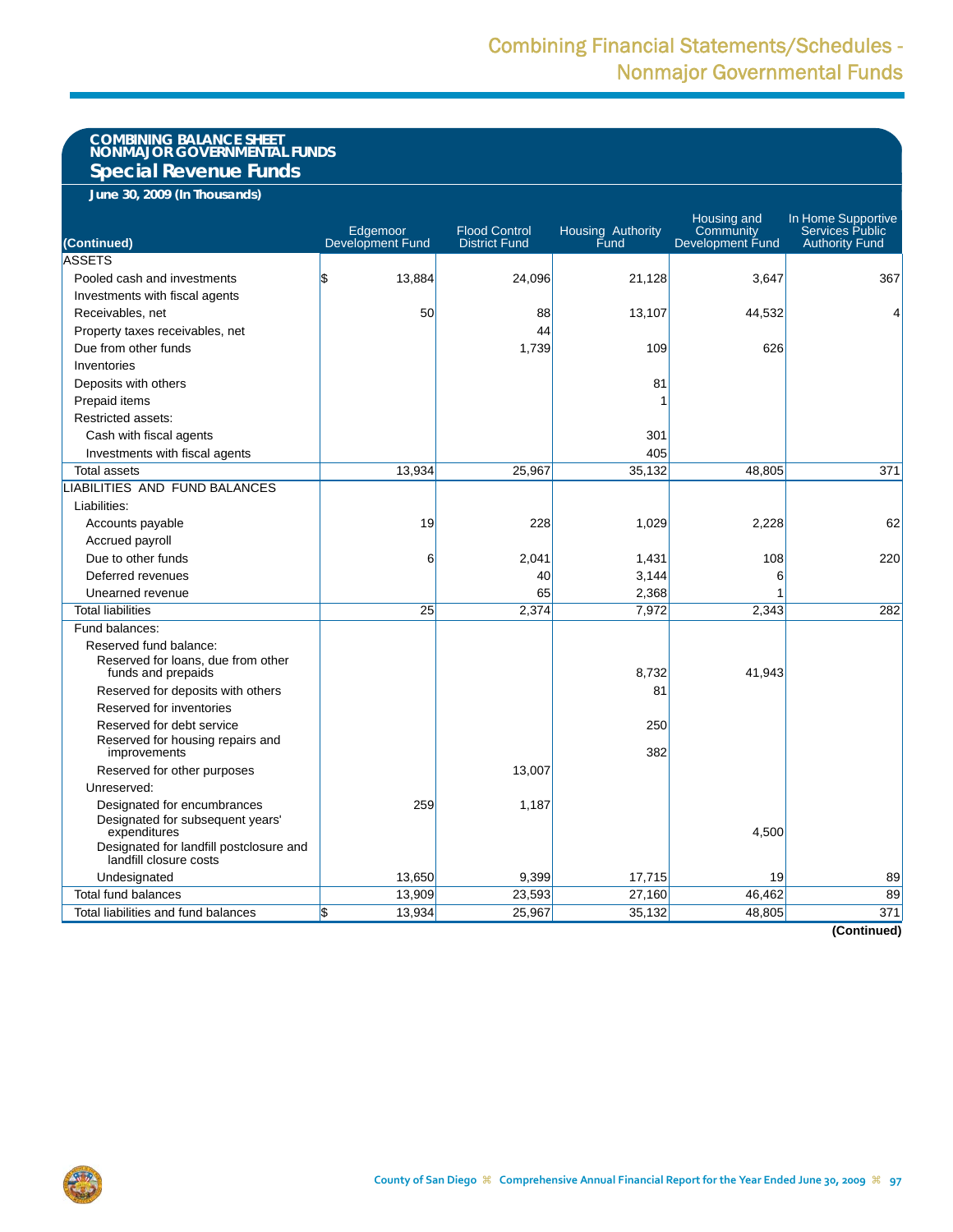## **COMBINING BALANCE SHEET NONMAJOR GOVERNMENTAL FUNDS Special Revenue Funds**

**June 30, 2009 (In Thousands)**

|                                                                                    | <b>Inactive Wastesites</b> | <b>Inmate Welfare</b> | Lighting<br>Maintenance District | <b>Other Special</b>   | <b>Park Land</b>       |
|------------------------------------------------------------------------------------|----------------------------|-----------------------|----------------------------------|------------------------|------------------------|
| (Continued)                                                                        | Fund                       | <b>Program Fund</b>   | Fund                             | <b>Districts Funds</b> | <b>Dedication Fund</b> |
| <b>ASSETS</b>                                                                      |                            |                       |                                  |                        |                        |
| Pooled cash and investments                                                        | \$<br>21,355               | 7,174                 | 1,198                            | 717                    | 10,363                 |
| Investments with fiscal agents                                                     | 43,021                     |                       |                                  |                        |                        |
| Receivables, net                                                                   | 978                        | 62                    | 4                                | $\overline{2}$         | 37                     |
| Property taxes receivables, net                                                    |                            |                       | 11                               |                        |                        |
| Due from other funds                                                               | 3                          | 404                   |                                  | 3                      |                        |
| Inventories                                                                        |                            | 150                   |                                  |                        |                        |
| Deposits with others                                                               |                            |                       |                                  |                        |                        |
| Prepaid items                                                                      |                            |                       |                                  |                        |                        |
| Restricted assets:                                                                 |                            |                       |                                  |                        |                        |
| Cash with fiscal agents                                                            |                            |                       |                                  |                        |                        |
| Investments with fiscal agents                                                     |                            |                       |                                  |                        |                        |
| <b>Total assets</b>                                                                | 65,357                     | 7,790                 | 1,213                            | 722                    | 10,400                 |
| <b>LIABILITIES AND FUND BALANCES</b>                                               |                            |                       |                                  |                        |                        |
| Liabilities:                                                                       |                            |                       |                                  |                        |                        |
| Accounts payable                                                                   | 509                        | 491                   | 104                              |                        | 25                     |
| Accrued payroll                                                                    | 44                         |                       |                                  |                        |                        |
| Due to other funds                                                                 | 123                        | 146                   | 51                               | 4                      | 173                    |
| Deferred revenues                                                                  |                            |                       | 10                               |                        |                        |
| Unearned revenue                                                                   | 529                        |                       | 17                               |                        |                        |
| <b>Total liabilities</b>                                                           | 1,205                      | 637                   | 182                              | 4                      | 198                    |
| Fund balances:                                                                     |                            |                       |                                  |                        |                        |
| Reserved fund balance:<br>Reserved for loans, due from other<br>funds and prepaids |                            |                       |                                  |                        |                        |
| Reserved for deposits with others                                                  |                            |                       |                                  |                        |                        |
| Reserved for inventories                                                           |                            | 150                   |                                  |                        |                        |
| Reserved for debt service                                                          |                            |                       |                                  |                        |                        |
| Reserved for housing repairs and<br>improvements                                   |                            |                       |                                  |                        |                        |
| Reserved for other purposes                                                        |                            |                       |                                  |                        |                        |
| Unreserved:                                                                        |                            |                       |                                  |                        |                        |
| Designated for encumbrances                                                        | 340                        | 34                    | 18                               |                        | 1,696                  |
| Designated for subsequent years'<br>expenditures                                   |                            |                       |                                  |                        |                        |
| Designated for landfill postclosure and<br>landfill closure costs                  | 57,900                     |                       |                                  |                        |                        |
| Undesignated                                                                       | 5,912                      | 6,969                 | 1,013                            | 718                    | 8,506                  |
| <b>Total fund balances</b>                                                         | 64,152                     | 7,153                 | 1,031                            | 718                    | 10,202                 |
| Total liabilities and fund balances                                                | S.<br>65,357               | 7,790                 | 1,213                            | 722                    | 10,400                 |

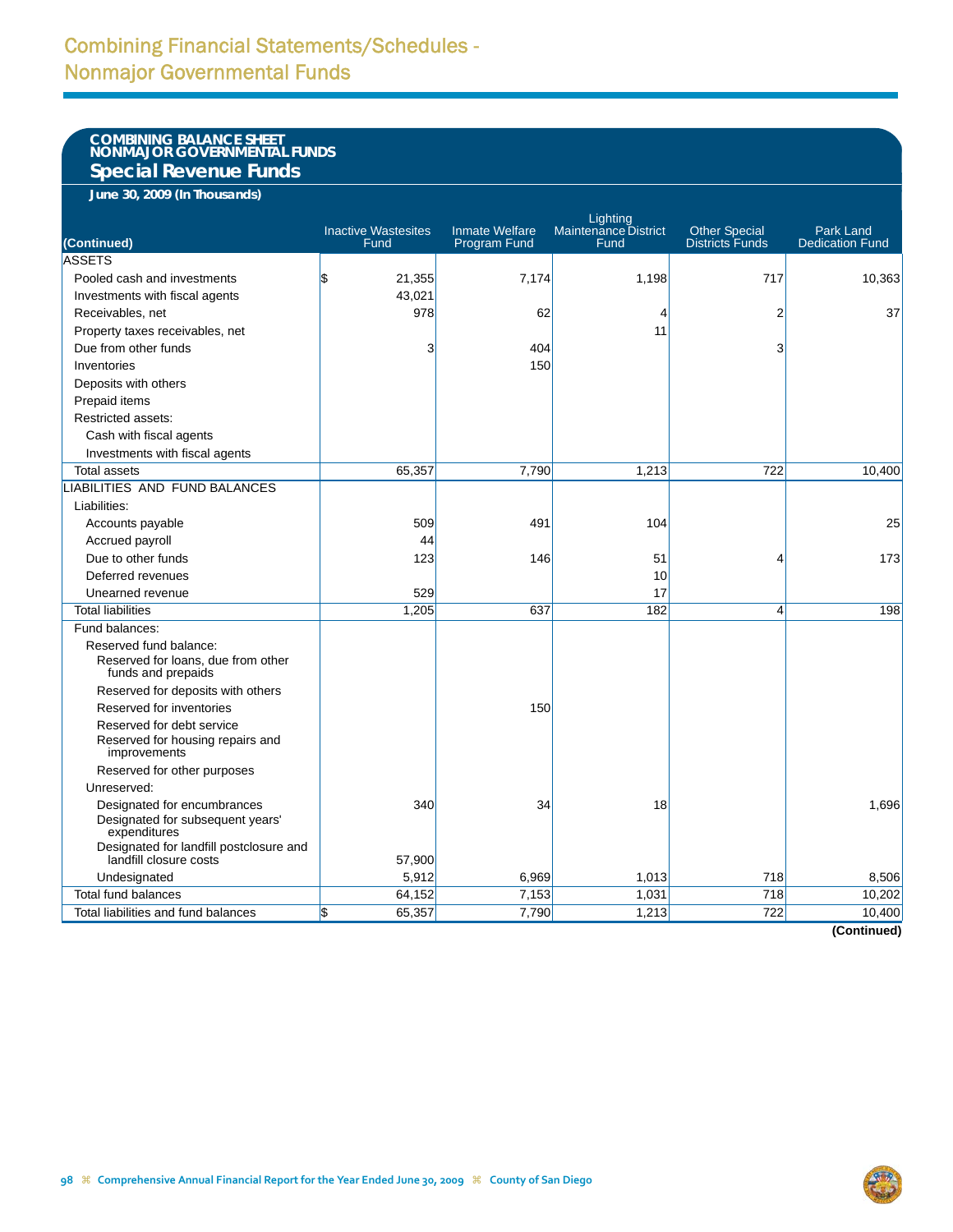# **COMBINING BALANCE SHEET NONMAJOR GOVERNMENTAL FUNDS**

| <b>Special Revenue Funds</b>                                   |                                    |                  |                                                                                 |                                              |
|----------------------------------------------------------------|------------------------------------|------------------|---------------------------------------------------------------------------------|----------------------------------------------|
| June 30, 2009 (In Thousands)                                   |                                    |                  |                                                                                 |                                              |
| (Continued)                                                    | Redevelopment<br>Agency Fund       | <b>Road Fund</b> | <b>Tobacco</b><br><b>Securitization Joint</b><br><b>Special Revenue</b><br>Fund | <b>Total Special</b><br><b>Revenue Funds</b> |
| <b>ASSETS</b>                                                  |                                    |                  |                                                                                 |                                              |
| Pooled cash and investments                                    | $\boldsymbol{\mathsf{s}}$<br>9,369 | 75,225           |                                                                                 | 250,795                                      |
| Investments with fiscal agents                                 |                                    |                  |                                                                                 | 43,021                                       |
| Receivables, net                                               | 1,236                              | 32,241           | 16,411                                                                          | 112,886                                      |
| Property taxes receivables, net                                | 241                                |                  |                                                                                 | 695                                          |
| Due from other funds                                           | 116                                | 2,908            |                                                                                 | 6,121                                        |
| Inventories                                                    |                                    | 1,158            |                                                                                 | 1,606                                        |
| Deposits with others                                           |                                    | 2,211            |                                                                                 | 2,292                                        |
| Prepaid items                                                  | 483                                |                  |                                                                                 | 484                                          |
| Restricted assets:                                             |                                    |                  |                                                                                 |                                              |
| Cash with fiscal agents                                        |                                    |                  |                                                                                 | 301                                          |
| Investments with fiscal agents                                 |                                    |                  | 47,271                                                                          | 47,676                                       |
| <b>Total assets</b>                                            | 11,445                             | 113,743          | 63,682                                                                          | 465,877                                      |
| LIABILITIES AND FUND BALANCES                                  |                                    |                  |                                                                                 |                                              |
| Liabilities:                                                   |                                    |                  |                                                                                 |                                              |
| Accounts payable                                               | 3                                  | 9,073            | 72                                                                              | 18,825                                       |
| Accrued payroll                                                |                                    | 1,058            |                                                                                 | 2.050                                        |
| Due to other funds                                             | 4,829                              | 1,841            |                                                                                 | 16,673                                       |
| Deferred revenues                                              | 320                                | 15,372           | 16,410                                                                          | 35,668                                       |
| Unearned revenue                                               | 51                                 | 2,838            |                                                                                 | 8,136                                        |
| <b>Total liabilities</b>                                       | 5,203                              | 30,182           | 16,482                                                                          | 81,352                                       |
| Fund balances:                                                 |                                    |                  |                                                                                 |                                              |
| Reserved fund balance:                                         |                                    |                  |                                                                                 |                                              |
| Reserved for loans, due from other funds and prepaids          | 1,483                              |                  |                                                                                 | 52,158                                       |
| Reserved for deposits with others                              |                                    |                  |                                                                                 | 81                                           |
| Reserved for inventories                                       |                                    | 1,158            |                                                                                 | 1,606                                        |
| Reserved for debt service                                      |                                    |                  | 40,547                                                                          | 40,797                                       |
| Reserved for housing repairs and improvements                  |                                    |                  |                                                                                 | 382                                          |
| Reserved for other purposes                                    |                                    | 37,280           |                                                                                 | 51,529                                       |
| Unreserved:                                                    |                                    |                  |                                                                                 |                                              |
| Designated for encumbrances                                    | 1                                  | 11,611           |                                                                                 | 20,074                                       |
| Designated for subsequent years' expenditures                  |                                    |                  |                                                                                 | 5,125                                        |
| Designated for landfill postclosure and landfill closure costs |                                    |                  |                                                                                 | 57,900                                       |
| Undesignated                                                   | 4,758                              | 33,512           | 6,653                                                                           | 154,873                                      |
| <b>Total fund balances</b>                                     | 6,242                              | 83,561           | 47,200                                                                          | 384,525                                      |
| Total liabilities and fund balances                            | S.<br>11,445                       | 113,743          | 63,682                                                                          | 465,877                                      |
|                                                                |                                    |                  |                                                                                 |                                              |

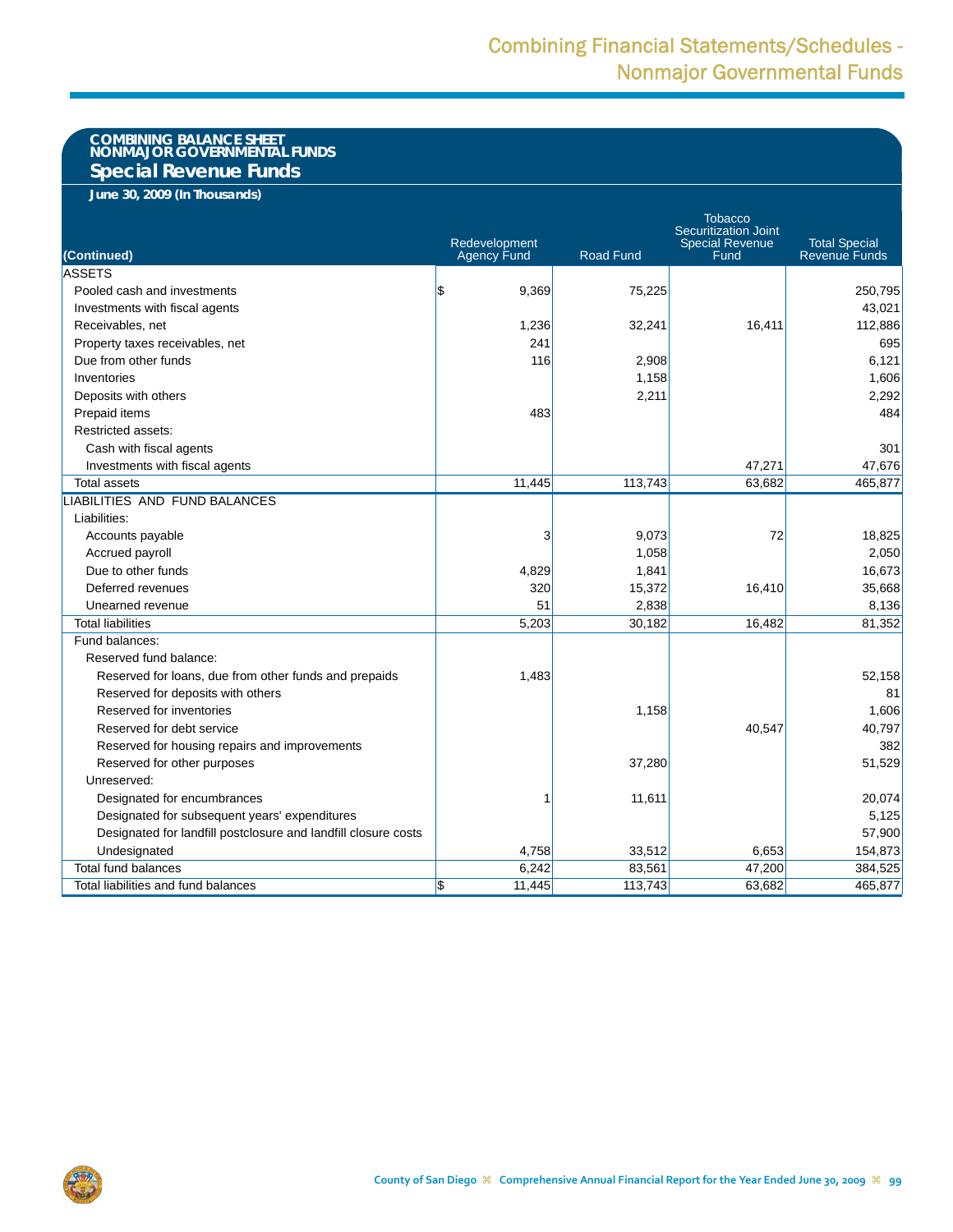## **COMBINING BALANCE SHEET NONMAJOR GOVERNMENTAL FUNDS Debt Service Funds**

## **June 30, 2009 (In Thousands)**

|                                                          | Pension Obligation<br><b>Bonds Fund</b> | Redevelopment      | San Diego Regional<br><b>Building Authority</b><br>Fund | <b>SANCAL Fund</b> | <b>Total Debt Service</b><br><b>Funds</b> |
|----------------------------------------------------------|-----------------------------------------|--------------------|---------------------------------------------------------|--------------------|-------------------------------------------|
| <b>ASSETS</b>                                            |                                         | <b>Agency Fund</b> |                                                         |                    |                                           |
|                                                          |                                         |                    |                                                         |                    |                                           |
| Pooled cash and investments                              | 8,792                                   |                    | 145                                                     | 19,738             | 28,675                                    |
| Receivables, net                                         | 32                                      |                    | 238                                                     | 80                 | 350                                       |
| Due from other funds                                     | 4,002                                   |                    |                                                         | 22                 | 4,024                                     |
| Restricted assets:                                       |                                         |                    |                                                         |                    |                                           |
| Cash with fiscal agents                                  |                                         |                    |                                                         |                    |                                           |
| Investments with fiscal agents                           | 4,981                                   | 1,155              | 28,857                                                  | 1,474              | 36,467                                    |
| Lease receivable                                         |                                         |                    | 9,786                                                   |                    | 9,786                                     |
| <b>Total assets</b>                                      | 17,814                                  | 1,155              | 39,026                                                  | 21,314             | 79,309                                    |
| LIABILITIES AND FUND BALANCES                            |                                         |                    |                                                         |                    |                                           |
| Liabilities:                                             |                                         |                    |                                                         |                    |                                           |
| Accounts payable                                         |                                         |                    | 15                                                      |                    | 19                                        |
| Due to other funds                                       | 2,073                                   |                    |                                                         |                    | 2,073                                     |
| Deferred revenue                                         |                                         |                    | 9,786                                                   |                    | 9,786                                     |
| <b>Total liabilities</b>                                 | 2,073                                   |                    | 9,801                                                   | 4                  | 11,878                                    |
| Fund balances:                                           |                                         |                    |                                                         |                    |                                           |
| Reserved fund balance:                                   |                                         |                    |                                                         |                    |                                           |
| Reserved for loans, due from other<br>funds and prepaids |                                         |                    |                                                         | 22                 | 22                                        |
| Reserved for debt service                                | 15,741                                  | 1,155              | 29,225                                                  | 21,288             | 67,409                                    |
| <b>Total fund balances</b>                               | 15,741                                  | 1,155              | 29,225                                                  | 21,310             | 67,431                                    |
| Total liabilities and fund balances                      | 1\$<br>17,814                           | 1,155              | 39,026                                                  | 21,314             | 79,309                                    |

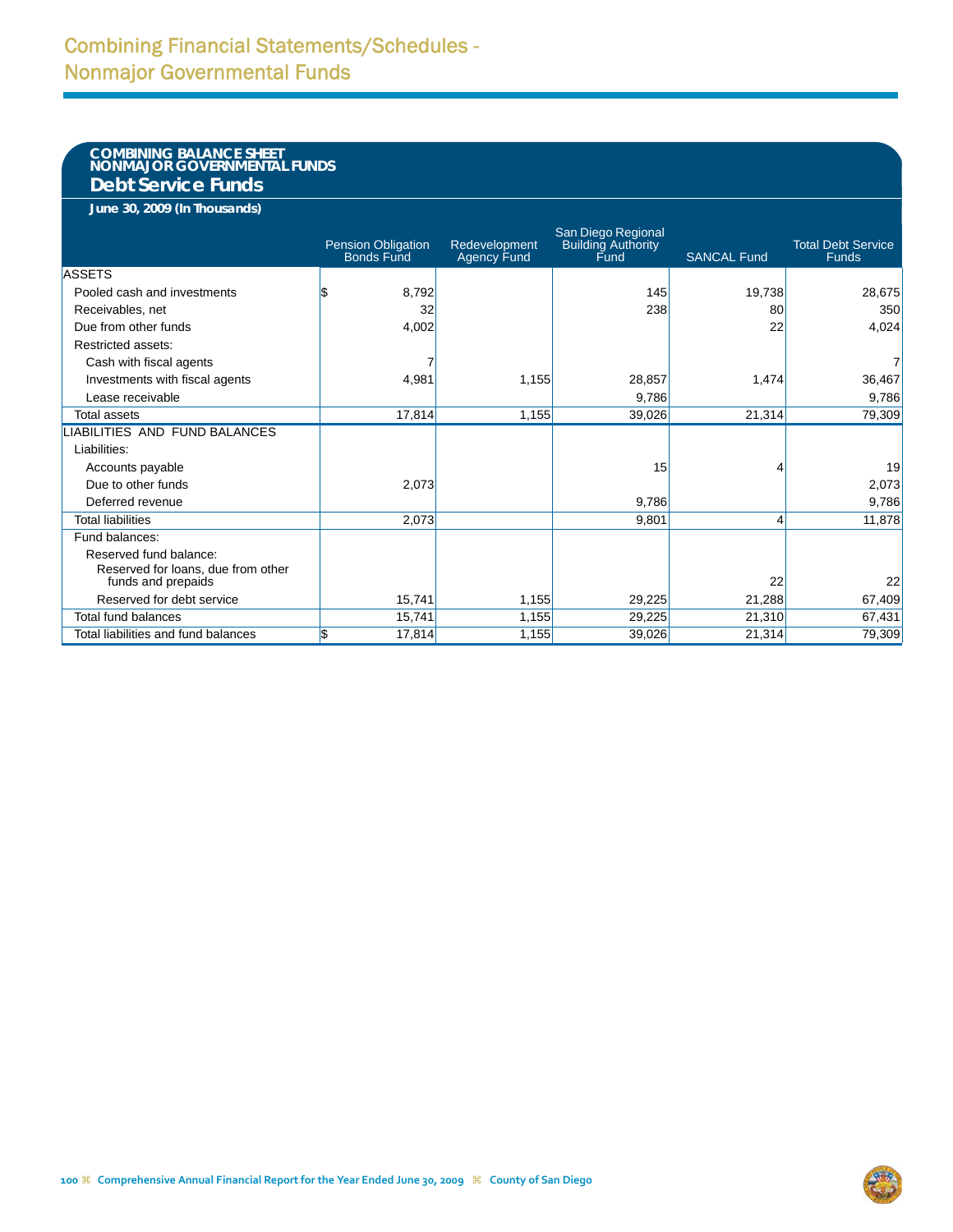## **COMBINING BALANCE SHEET NONMAJOR GOVERNMENTAL FUNDS Capital Projects Funds**

**June 30, 2009 (In Thousands)**

|                                     | <b>Capital Outlay Fund</b> | San Diego Regional<br><b>Building Authority</b><br>Fund | <b>Total Capital</b><br><b>Projects Funds</b> |
|-------------------------------------|----------------------------|---------------------------------------------------------|-----------------------------------------------|
| <b>ASSETS</b>                       |                            |                                                         |                                               |
| Pooled cash and investments         | 4,485                      | 157,972                                                 | 162,457                                       |
| Receivables, net                    | 6,134                      | 625                                                     | 6,759                                         |
| Due from other funds                | 10,615                     |                                                         | 10,615                                        |
| <b>Total assets</b>                 | 21,234                     | 158,597                                                 | 179,831                                       |
| LIABILITIES AND FUND BALANCES       |                            |                                                         |                                               |
| Liabilities:                        |                            |                                                         |                                               |
| Accounts payable                    | 3,884                      | 6,728                                                   | 10,612                                        |
| Due to other funds                  | 9,695                      |                                                         | 9,695                                         |
| Deferred revenues                   | 2,146                      |                                                         | 2,146                                         |
| Unearned revenue                    | 157                        |                                                         | 157                                           |
| Total liabilities                   | 15,882                     | 6,728                                                   | 22,610                                        |
| Fund balances:                      |                            |                                                         |                                               |
| Unreserved:                         |                            |                                                         |                                               |
| Undesignated                        | 5,352                      | 151,869                                                 | 157,221                                       |
| Total fund balances                 | 5,352                      | 151,869                                                 | 157,221                                       |
| Total liabilities and fund balances | \$<br>21,234               | 158,597                                                 | 179,831                                       |

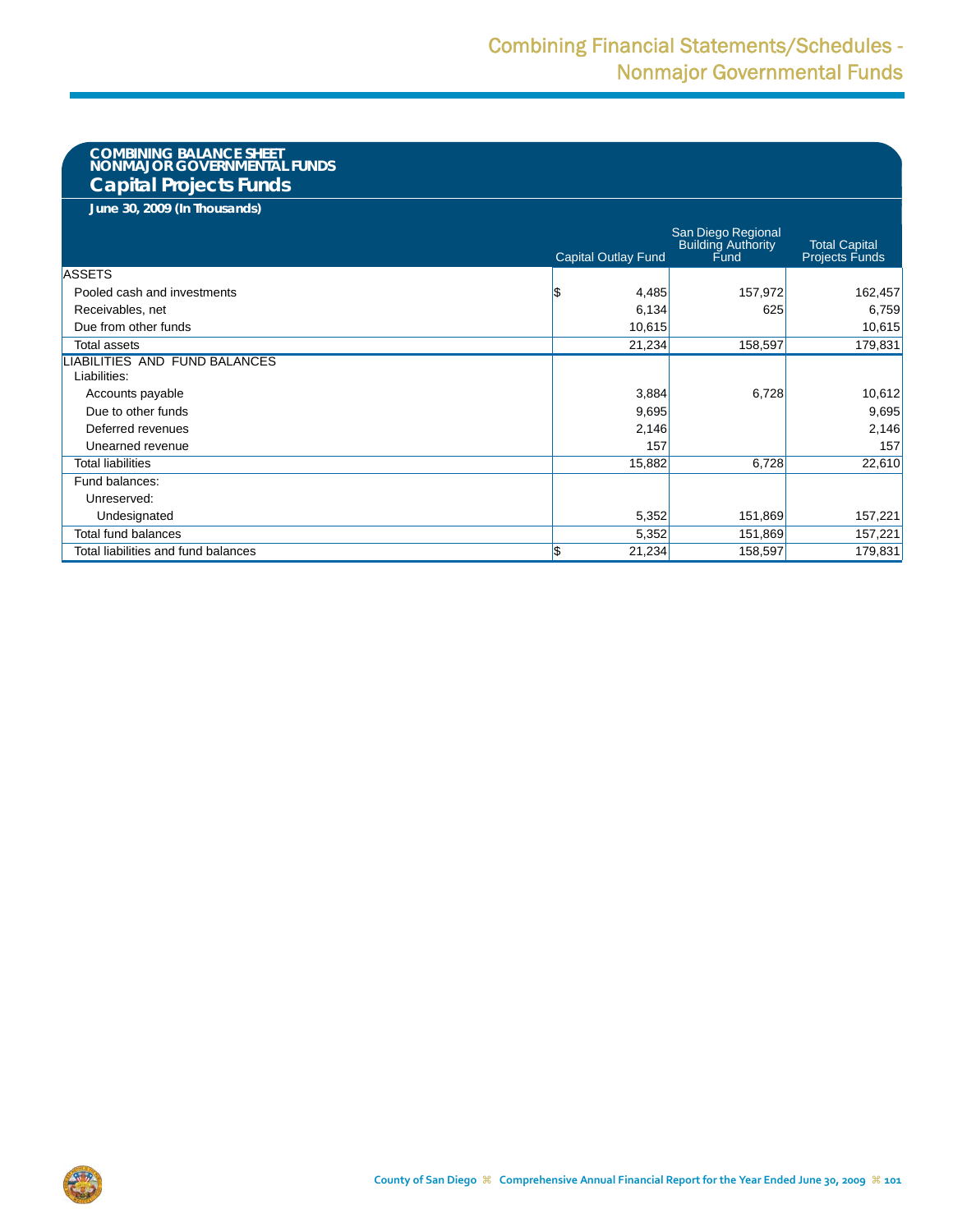**For the Year Ended June 30, 2009 (In Thousands)**

|                                                           | <b>Special Revenue</b><br><b>Funds</b> | <b>Debt Service Funds</b> | <b>Capital Projects</b><br><b>Funds</b> | <b>Total Nonmajor</b><br>Governmental<br><b>Funds</b> |
|-----------------------------------------------------------|----------------------------------------|---------------------------|-----------------------------------------|-------------------------------------------------------|
| Revenues:                                                 |                                        |                           |                                         |                                                       |
| Taxes                                                     | l\$<br>43,315                          |                           |                                         | 43,315                                                |
| Licenses, permits and franchise fees                      | 14,152                                 |                           |                                         | 14,152                                                |
| Fines, forfeitures and penalties                          | 3,096                                  |                           |                                         | 3,096                                                 |
| Revenue from use of money and property                    | 15,532                                 | 2,168                     | 1,984                                   | 19,684                                                |
| Aid from other governmental agencies:                     |                                        |                           |                                         |                                                       |
| <b>State</b>                                              | 82,787                                 |                           | 4,112                                   | 86,899                                                |
| Federal                                                   | 122,992                                |                           | 5,399                                   | 128,391                                               |
| Other                                                     | 10,156                                 | 23                        |                                         | 10,179                                                |
| Charges for current services                              | 34,063                                 |                           |                                         | 34,063                                                |
| Other revenue                                             | 38,405                                 | 10,641                    | 538                                     | 49,584                                                |
| <b>Total revenues</b>                                     | 364,498                                | 12,832                    | 12,033                                  | 389,363                                               |
| Expenditures:                                             |                                        |                           |                                         |                                                       |
| Current:                                                  |                                        |                           |                                         |                                                       |
| General government                                        | 6,215                                  | 41                        | 6,194                                   | 12,450                                                |
| Public protection                                         | 6,940                                  |                           |                                         | 6,940                                                 |
| Public ways and facilities                                | 85,112                                 |                           |                                         | 85,112                                                |
| Health and sanitation                                     | 39,092                                 |                           |                                         | 39,092                                                |
| Public assistance                                         | 132,904                                |                           |                                         | 132,904                                               |
| Education                                                 | 40,653                                 |                           |                                         | 40,653                                                |
| Recreation and cultural                                   | 3,287                                  |                           |                                         | 3,287                                                 |
| Capital outlay                                            | 50,198                                 |                           | 121,405                                 | 171,603                                               |
| Debt service:                                             |                                        |                           |                                         |                                                       |
| Principal                                                 | 10,380                                 | 69,770                    |                                         | 80,150                                                |
| Interest and fiscal charges                               | 26,868                                 | 64,708                    |                                         | 91,576                                                |
| Bond issuance costs                                       |                                        | 3,959                     |                                         | 3,959                                                 |
| Total expenditures                                        | 401,649                                | 138,478                   | 127,599                                 | 667,726                                               |
| Excess (deficiency) of revenues over (under) expenditures | (37, 151)                              | (125, 646)                | (115, 566)                              | (278, 363)                                            |
| Other financing sources (uses):                           |                                        |                           |                                         |                                                       |
| Sale of capital assets                                    | $\overline{2}$                         |                           |                                         | $\overline{2}$                                        |
| Issuance of bonds and loans:                              |                                        |                           |                                         |                                                       |
| Face value of bonds issued                                |                                        | 25,902                    | 110,983                                 | 136,885                                               |
| Premium on issuance of bonds                              |                                        |                           | 1,175                                   | 1,175                                                 |
| Transfers in                                              | 25,357                                 | 118,206                   | 151,565                                 | 295,128                                               |
| Transfers out                                             | (20, 292)                              |                           |                                         | (20, 292)                                             |
| Total other financing sources (uses)                      | 5,067                                  | 144,108                   | 263,723                                 | 412,898                                               |
| Net change in fund balances                               | (32,084)                               | 18,462                    | 148,157                                 | 134,535                                               |
| Fund balances at beginning of year (restated)             | 416,674                                | 48,969                    | 9,064                                   | 474,707                                               |
| Increase (decrease) in                                    |                                        |                           |                                         |                                                       |
| Reserve for inventories                                   | (65)                                   |                           |                                         | (65)                                                  |
| Fund balances at end of year                              | $\frac{1}{2}$<br>384,525               | 67,431                    | 157,221                                 | 609,177                                               |

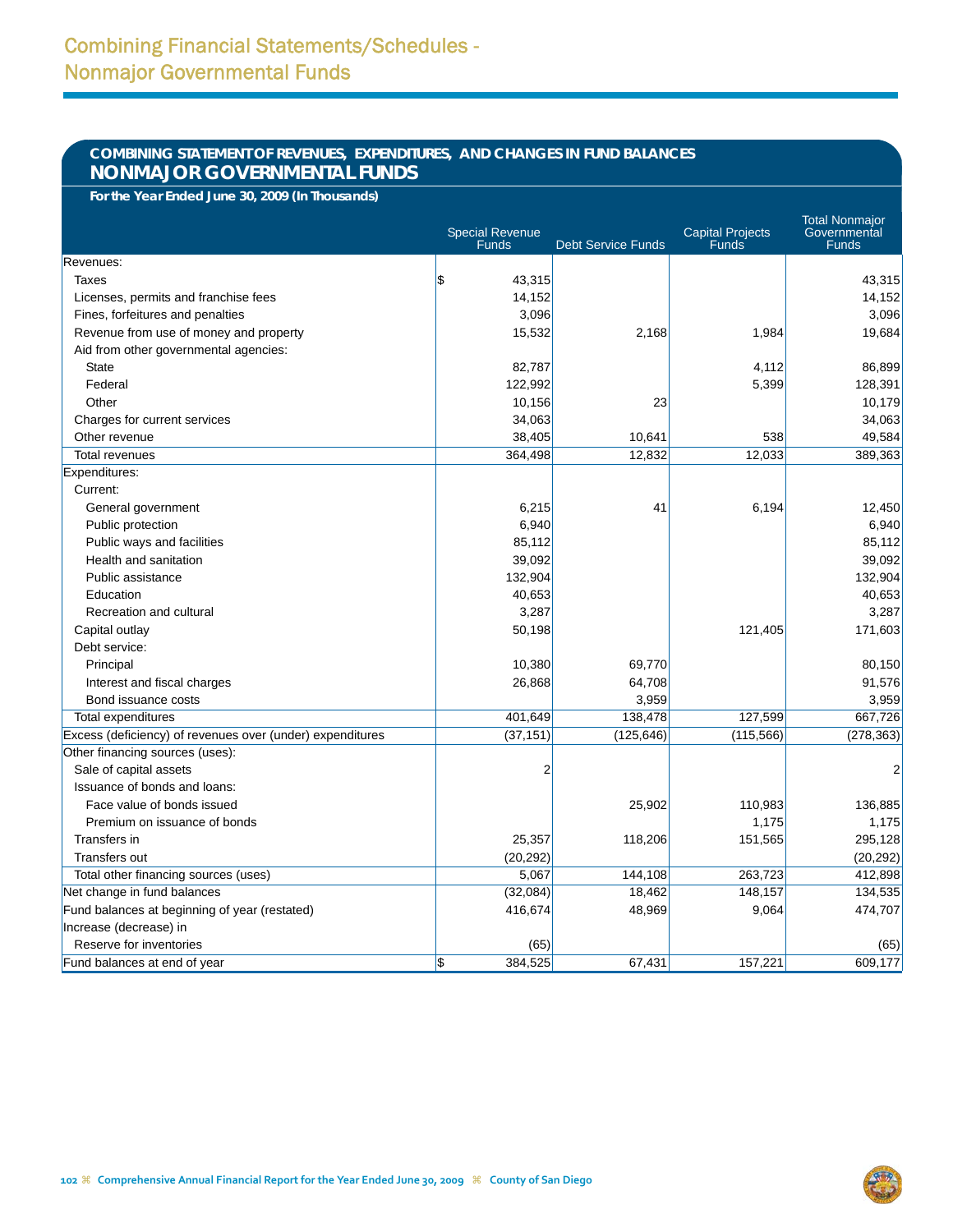## **SPECIAL REVENUE**

**For the Year Ended June 30, 2009 (In Thousands)**

| For the real Ended June 30, 2007 (in mousands)               |                           |                                                |               |                            |                                                |
|--------------------------------------------------------------|---------------------------|------------------------------------------------|---------------|----------------------------|------------------------------------------------|
|                                                              | <b>Air Pollution Fund</b> | <b>Asset Forfeiture</b><br><b>Program Fund</b> | Cable TV Fund | <b>County Library Fund</b> | <b>County Service</b><br><b>District Funds</b> |
| Revenues:                                                    |                           |                                                |               |                            |                                                |
| Taxes                                                        | \$                        |                                                |               | 29,595                     | 4,475                                          |
| Licenses, permits and franchise fees                         | 7,170                     |                                                | 6,164         |                            |                                                |
| Fines, forfeitures and penalties                             | 1,392                     | 1,656                                          |               |                            |                                                |
| Revenue from use of money and property                       | 461                       | 200                                            | 93            | 387                        | 509                                            |
| Aid from other governmental agencies:                        |                           |                                                |               |                            |                                                |
| <b>State</b>                                                 | 1,263                     |                                                |               | 549                        | 76                                             |
| Federal                                                      | 1,997                     |                                                |               | 3                          |                                                |
| Other                                                        | 6,238                     |                                                |               | 2,117                      | 1,646                                          |
| Charges for current services                                 | 705                       |                                                |               | 1,149                      | 7,096                                          |
| Other revenue                                                | 690                       | 61                                             | 16            | 680                        | 30                                             |
| Total revenues                                               | 19,916                    | 1,917                                          | 6,277         | 34,480                     | 13,832                                         |
| Expenditures:                                                |                           |                                                |               |                            |                                                |
| Current:                                                     |                           |                                                |               |                            |                                                |
| General government                                           |                           |                                                | 2,709         |                            | 853                                            |
| Public protection                                            |                           | 817                                            |               |                            | 948                                            |
| Public ways and facilities                                   |                           |                                                |               |                            | 1,011                                          |
| Health and sanitation                                        | 24,142                    |                                                |               |                            | 7,553                                          |
| Public assistance                                            |                           |                                                |               |                            |                                                |
| Education                                                    |                           |                                                |               | 40,653                     |                                                |
| Recreation and cultural                                      |                           |                                                |               |                            | 2,336                                          |
| Capital outlay                                               | 364                       |                                                |               | 759                        | 21                                             |
| Debt service:                                                |                           |                                                |               |                            |                                                |
| Principal                                                    |                           |                                                |               |                            | 244                                            |
| Interest and fiscal charges                                  |                           |                                                |               |                            | 21                                             |
| Total expenditures                                           | 24,506                    | 817                                            | 2,709         | 41,412                     | 12,987                                         |
| Excess (deficiency) of revenues over (under)<br>expenditures | (4,590)                   | 1,100                                          | 3,568         | (6,932)                    | 845                                            |
| Other financing sources (uses):                              |                           |                                                |               |                            |                                                |
| Sale of capital assets                                       |                           | 1                                              |               |                            |                                                |
| Transfers in                                                 |                           |                                                |               | 7,238                      | 8                                              |
| Transfers out                                                | (963)                     | (200)                                          | (5, 130)      | (1, 469)                   | (509)                                          |
| Total other financing sources (uses)                         | (963)                     | (199)                                          | (5, 130)      | 5,769                      | (501)                                          |
| Net change in fund balances                                  | (5, 553)                  | 901                                            | (1, 562)      | (1, 163)                   | 344                                            |
| Fund balances at beginning of year                           | 19,019                    | 7,440                                          | 1,828         | 14,113                     | 17,701                                         |
| Increase (decrease) in                                       |                           |                                                |               |                            |                                                |
| Reserve for inventories                                      | (6)                       | (23)                                           |               | 13                         |                                                |
| Fund balances at end of year                                 | l\$<br>13,460             | 8,318                                          | 267           | 12,963                     | 18,045<br>$\sim$                               |

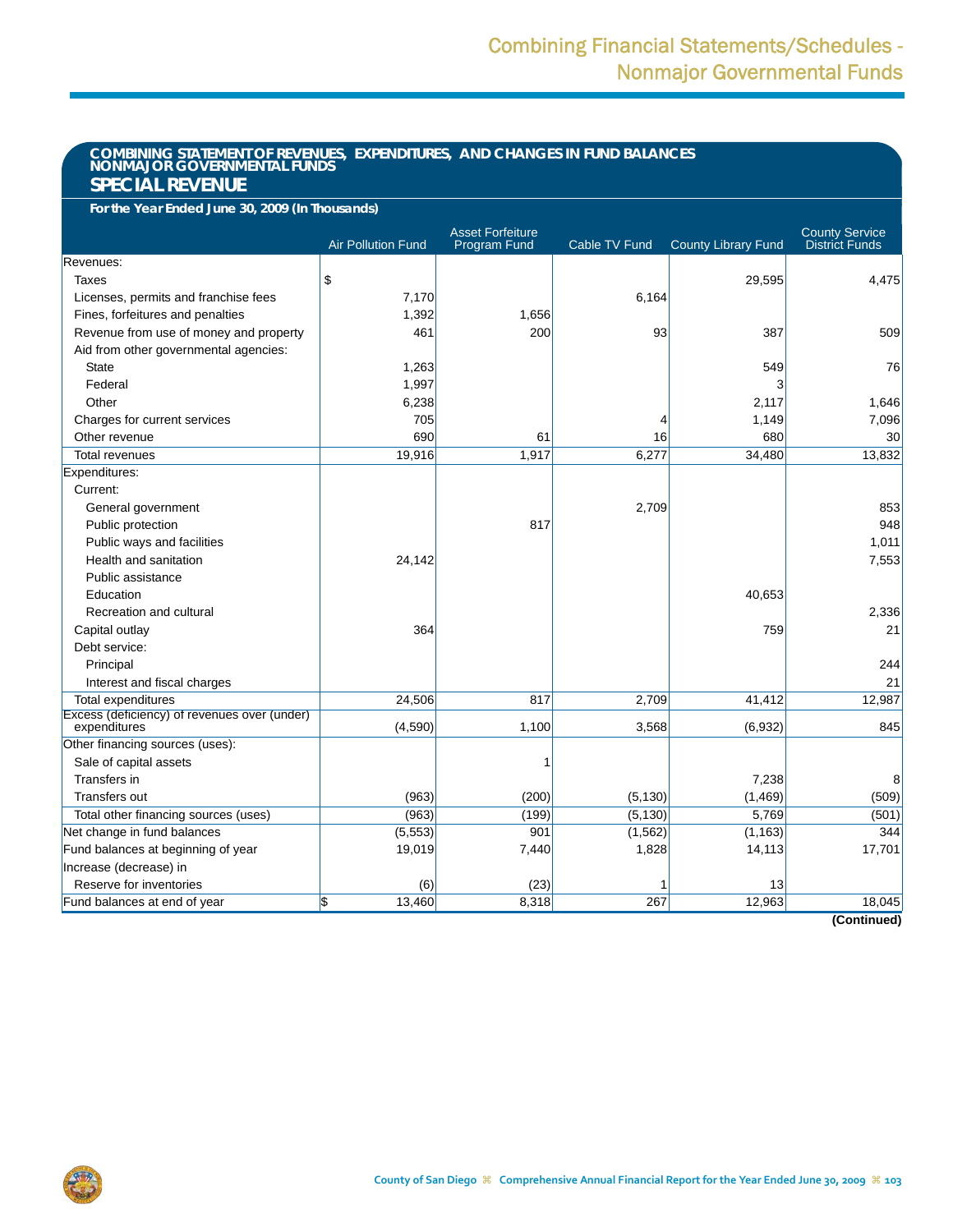**SPECIAL REVENUE**

**For the Year Ended June 30, 2009 (In Thousands)**

|                                                              | Edgemoor                | <b>Flood Control</b><br><b>District Fund</b> | Housing Authority | <b>Housing and</b><br>Community | In Home Supportive<br>Services Public |
|--------------------------------------------------------------|-------------------------|----------------------------------------------|-------------------|---------------------------------|---------------------------------------|
| (Continued)<br>Revenues:                                     | <b>Development Fund</b> |                                              | Fund              | <b>Development Fund</b>         | <b>Authority Fund</b>                 |
| Taxes                                                        | \$                      | 4,205                                        |                   |                                 |                                       |
| Licenses, permits and franchise fees                         |                         |                                              |                   |                                 |                                       |
| Fines, forfeitures and penalties                             |                         |                                              |                   |                                 |                                       |
| Revenue from use of money and property                       | 754                     | 258                                          | 1,159             | 7                               | 36                                    |
| Aid from other governmental agencies:                        |                         |                                              |                   |                                 |                                       |
| <b>State</b>                                                 |                         | 40                                           |                   | 621                             |                                       |
| Federal                                                      |                         | 45                                           | 98,378            | 14,664                          |                                       |
| Other                                                        |                         |                                              | 10                | 145                             |                                       |
| Charges for current services                                 |                         | 900                                          | 2,629             |                                 |                                       |
| Other revenue                                                |                         | 1                                            | 383               | 250                             |                                       |
| <b>Total revenues</b>                                        | 754                     | 5,449                                        | 102,559           | 15,687                          | 36                                    |
| Expenditures:                                                |                         |                                              |                   |                                 |                                       |
| Current:                                                     |                         |                                              |                   |                                 |                                       |
| General government                                           | 964                     |                                              |                   |                                 |                                       |
| Public protection                                            |                         | 2,260                                        |                   |                                 |                                       |
| Public ways and facilities                                   |                         |                                              |                   |                                 |                                       |
| Health and sanitation                                        |                         |                                              |                   |                                 |                                       |
| Public assistance                                            |                         |                                              | 112,023           | 8,722                           | 12,159                                |
| Education                                                    |                         |                                              |                   |                                 |                                       |
| Recreation and cultural                                      |                         |                                              |                   |                                 |                                       |
| Capital outlay                                               |                         | 3,775                                        |                   |                                 |                                       |
| Debt service:                                                |                         |                                              |                   |                                 |                                       |
| Principal                                                    |                         |                                              | 136               |                                 |                                       |
| Interest and fiscal charges                                  |                         |                                              | 29                |                                 |                                       |
| Total expenditures                                           | 964                     | 6,035                                        | 112,188           | 8,722                           | 12,159                                |
| Excess (deficiency) of revenues over (under)<br>expenditures | (210)                   | (586)                                        | (9,629)           | 6,965                           | (12, 123)                             |
| Other financing sources (uses):                              |                         |                                              |                   |                                 |                                       |
| Sale of capital assets                                       |                         |                                              |                   |                                 |                                       |
| Transfers in                                                 |                         |                                              |                   | 4,500                           | 12,124                                |
| Transfers out                                                | (5, 321)                |                                              |                   | (12)                            |                                       |
| Total other financing sources (uses)                         | (5, 321)                |                                              |                   | 4,488                           | 12,124                                |
| Net change in fund balances                                  | (5,531)                 | (586)                                        | (9,629)           | 11,453                          |                                       |
| Fund balances at beginning of year (restated)                | 19,440                  | 24,179                                       | 36,789            | 35,009                          | 88                                    |
| Increase (decrease) in                                       |                         |                                              |                   |                                 |                                       |
| Reserve for inventories                                      |                         |                                              |                   |                                 |                                       |
| Fund balances at end of year                                 | 5<br>13,909             | 23,593                                       | 27,160            | 46,462                          | 89                                    |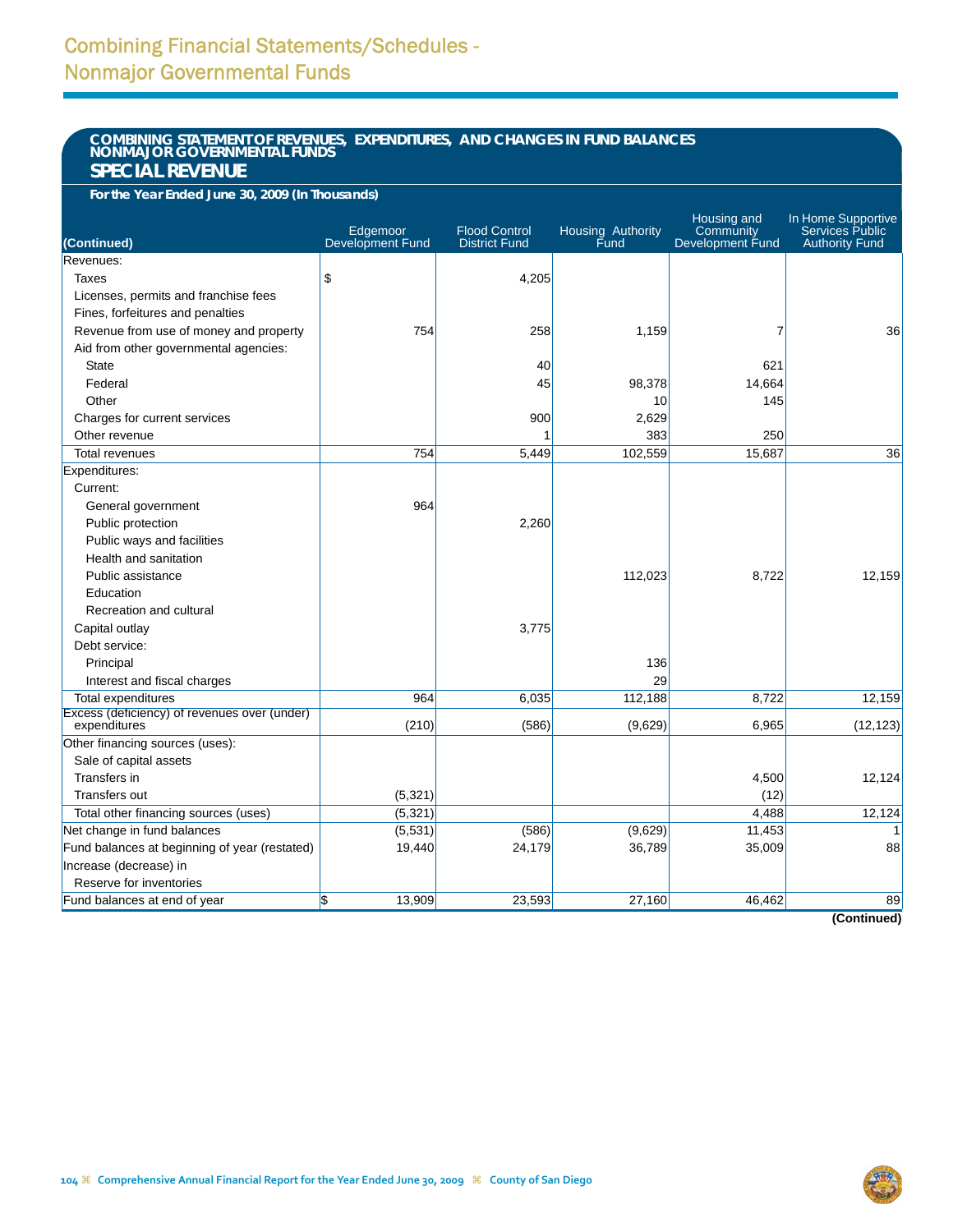## Combining Financial Statements/Schedules - Nonmajor Governmental Funds

# **COMBINING STATEMENT OF REVENUES, EXPENDITURES, AND CHANGES IN FUND BALANCES NONMAJOR GOVERNMENTAL FUNDS**

**SPECIAL REVENUE**

**For the Year Ended June 30, 2009 (In Thousands)**

|                                              | <b>Inactive Wastesites</b>         | <b>Inmate Welfare</b> | Lighting<br>Maintenance District | <b>Other Special</b>   | <b>Park Land</b>       |
|----------------------------------------------|------------------------------------|-----------------------|----------------------------------|------------------------|------------------------|
| (Continued)                                  | Fund                               | <b>Program Fund</b>   | Fund                             | <b>Districts Funds</b> | <b>Dedication Fund</b> |
| Revenues:                                    |                                    |                       |                                  |                        |                        |
| Taxes                                        | \$                                 |                       | 1,054                            |                        |                        |
| Licenses, permits and franchise fees         |                                    |                       |                                  |                        | 698                    |
| Fines, forfeitures and penalties             | 24                                 |                       |                                  | 24                     |                        |
| Revenue from use of money and property       | 3,412                              | 4,056                 | 24                               | 5                      | 261                    |
| Aid from other governmental agencies:        |                                    |                       |                                  |                        |                        |
| <b>State</b>                                 | 587                                | 18                    | 10                               | 97                     |                        |
| Federal                                      |                                    |                       |                                  |                        |                        |
| Other                                        |                                    |                       |                                  |                        |                        |
| Charges for current services                 | 636                                |                       | 724                              | 105                    |                        |
| Other revenue                                | $\overline{2}$                     | 701                   |                                  |                        |                        |
| <b>Total revenues</b>                        | 4,661                              | 4,775                 | 1,812                            | 231                    | 959                    |
| Expenditures:                                |                                    |                       |                                  |                        |                        |
| Current:                                     |                                    |                       |                                  |                        |                        |
| General government                           |                                    |                       |                                  |                        |                        |
| Public protection                            |                                    | 2,807                 |                                  | 108                    |                        |
| Public ways and facilities                   |                                    |                       | 1,613                            | 48                     |                        |
| Health and sanitation                        | 7,397                              |                       |                                  |                        |                        |
| Public assistance                            |                                    |                       |                                  |                        |                        |
| Education                                    |                                    |                       |                                  |                        |                        |
| Recreation and cultural                      |                                    |                       |                                  |                        | 951                    |
| Capital outlay                               |                                    | 114                   |                                  |                        |                        |
| Debt service:                                |                                    |                       |                                  |                        |                        |
| Principal                                    |                                    |                       |                                  |                        |                        |
| Interest and fiscal charges                  |                                    |                       |                                  |                        |                        |
| Total expenditures                           | 7,397                              | 2,921                 | 1,613                            | 156                    | 951                    |
| Excess (deficiency) of revenues over (under) |                                    |                       |                                  |                        |                        |
| expenditures                                 | (2,736)                            | 1,854                 | 199                              | 75                     | 8                      |
| Other financing sources (uses):              |                                    |                       |                                  |                        |                        |
| Sale of capital assets                       |                                    | 1                     |                                  |                        |                        |
| Transfers in                                 |                                    | 1,487                 |                                  |                        |                        |
| <b>Transfers out</b>                         | (134)                              | (1,882)               |                                  |                        | (405)                  |
| Total other financing sources (uses)         | (134)                              | (394)                 |                                  |                        | (405)                  |
| Net change in fund balances                  | (2,870)                            | 1,460                 | 199                              | 75                     | (397)                  |
| Fund balances at beginning of year           | 67,022                             | 5,701                 | 832                              | 643                    | 10,599                 |
| Increase (decrease) in                       |                                    |                       |                                  |                        |                        |
| Reserve for inventories                      |                                    | (8)                   |                                  |                        |                        |
| Fund balances at end of year                 | $\overline{\mathcal{S}}$<br>64,152 | 7,153                 | 1,031                            | 718                    | 10,202<br>$\sim$       |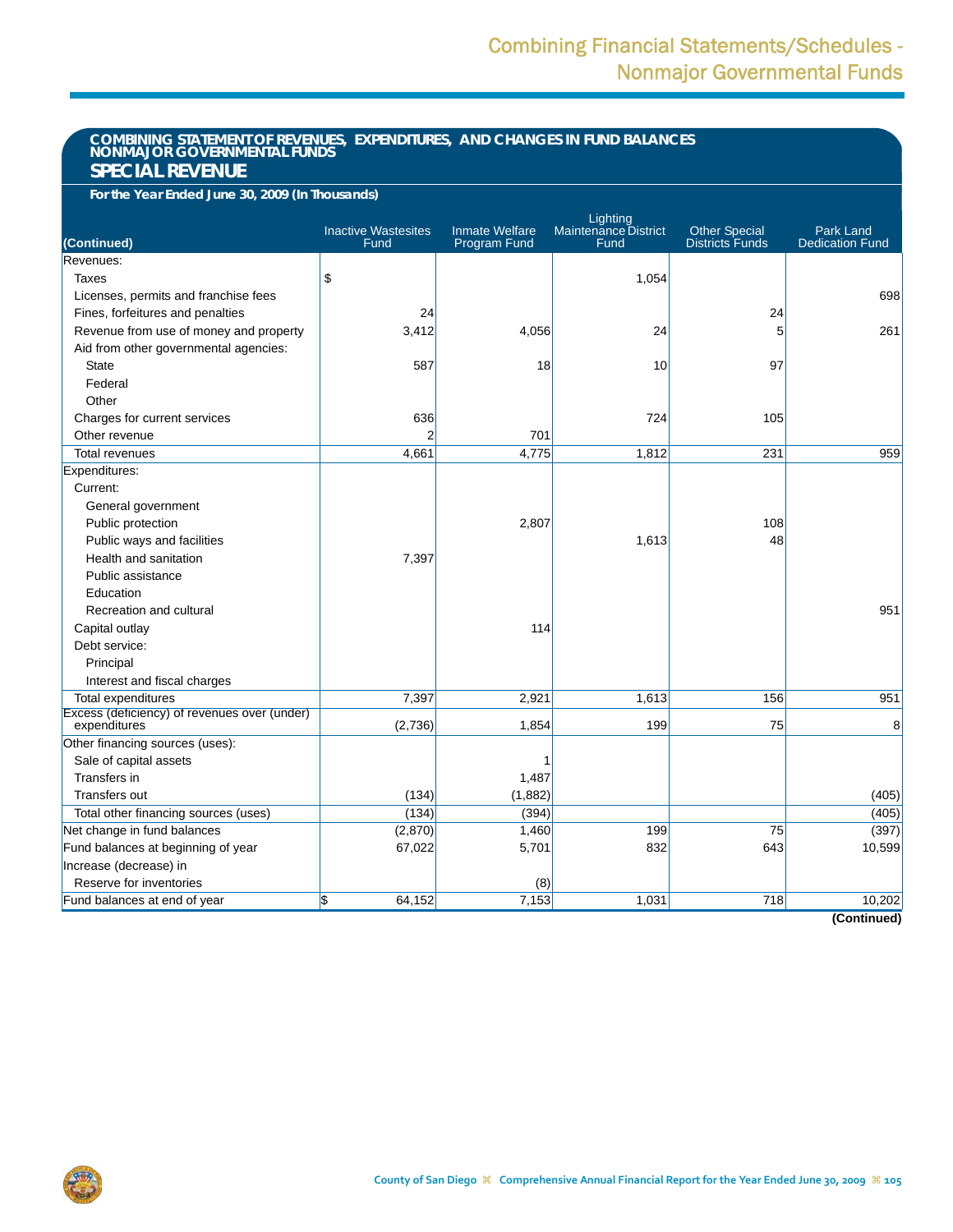| <b>SPECIAL REVENUE</b> |
|------------------------|
|------------------------|

| For the Year Ended June 30, 2009 (In Thousands)           |                              |                  |                                                                                 |                                              |
|-----------------------------------------------------------|------------------------------|------------------|---------------------------------------------------------------------------------|----------------------------------------------|
| (Continued)                                               | Redevelopment<br>Agency Fund | <b>Road Fund</b> | <b>Tobacco</b><br><b>Securitization Joint</b><br><b>Special Revenue</b><br>Fund | <b>Total Special</b><br><b>Revenue Funds</b> |
| Revenues:                                                 |                              |                  |                                                                                 |                                              |
| Taxes                                                     | $\boldsymbol{s}$<br>3,986    |                  |                                                                                 | 43,315                                       |
| Licenses, permits and franchise fees                      |                              | 120              |                                                                                 | 14,152                                       |
| Fines, forfeitures and penalties                          |                              |                  |                                                                                 | 3,096                                        |
| Revenue from use of money and property                    | 225                          | 1,534            | 2.151                                                                           | 15,532                                       |
| Aid from other governmental agencies:                     |                              |                  |                                                                                 |                                              |
| <b>State</b>                                              |                              | 79,526           |                                                                                 | 82,787                                       |
| Federal                                                   |                              | 7,905            |                                                                                 | 122,992                                      |
| Other                                                     |                              |                  |                                                                                 | 10,156                                       |
| Charges for current services                              |                              | 20,115           |                                                                                 | 34,063                                       |
| Other revenue                                             | 50                           | 1,360            | 34,181                                                                          | 38,405                                       |
| <b>Total revenues</b>                                     | 4,261                        | 110,560          | 36,332                                                                          | 364,498                                      |
| Expenditures:                                             |                              |                  |                                                                                 |                                              |
| Current:                                                  |                              |                  |                                                                                 |                                              |
| General government                                        | 1,533                        |                  | 156                                                                             | 6,215                                        |
| Public protection                                         |                              |                  |                                                                                 | 6,940                                        |
| Public ways and facilities                                |                              | 82,440           |                                                                                 | 85,112                                       |
| Health and sanitation                                     |                              |                  |                                                                                 | 39,092                                       |
| Public assistance                                         |                              |                  |                                                                                 | 132,904                                      |
| Education                                                 |                              |                  |                                                                                 | 40,653                                       |
| Recreation and cultural                                   |                              |                  |                                                                                 | 3,287                                        |
| Capital outlay                                            |                              | 45,165           |                                                                                 | 50,198                                       |
| Debt service:                                             |                              |                  |                                                                                 |                                              |
| Principal                                                 |                              |                  | 10,000                                                                          | 10,380                                       |
| Interest and fiscal charges                               | 545                          |                  | 26,273                                                                          | 26,868                                       |
| Total expenditures                                        | 2,078                        | 127,605          | 36,429                                                                          | 401,649                                      |
| Excess (deficiency) of revenues over (under) expenditures | 2,183                        | (17, 045)        | (97)                                                                            | (37, 151)                                    |
| Other financing sources (uses):                           |                              |                  |                                                                                 |                                              |
| Sale of capital assets                                    |                              |                  |                                                                                 |                                              |
| Transfers in                                              |                              |                  |                                                                                 | 25,357                                       |
| Transfers out                                             | (1, 140)                     | (3, 127)         |                                                                                 | (20, 292)                                    |
| Total other financing sources (uses)                      | (1, 140)                     | (3, 127)         |                                                                                 | 5,067                                        |
| Net change in fund balances                               | 1,043                        | (20, 172)        | (97)                                                                            | (32,084)                                     |
| Fund balances at beginning of year (restated)             | 5,199                        | 103,775          | 47,297                                                                          | 416,674                                      |
| Increase (decrease) in                                    |                              |                  |                                                                                 |                                              |
| Reserve for inventories                                   |                              | (42)             |                                                                                 | (65)                                         |
| Fund balances at end of year                              | S.<br>6,242                  | 83,561           | 47,200                                                                          | 384,525                                      |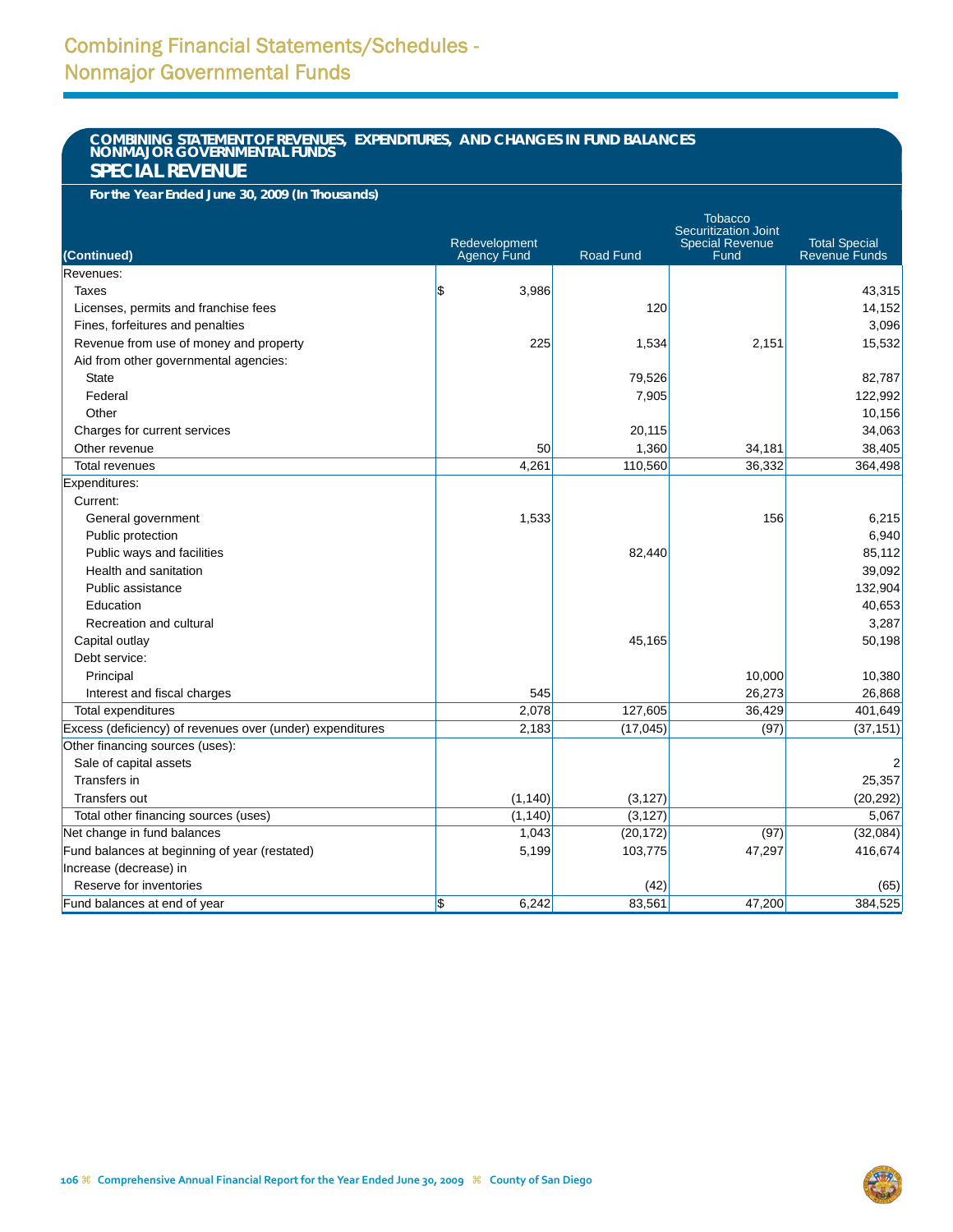| For the Year Ended June 30, 2009 (In Thousands) |  |  |
|-------------------------------------------------|--|--|
|-------------------------------------------------|--|--|

|                                                              | <b>Pension Obligation</b><br><b>Bonds Fund</b> | Redevelopment<br><b>Agency Fund</b> | San Diego Regional<br><b>Building Authority</b><br>Fund | <b>SANCAL Fund</b> | <b>Total Debt Service</b><br><b>Funds</b> |
|--------------------------------------------------------------|------------------------------------------------|-------------------------------------|---------------------------------------------------------|--------------------|-------------------------------------------|
| Revenues:                                                    |                                                |                                     |                                                         |                    |                                           |
| Revenue from use of money and property                       | 1\$<br>421                                     |                                     | 1,026                                                   | 717                | 2,168                                     |
| Aid from other governmental agencies:                        |                                                |                                     |                                                         |                    |                                           |
| Other                                                        |                                                |                                     |                                                         | 23                 | 23                                        |
| Other revenue                                                | 10.641                                         |                                     |                                                         |                    | 10,641                                    |
| <b>Total revenues</b>                                        | 11,062                                         | 4                                   | 1,026                                                   | 740                | 12,832                                    |
| Expenditures:                                                |                                                |                                     |                                                         |                    |                                           |
| Current:                                                     |                                                |                                     |                                                         |                    |                                           |
| General government                                           |                                                |                                     | 12                                                      | 29                 | 41                                        |
| Debt service:                                                |                                                |                                     |                                                         |                    |                                           |
| Principal                                                    | 68,900                                         | 335                                 | 535                                                     |                    | 69,770                                    |
| Interest and fiscal charges                                  | 56,283                                         | 812                                 | 499                                                     | 7,114              | 64,708                                    |
| Bond issuance costs                                          | 2.452                                          |                                     | 1,507                                                   |                    | 3,959                                     |
| Total expenditures                                           | 127,635                                        | 1,147                               | 2,553                                                   | 7,143              | 138,478                                   |
| Excess (deficiency) of revenues over (under)<br>expenditures | (116, 573)                                     | (1, 143)                            | (1,527)                                                 | (6, 403)           | (125, 646)                                |
| Other financing sources (uses):                              |                                                |                                     |                                                         |                    |                                           |
| Issuance of bonds and loans:                                 |                                                |                                     |                                                         |                    |                                           |
| Face value of bonds issued                                   |                                                |                                     | 25,902                                                  |                    | 25,902                                    |
| Transfers in                                                 | 117,066                                        | 1,140                               |                                                         |                    | 118,206                                   |
| Total other financing sources (uses)                         | 117,066                                        | 1,140                               | 25,902                                                  |                    | 144,108                                   |
| Net change in fund balances                                  | 493                                            | (3)                                 | 24,375                                                  | (6, 403)           | 18,462                                    |
| Fund balances at beginning of year (restated)                | 15,248                                         | 1,158                               | 4,850                                                   | 27,713             | 48,969                                    |
| Fund balances at end of year                                 | S)<br>15,741                                   | 1,155                               | 29,225                                                  | 21,310             | 67,431                                    |

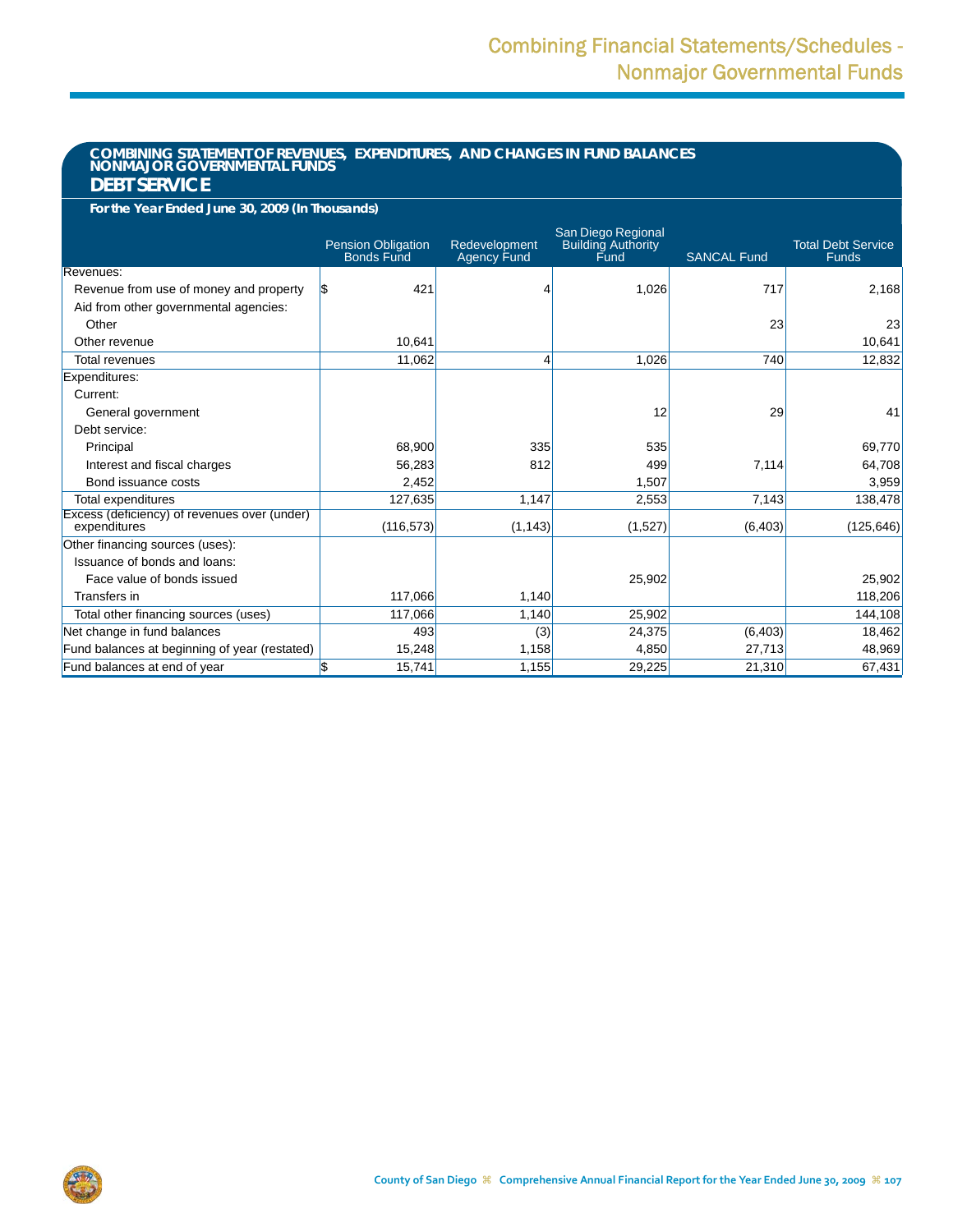**For the Year Ended June 30, 2009 (In Thousands)**

| Todi Endoa sano coj Ecos (in moasanas)                    |                            |                                                 |                    |                       |
|-----------------------------------------------------------|----------------------------|-------------------------------------------------|--------------------|-----------------------|
|                                                           |                            | San Diego Regional<br><b>Building Authority</b> |                    | <b>Total Capital</b>  |
|                                                           | <b>Capital Outlay Fund</b> | Fund                                            | <b>SANCAL Fund</b> | <b>Projects Funds</b> |
| Revenues:                                                 |                            |                                                 |                    |                       |
| Revenue from use of money and property                    | 83<br>ß.                   | 1,855                                           | 46                 | 1,984                 |
| Aid from other governmental agencies:                     |                            |                                                 |                    |                       |
| <b>State</b>                                              | 4,112                      |                                                 |                    | 4,112                 |
| Federal                                                   | 5,399                      |                                                 |                    | 5,399                 |
| Other revenue                                             | 538                        |                                                 |                    | 538                   |
| Total revenues                                            | 10,132                     | 1,855                                           | 46                 | 12,033                |
| Expenditures:                                             |                            |                                                 |                    |                       |
| Current:                                                  |                            |                                                 |                    |                       |
| General government                                        |                            | 6,194                                           |                    | 6,194                 |
| Capital outlay                                            | 93,669                     | 23,084                                          | 4,652              | 121,405               |
| Total expenditures                                        | 93,669                     | 29,278                                          | 4,652              | 127,599               |
| Excess (deficiency) of revenues over (under) expenditures | (83, 537)                  | (27, 423)                                       | (4,606)            | (115, 566)            |
| Other financing sources (uses):                           |                            |                                                 |                    |                       |
| Issuance of bonds and loans:                              |                            |                                                 |                    |                       |
| Face value of bonds issued                                |                            | 110,983                                         |                    | 110,983               |
| Premium on issuance of bonds                              |                            | 1,175                                           |                    | 1,175                 |
| Transfers in                                              | 84.431                     | 67,134                                          |                    | 151,565               |
| Total other financing sources (uses)                      | 84,431                     | 179,292                                         |                    | 263,723               |
| Net change in fund balances                               | 894                        | 151,869                                         | (4,606)            | 148,157               |
| Fund balances at beginning of year (restated)             | 4,458                      |                                                 | 4,606              | 9,064                 |
| Fund balances at end of year                              | S.<br>5,352                | 151,869                                         |                    | 157,221               |

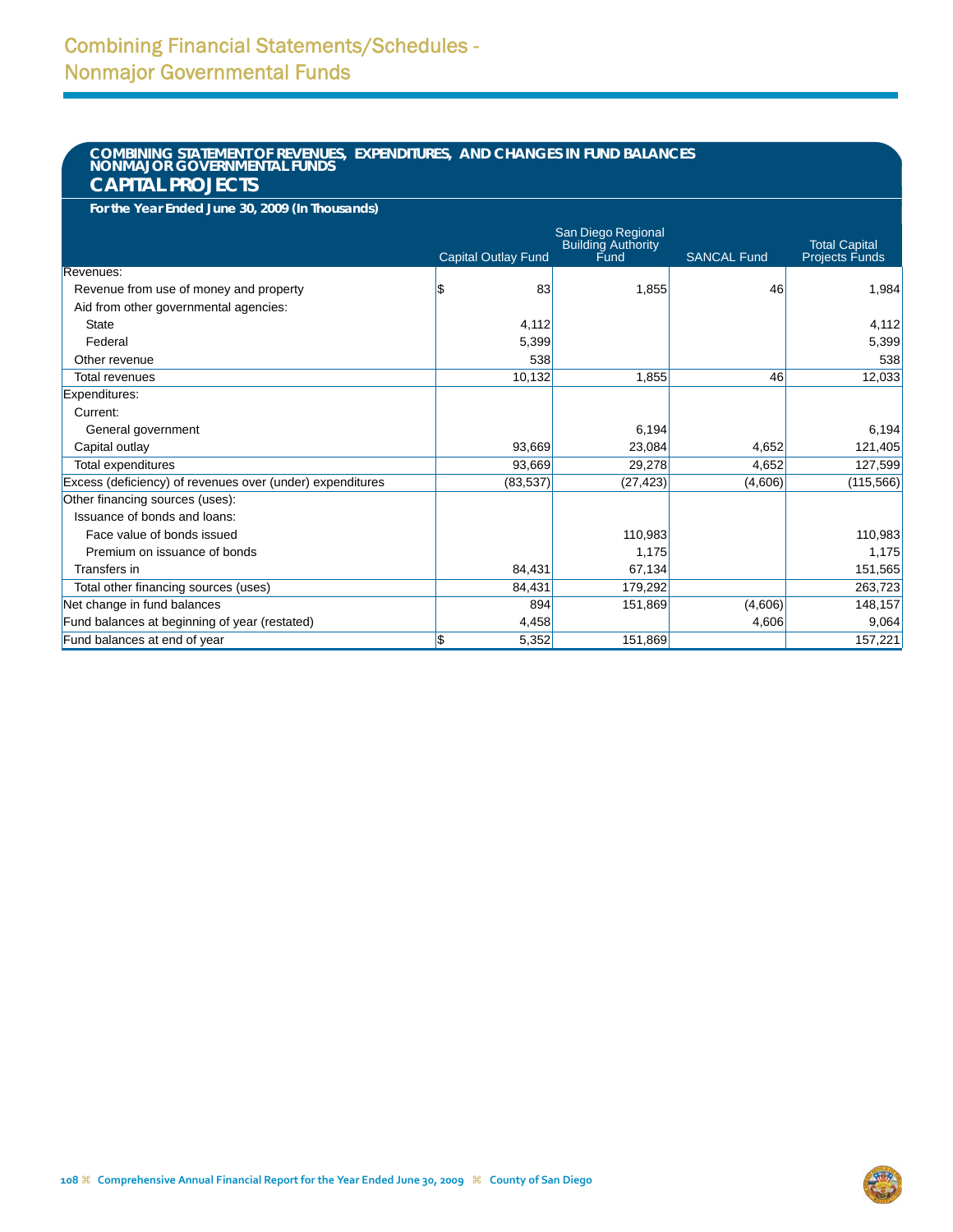#### **SCHEDULE OF REVENUES, EXPENDITURES, AND CHANGES IN FUND BALANCE-BUDGET AND ACTUAL Air Pollution Fund For the Year Ended June 30, 2009 (In Thousands)** Original Budget Final Budget Actual Revenues: Licenses, permits and franchise fees  $\begin{array}{ccc} 3 & 7,989 & 7,989 \end{array}$  7,170 Fines, forfeitures and penalties **700** 1,392 Revenue from use of money and property 200 200 461 Aid from other governmental agencies: State 5,399 11,650 1,263  $F$ ederal 2,786 2,786 2,786 2,786 2,786 2,786 2,786 2,786 2,786 2,786 2,1997 Other 4,926 6,076 6,238 Charges for current services 445 445 705 Other revenue 200 200 690 Total revenues  $22,645$   $30,046$   $19,916$ Expenditures: Current: Health and sanitation: Air pollution control 18,252 19,116 18,252 Air pollution control, air quality GMER program early grant 620 and 620 Air pollution control, air quality State LESB program 5,600 and 5,600 and 5,600 and 5,600 and 5,600 and 5,600 and 5,600 and 5,600 and 5,600 and 5,600 and 5,600 and 5,600 and 5,600 and 5,600 and 5,600 and 5,600 and 5,600 an Air pollution control, GMERP match fund 1,025 Air pollution control, improvement trust 1,556 2,046 2,046 903 Air pollution control, moyer program example and the set of the set of the set of the set of the set of the set of the set of the set of the set of the set of the set of the set of the set of the set of the set of the set Air pollution control, power general mitigation 1,262 2,874 860 Total health and sanitation 24,142 **28,266** 39,812 24,142  $\textsf{Capital outlay} \quad \textcolor{blue}{\mathsf{364}} \quad \textcolor{blue}{\mathsf{364}}$ Total expenditures 29,140 40,398 24,506 Excess (deficiency) of revenues over (under) expenditures (6,495) (6,495) (10,352) (4,590) Other financing sources (uses): Transfers in the contract of the contract of the contract of the contract of the contract of the contract of the contract of the contract of the contract of the contract of the contract of the contract of the contract of t Transfers out (6,769) (1,154) (963) Total other financing sources (uses) (953) (963) (959) (963) Net change in fund balance (7,454) (11,311) (5,553) Fund balance at beginning of year 19,019 19,019 19,019 19,019 19,019 19,019 19,019 19,019 19,019 19,019 19,019 Increase (decrease) in Reserve for inventories  $(6)$  (6) (6) Fund balance at end of year **11,565** 7.702 13,460

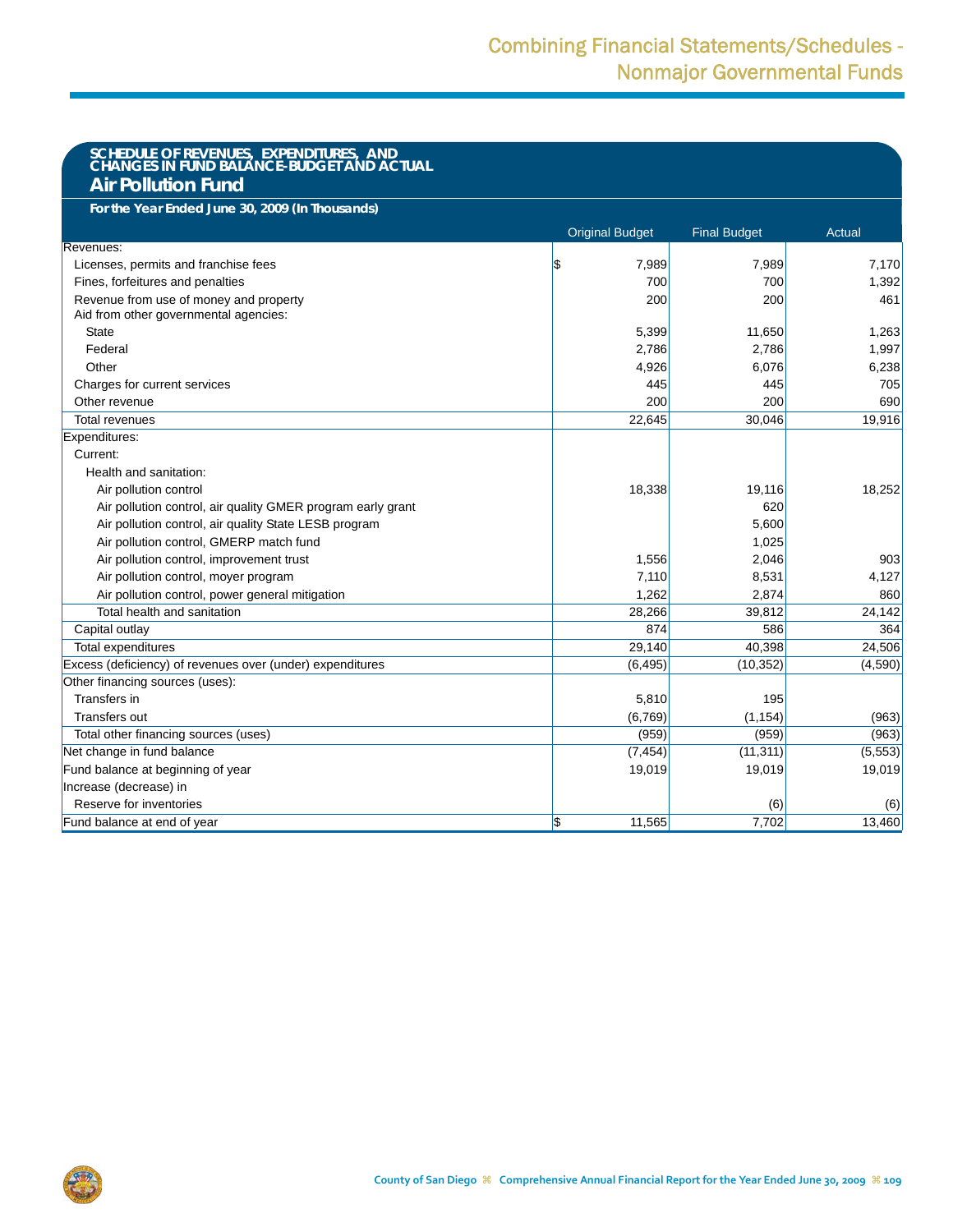## **SCHEDULE OF REVENUES, EXPENDITURES, AND CHANGES IN FUND BALANCE-BUDGET AND ACTUAL Asset Forfeiture Program Fund**

| For the Year Ended June 30, 2009 (In Thousands)           |                        |         |                     |        |
|-----------------------------------------------------------|------------------------|---------|---------------------|--------|
|                                                           | <b>Original Budget</b> |         | <b>Final Budget</b> | Actual |
| Revenues:                                                 |                        |         |                     |        |
| Fines, forfeitures and penalties                          | l\$                    | 1,000   | 1,000               | 1,656  |
| Revenue from use of money and property                    |                        | 100     | 100                 | 200    |
| Other revenue                                             |                        |         |                     | 61     |
| Total revenues                                            |                        | 1,100   | 1,100               | 1,917  |
| Expenditures:                                             |                        |         |                     |        |
| Current:                                                  |                        |         |                     |        |
| Public protection:                                        |                        |         |                     |        |
| District attorney asset forfeiture program - federal      |                        | 400     | 550                 | 195    |
| District attorney asset forfeiture program - state        |                        | 200     | 250                 | 233    |
| Probation asset forfeiture program                        |                        | 52      | 52                  | 51     |
| Sheriff's asset forfeiture program                        |                        | 1,124   | 1,124               | 338    |
| Total public protection                                   |                        | 1,776   | 1,976               | 817    |
| Capital outlay                                            |                        | 50      | 50                  |        |
| Total expenditures                                        |                        | 1,826   | 2,026               | 817    |
| Excess (deficiency) of revenues over (under) expenditures |                        | (726)   | (926)               | 1,100  |
| Other financing sources (uses):                           |                        |         |                     |        |
| Sale of capital assets                                    |                        |         |                     |        |
| <b>Transfers out</b>                                      |                        | (324)   | (324)               | (200)  |
| Total other financing sources (uses)                      |                        | (324)   | (324)               | (199)  |
| Net change in fund balance                                |                        | (1,050) | (1,250)             | 901    |
| Fund balance at beginning of year                         |                        | 7,440   | 7,440               | 7,440  |
| Increase (decrease) in                                    |                        |         |                     |        |
| Reserve for inventories                                   |                        |         | (23)                | (23)   |
| Fund balance at end of year                               | $\frac{1}{2}$          | 6,390   | 6,167               | 8,318  |

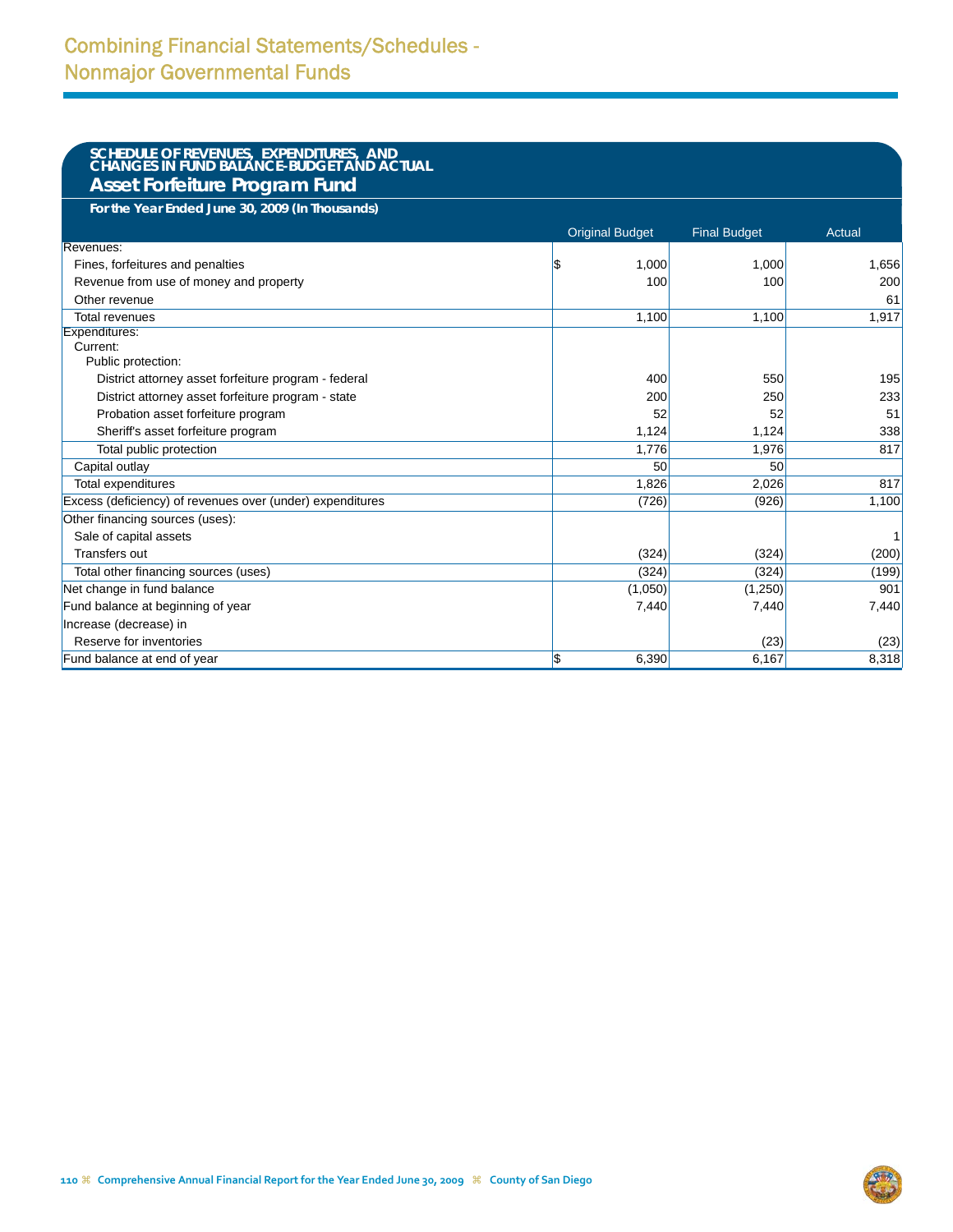## **SCHEDULE OF REVENUES, EXPENDITURES, AND CHANGES IN FUND BALANCE-BUDGET AND ACTUAL Cable TV Fund**

| <b>UUULLET LUILL</b>                                      |                        |                     |          |
|-----------------------------------------------------------|------------------------|---------------------|----------|
| For the Year Ended June 30, 2009 (In Thousands)           |                        |                     |          |
|                                                           | <b>Original Budget</b> | <b>Final Budget</b> | Actual   |
| Revenues:                                                 |                        |                     |          |
| Licenses, permits and franchise fees                      | 2,745                  | 6,034               | 6,164    |
| Revenue from use of money and property                    |                        | 75                  | 93       |
| Charges for current services                              | 150                    | 150                 |          |
| Other revenue                                             |                        |                     | 16       |
| Total revenues                                            | 2,895                  | 6,259               | 6,277    |
| Expenditures:                                             |                        |                     |          |
| Current:                                                  |                        |                     |          |
| General government:                                       |                        |                     |          |
| Media and public relation                                 | 3,029                  | 2,950               | 2,709    |
| Total general government                                  | 3,029                  | 2,950               | 2,709    |
| Total expenditures                                        | 3,029                  | 2,950               | 2,709    |
| Excess (deficiency) of revenues over (under) expenditures | (134)                  | 3,309               | 3,568    |
| Other financing sources (uses):                           |                        |                     |          |
| Transfers out                                             | (159)                  | (5, 124)            | (5, 130) |
| Total other financing sources (uses)                      | (159)                  | (5, 124)            | (5, 130) |
| Net change in fund balance                                | (293)                  | (1, 815)            | (1, 562) |
| Fund balance at beginning of year                         | 1,828                  | 1,828               | 1,828    |
| Increase (decrease) in                                    |                        |                     |          |
| Reserve for inventories                                   |                        |                     |          |
| Fund balance at end of year                               | \$<br>1,535            | 14                  | 267      |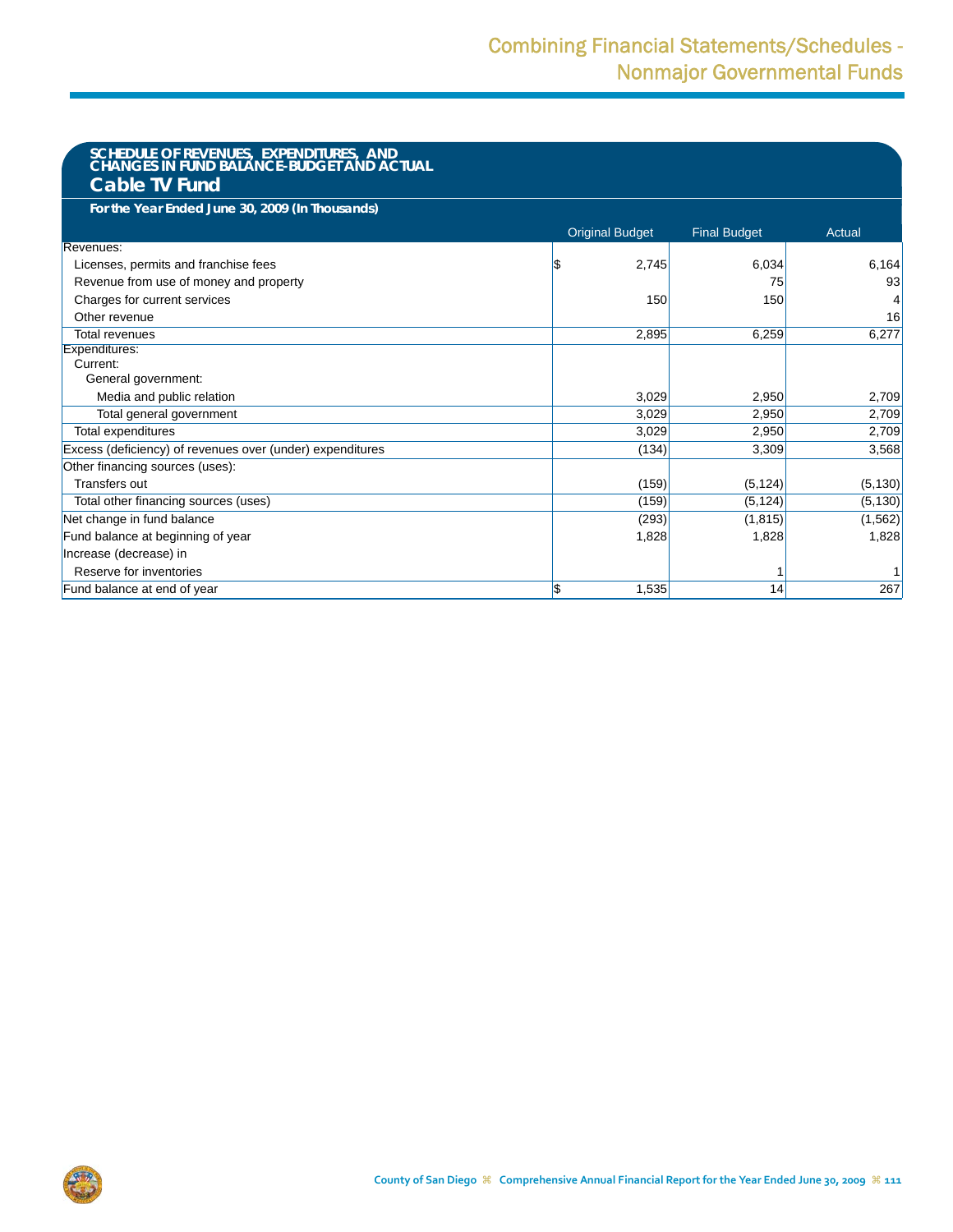## **SCHEDULE OF REVENUES, EXPENDITURES, AND CHANGES IN FUND BALANCE-BUDGET AND ACTUAL County Library Fund**

| For the Year Ended June 30, 2009 (In Thousands)           |                        |                     |          |
|-----------------------------------------------------------|------------------------|---------------------|----------|
|                                                           | <b>Original Budget</b> | <b>Final Budget</b> | Actual   |
| Revenues:                                                 |                        |                     |          |
| Taxes                                                     | 29,310                 | 29,310              | 29,595   |
| Revenue from use of money and property                    | 361                    | 361                 | 387      |
| Aid from other governmental agencies:                     |                        |                     |          |
| <b>State</b>                                              | 967                    | 1,111               | 549      |
| Federal                                                   |                        |                     | 3        |
| Other                                                     | 656                    | 656                 | 2,117    |
| Charges for current services                              | 2,041                  | 2,041               | 1,149    |
| Other revenue                                             | 674                    | 3,674               | 680      |
| <b>Total revenues</b>                                     | 34,014                 | 37,158              | 34,480   |
| Expenditures:                                             |                        |                     |          |
| Current:                                                  |                        |                     |          |
| Education:                                                |                        |                     |          |
| County Library                                            | 45,777                 | 48,492              | 40,653   |
| <b>Total Education</b>                                    | 45.777                 | 48,492              | 40,653   |
| Capital outlay                                            | 624                    | 1,150               | 759      |
| Total expenditures                                        | 46.401                 | 49.642              | 41,412   |
| Excess (deficiency) of revenues over (under) expenditures | (12, 387)              | (12, 484)           | (6,932)  |
| Other financing sources (uses):                           |                        |                     |          |
| Transfers in                                              | 5,500                  | 7,371               | 7,238    |
| Transfers out                                             | (1,406)                | (4, 567)            | (1, 469) |
| Total other financing sources (uses)                      | 4,094                  | 2,804               | 5,769    |
| Net change in fund balance                                | (8, 293)               | (9,680)             | (1, 163) |
| Fund balance at beginning of year                         | 14,113                 | 14,113              | 14, 113  |
| Increase (decrease) in                                    |                        |                     |          |
| Reserve for inventories                                   |                        | 13                  | 13       |
| Fund balance at end of year                               | \$<br>5,820            | 4,446               | 12,963   |

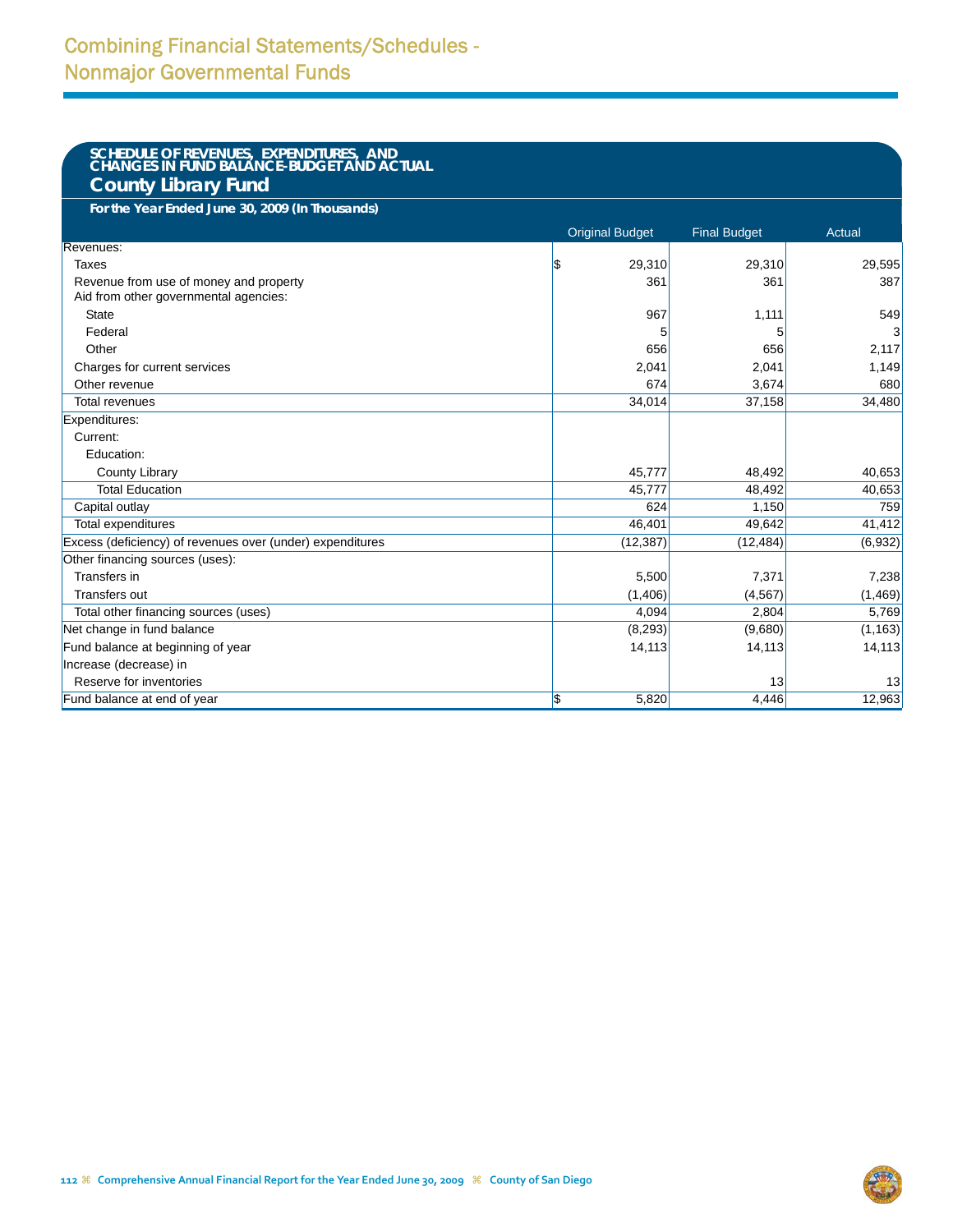#### **SCHEDULE OF REVENUES, EXPENDITURES, AND CHANGES IN FUND BALANCE-BUDGET AND ACTUAL County Service District Funds For the Year Ended June 30, 2009 (In Thousands)** Original Budget Final Budget Actual Revenues: Taxes  $\sim$  4,265 4,265 4,265 4,265 4,265 4,265 4,475 Revenue from use of money and property **286** 295 295 Aid from other governmental agencies: State  $25\vert$  25  $25\vert$  25  $25\vert$  25  $25\vert$  25  $25\vert$  25  $25\vert$  25  $25\vert$  25  $25\vert$ Other 1,565 1,565 1,646 Charges for current services **7,096** 7,096 7,186 7,186 7,186 7,186 7,186 7,096 Other revenue 1 30 Total revenues 13,327 13,337 13,832 Expenditures: Current: General government: Regional Communication System CSA 135 623 633 633 Regional Communication System CSA 135 Zone B Del Mar 60 60 60 60 60 60 60 60 46 Regional Communication System CSA 135 Zone F Poway 150 150 150 150 150 150 150 150 150 149 Regional Communications System CSA 135 Zone H Solana Beach 38 35 35 Total general government 881 853 Public protection: Fire protection, PRD 107 Elfin Forest 333 333 333 333 Fire protection, PRD 109 MT Laguna F 63 63 52 Fire protection, PRD 110 MT Palomar F 106 106 201 106 106 106 106 106 106 106 106 106 91 Fire protection, PRD 111 Boulevard F 633 Fire protection, PRD 112 Campo Fire 67 106 **68** 106 **67** 106 **67** 106 **67** Fire protection, PRD 113 San Pasqual 103 2 103 103 103 103 103 103 103 103 104 103 105 Fire protection, PRD 115 Pepper Drive 364 364 364 364 Total public protection and the set of the set of the set of the set of the set of the set of the set of the set of the set of the set of the set of the set of the set of the set of the set of the set of the set of the set Public ways and facilities: PRD 10 Davis Dr 27 27 4 PRD 100 Viejas View 23 23 3 PRD 1002 Sunny Acres 12 12 4 PRD 1003 Alamo Way  $5\begin{pmatrix} 5 & 5 \end{pmatrix}$   $5\begin{pmatrix} 2 & 2 \end{pmatrix}$ PRD 1004 Butterfly 18 18 PRD 1005 Eden Valley 3 and 2008 and 2009 and 2009 and 2009 and 2009 and 2009 and 2009 and 2009 and 2009 and 20 PRD 1008 Canter 25 25 4 PRD 1009 Golf Drive 2 2 PRD 101 A Hi-Ridge R 34 34 4 PRD 101 Johnson LK 106 2012 106 2022 106 2022 106 2022 106 2022 106 2022 106 2022 106 2022 106 2022 106 2022 1 PRD 1010 Alpine Highlands ZN 131 131 6 PRD 1011 La Cuesta ZN 21 21 21 22 21 22 21 22 21 22 21 22 21 22 21 22 21 22 21 22 21 22 21 22 21 22 21 22 21 22 21 22 21 22 21 22 21 22 21 22 21 22 21 22 21 22 21 22 21 22 21 22 21 22 21 22 21 22 21 22 21 22 21 22 21 22 21 PRD 1012 8112 Millar 5 PRD 1013 Singing Trails 6 and the set of the set of the set of the set of the set of the set of the set of the set of the set of the set of the set of the set of the set of the set of the set of the set of the set of the s PRD 1015 Landavo Drive ET AL 61 8 PRD 1016 El Sereno Way 7 7 7 PRD 102 MTN Meadow 223 223 9 PRD 103 Alto Drive 207 207 7 PRD 104 Artesian RO 104 104 2004 104 2004 104 2004 104 2004 104 2004 104 2004 104 2004 104 2004 104 2004 104 2004 104 2004 104 2004 104 2004 104 2004 105 2004 105 2004 105 2004 105 2004 105 2004 105 2004 105 2004 105 2004

PRD 105 A Alta Loma D 64 64 6

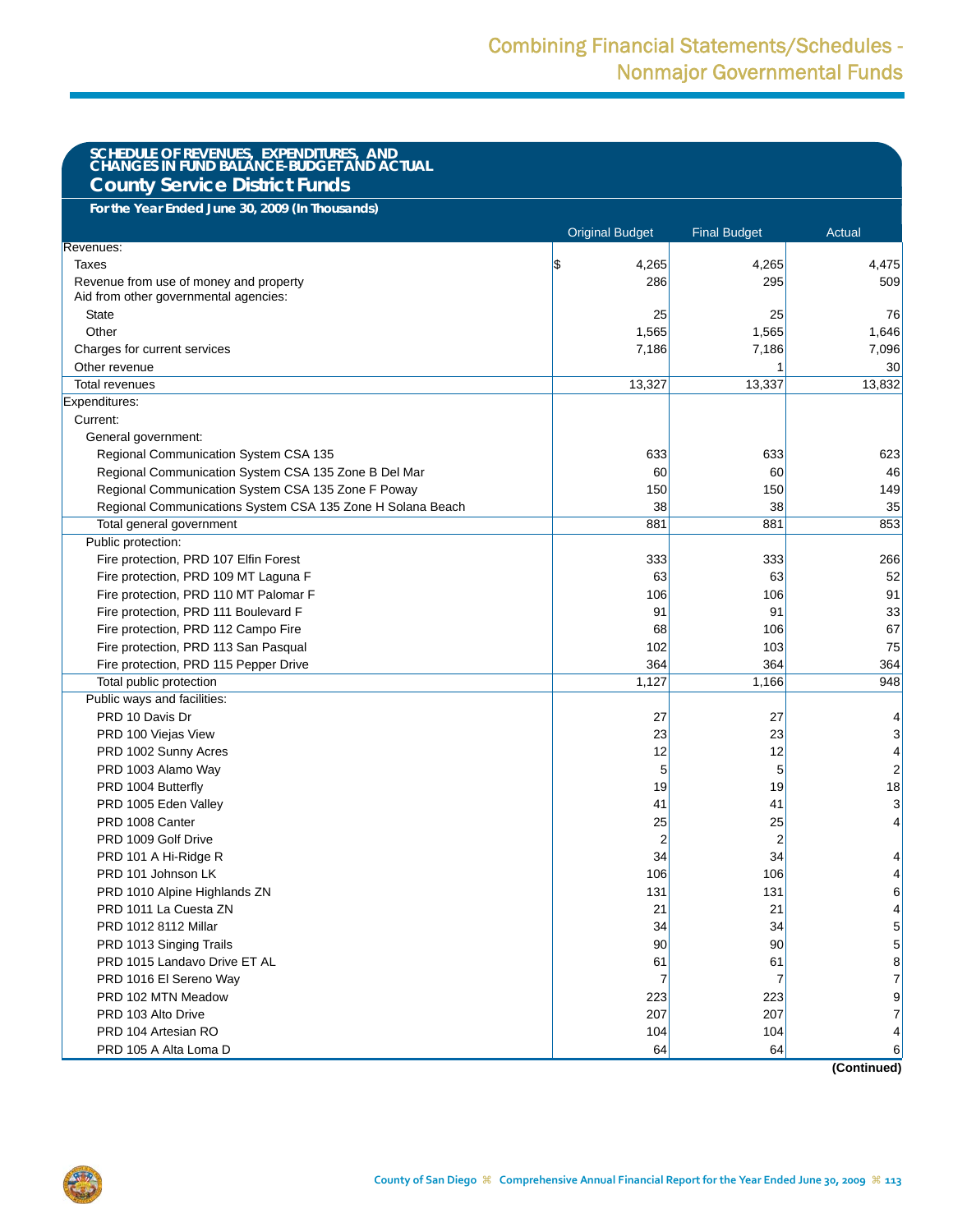## **SCHEDULE OF REVENUES, EXPENDITURES, AND CHANGES IN FUND BALANCE-BUDGET AND ACTUAL County Service District Funds**

**For the Year Ended June 30, 2009 (In Thousands)**

| (Continued)             | <b>Original Budget</b> | <b>Final Budget</b> | Actual          |
|-------------------------|------------------------|---------------------|-----------------|
| PRD 105 Alta Loma D     | 52<br>l\$              | 52                  | 5               |
| PRD 106 Garrison Ay     | 55                     | 55                  | 10              |
| PRD 11 A Bernardo RD    | 26                     | 26                  | 3               |
| PRD 11 A Bernardo RD    | 36                     | 36                  | 5               |
| PRD 11 D Bernardo RD    | 24                     | 24                  | 9               |
| PRD 117 Legend Rock     | 29                     | 29                  | 13              |
| PRD 12 Lomair           | 200                    | 200                 | 23              |
| PRD 123 Mizpah Lane     | 39                     | 39                  | 5               |
| PRD 125 Wrightwood      | 36                     | 36                  | 17              |
| PRD 126 Sandhurst W     | 30                     | 30                  | 3               |
| PRD 127 Singing Trails  | 42                     | 42                  | $\overline{4}$  |
| PRD 13 A Pala Mesa      | 212                    | 212                 | 25              |
| PRD 13 B Stewart Canyon | 52                     | 52                  | 20 <sub>l</sub> |
| PRD 130 Wilkes Road     | 143                    | 143                 | 13              |
| PRD 133 Rnch Creek Rd   | 64                     | 64                  | $\overline{4}$  |
| PRD 134 Kenora Lane     | 46                     | 46                  | 19              |
| PRD 14 Rancho Diego     | 3                      | 3                   |                 |
| PRD 16 Wynola           | 63                     | 63                  | 8               |
| PRD 18 Harrison Park    | 211                    | 211                 | 26              |
| PRD 20 Daily Road       | 646                    | 646                 | 213             |
| PRD 21 Pauma Heights    | 259                    | 259                 | $\overline{7}$  |
| PRD 22 W Dougherty St   | 17                     | 17                  | 3               |
| PRD 23 Rock Terrce RD   | 9                      | 9                   | $\overline{7}$  |
| PRD 24 MT Whitney RD    | 34                     | 34                  | 4               |
| PRD 30 Royal Oaks-CAR   | 41                     | 41                  | 9               |
| PRD 38 Gay Rio Terrace  | 59                     | 59                  | 3               |
| PRD 39 Sunbeam Lane     | 12                     | 12                  | 3               |
| PRD 45 Rincon Springs   | 48                     | 48                  | 5               |
| PRD 46 Rocoso Road      | 40                     | 40                  | 4               |
| PRD 49 Sunset Knls RD   | 32                     | 32                  | 4               |
| PRD 50 Knoll Park LN    | 104                    | 104                 | 3               |
| PRD 53 Knoll Park LN EX | 185                    | 185                 | 3               |
| PRD 54 MT Helix         | 104                    | 104                 | 6               |
| PRD 55 Rainbow Crest    | 200                    | 214                 | 208             |
| PRD 6 Pauma Valley      | 205                    | 205                 | 6               |
| PRD 60 River Drive      | 70                     | 70                  | 3               |
| PRD 61 GRN Meadow Way   | 154                    | 154                 | 4               |
| PRD 63 Hillview Road    | 487                    | 487                 | 8               |
| PRD 64 Lila Lane        | 14                     | 14                  | 11              |
| PRD 70 El Camino Cort   | \$<br>38               | 38                  | 3               |

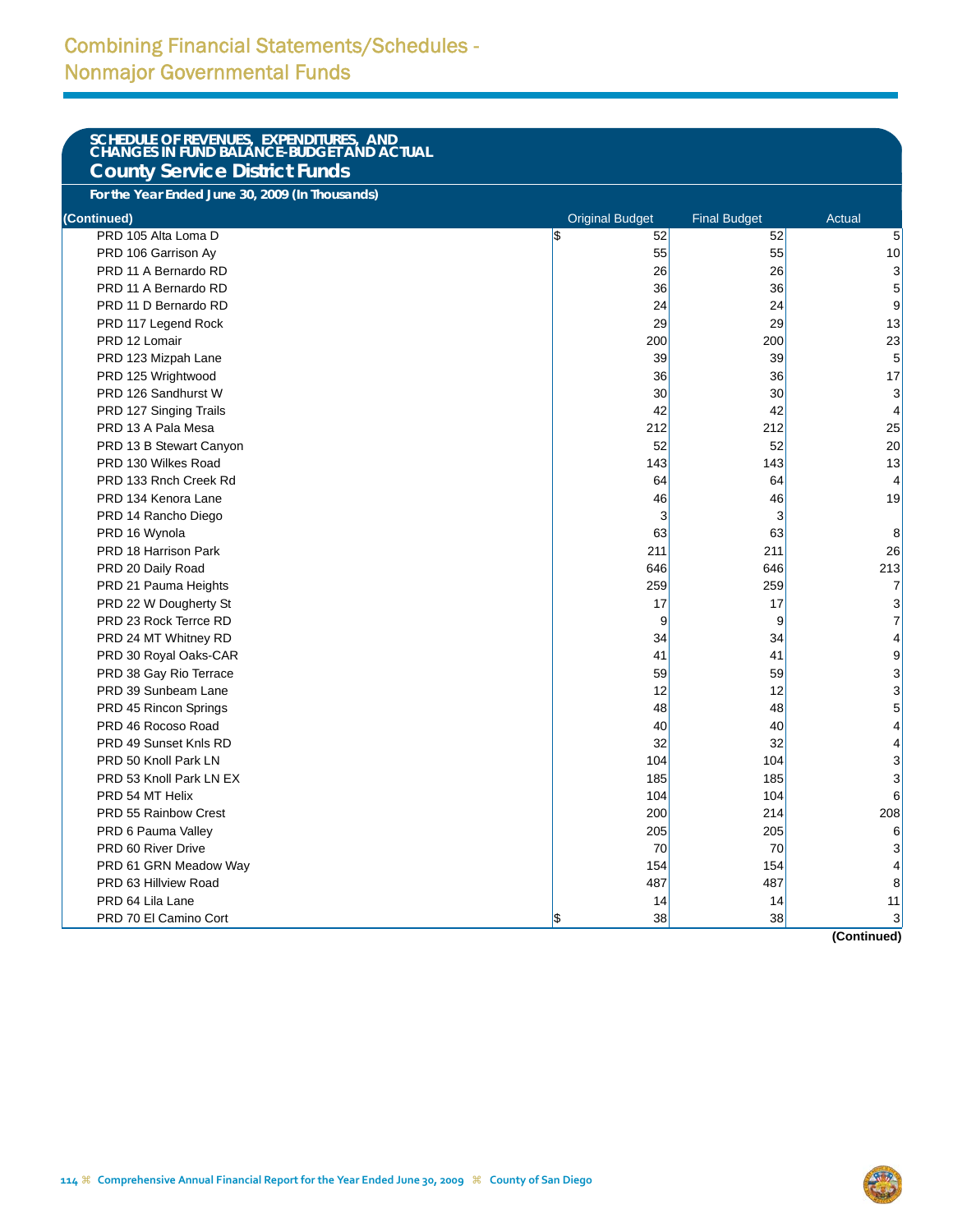## **SCHEDULE OF REVENUES, EXPENDITURES, AND CHANGES IN FUND BALANCE-BUDGET AND ACTUAL County Service District Funds**

**For the Year Ended June 30, 2009 (In Thousands)**

| (Continued)                                               | <b>Original Budget</b>             | <b>Final Budget</b> | Actual           |
|-----------------------------------------------------------|------------------------------------|---------------------|------------------|
| PRD 75 A Gay Rio Drive                                    | l\$<br>190                         | 190                 | 4                |
| PRD 75 B Gay Rio Drive                                    | 297                                | 297                 | 4                |
| PRD 76 Kingford CT                                        | 25                                 | 25                  | 4                |
| PRD 77 Montiel TRK TR                                     | 172                                | 172                 | 5                |
| PRD 78 Gardena Av                                         | 57                                 | 57                  | 4                |
| PRD 8 Magee RD-PAL                                        | 295                                | 295                 | 6                |
| PRD 80 Harris TRK TRL                                     | 204                                | 204                 | 24               |
| PRD 88 East Fifth St                                      | 58                                 | 58                  | $\vert 4 \vert$  |
| PRD 9 B Santa Fe                                          | 44                                 | 44                  | $\overline{5}$   |
| PRD 90 South Cordov                                       | 42                                 | 42                  | $\vert 4 \vert$  |
| PRD 94 Roble Grnde                                        | 420                                | 420                 | 5 <sup>5</sup>   |
| PRD 95 Valle Del Sol                                      | 191                                | 191                 | 101              |
| PRD 99 Via Allndra                                        | 38                                 | 38                  | 5                |
| Public works, PRD 1014 Lavender PT Lane                   | 52                                 | 52                  |                  |
| Total public ways and facilities                          | 7,442                              | 7,456               | 1,011            |
| Health and sanitation:                                    |                                    |                     |                  |
| CSA 17 San Dieguito Ambulance                             | 2,645                              | 2,645               | 2,582            |
| CSA 69 Heartland Paramedics                               | 5,218                              | 5,218               | 4,944            |
| PRD 136 Sundance Detention Basin                          | 113                                | 113                 | 24               |
| Sanitation, PRD 122 Otay Mesa East                        | 38                                 | 38                  | $\overline{3}$   |
| Total health and sanitation                               | 8,014                              | 8,014               | 7,553            |
| Recreation and cultural:                                  |                                    |                     |                  |
| CSA 26 LMD Zone 2 Julian                                  | 100                                | 100                 | 76               |
| CSA 128 San Miguel Park                                   | 487                                | 495                 | 468              |
| CSA 26 Rancho San Diego                                   | 235                                | 250                 | 250              |
| CSA 26 San Diego landscape maintenance                    | 136                                | 166                 | 166              |
| CSA 81 Fallbrook Park                                     | 137                                | 147                 | 145              |
| CSA 83 San Dieguito                                       | 598                                | 628                 | 602              |
| CSA 83A 4S Ranch Park                                     | 340                                | 350                 | 349              |
| PRD 26 A Cottonwood Village                               | 208                                | 208                 | 139              |
| PRD 26 B Monte Vista                                      | 414                                | 414                 | 141              |
| Recreation and cultural:                                  | 2,655                              | 2,758               | 2,336            |
| Capital outlay                                            | 48                                 | 285                 | 21               |
| Debt service:                                             |                                    |                     |                  |
| Principal                                                 | 106                                | 301                 | 244              |
| Interest and fiscal charges                               | 28                                 | 28                  | 21               |
| Total expenditures                                        | 20,301                             | 20,889              | 12,987           |
| Excess (deficiency) of revenues over (under) expenditures | (6, 974)                           | (7, 552)            | 845              |
| Other financing sources (uses):                           |                                    |                     |                  |
| Transfers in                                              | 157                                | 134                 | $\boldsymbol{8}$ |
| Transfers out                                             | (531)                              | (509)               | (509)            |
| Total other financing sources (uses)                      | (374)                              | (375)               | (501)            |
| Net change in fund balance                                | (7, 348)                           | (7, 927)            | 344              |
| Fund balance at beginning of year                         | 17,701                             | 17,701              | 17,701           |
| Fund balance at end of year                               | $\overline{\mathcal{E}}$<br>10,353 | 9,774               | 18,045           |

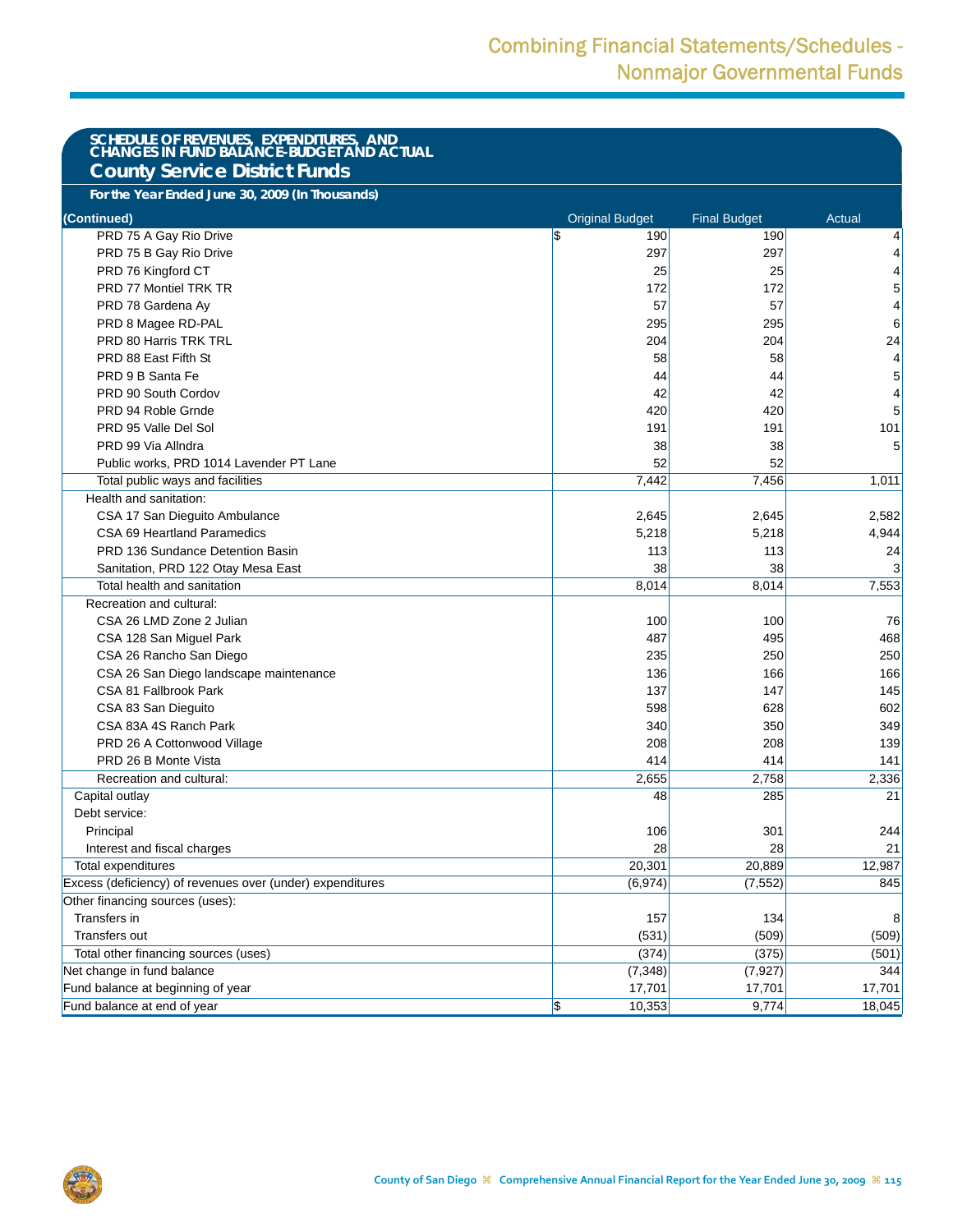## **SCHEDULE OF REVENUES, EXPENDITURES, AND CHANGES IN FUND BALANCE-BUDGET AND ACTUAL Edgemoor Development Fund**

| For the Year Ended June 30, 2009 (In Thousands)           |                        |                     |         |
|-----------------------------------------------------------|------------------------|---------------------|---------|
|                                                           | <b>Original Budget</b> | <b>Final Budget</b> | Actual  |
| Revenues:                                                 |                        |                     |         |
| Revenue from use of money and property                    | 1,557                  | 1,557               | 754     |
| Total revenues                                            | 1,557                  | 1,557               | 754     |
| Expenditures:                                             |                        |                     |         |
| Current:                                                  |                        |                     |         |
| General government:                                       |                        |                     |         |
| Edgemoor development fund                                 | 1,080                  | 2,779               | 964     |
| Total general government                                  | 1,080                  | 2,779               | 964     |
| Total expenditures                                        | 1,080                  | 2,779               | 964     |
| Excess (deficiency) of revenues over (under) expenditures | 477                    | (1,222)             | (210)   |
| Other financing sources (uses):                           |                        |                     |         |
| Transfers out                                             | (7,021)                | (5,321)             | (5,321) |
| Total other financing sources (uses)                      | (7,021)                | (5,321)             | (5,321) |
| Net change in fund balance                                | (6, 544)               | (6, 543)            | (5,531) |
| Fund balance at beginning of year (restated)              | 19,440                 | 19,440              | 19,440  |
| Fund balance at end of year                               | \$<br>12,896           | 12,897              | 13,909  |

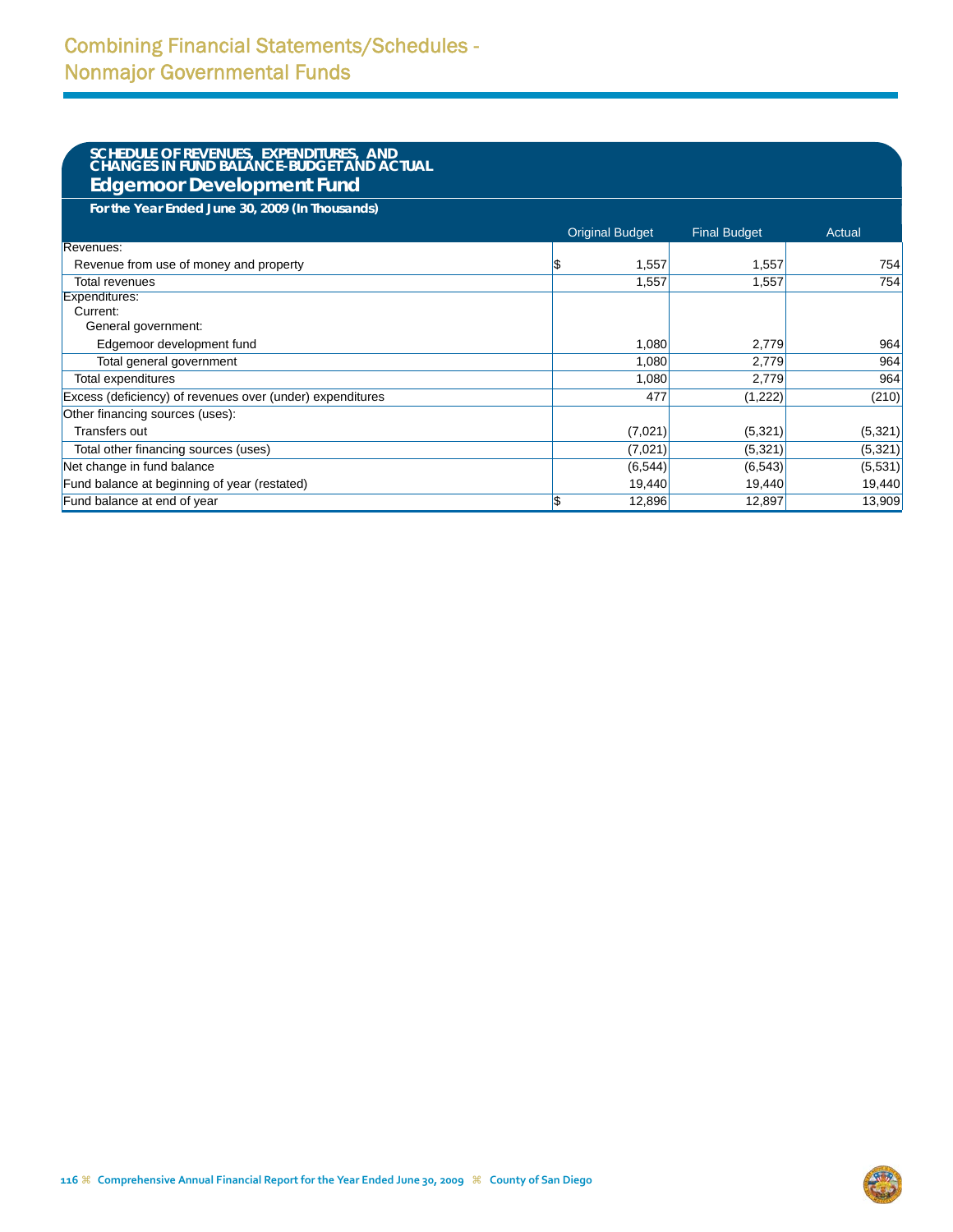## **SCHEDULE OF REVENUES, EXPENDITURES, AND CHANGES IN FUND BALANCE-BUDGET AND ACTUAL Flood Control District Fund**

| For the Year Ended June 30, 2009 (In Thousands)           |                        |                     |        |
|-----------------------------------------------------------|------------------------|---------------------|--------|
|                                                           | <b>Original Budget</b> | <b>Final Budget</b> | Actual |
| Revenues:                                                 |                        |                     |        |
| <b>Taxes</b>                                              | 4,822                  | 4,822               | 4,205  |
| Revenue from use of money and property                    | 100                    | 100                 | 258    |
| Aid from other governmental agencies:                     |                        |                     |        |
| <b>State</b>                                              |                        |                     | 40     |
| Federal                                                   |                        |                     | 45     |
| Charges for current services                              | 8                      | 2,988               | 900    |
| Other revenue                                             | 3,311                  | 331                 |        |
| Total revenues                                            | 8,241                  | 8,241               | 5,449  |
| Expenditures:                                             |                        |                     |        |
| Current:                                                  |                        |                     |        |
| Public protection:                                        |                        |                     |        |
| Flood control district                                    | 4,640                  | 5,289               | 2,260  |
| Stormwater Maintenance                                    | 8                      | 8                   |        |
| Total public protection                                   | 4,648                  | 5,297               | 2,260  |
| Capital outlay                                            | 3,775                  | 3,775               | 3,775  |
| Total expenditures                                        | 8,423                  | 9,072               | 6,035  |
| Excess (deficiency) of revenues over (under) expenditures | (182)                  | (831)               | (586)  |
| Net change in fund balance                                | (182)                  | (831)               | (586)  |
| Fund balance at beginning of year                         | 24,179                 | 24,179              | 24,179 |
| Fund balance at end of year                               | \$<br>23,997           | 23,348              | 23,593 |

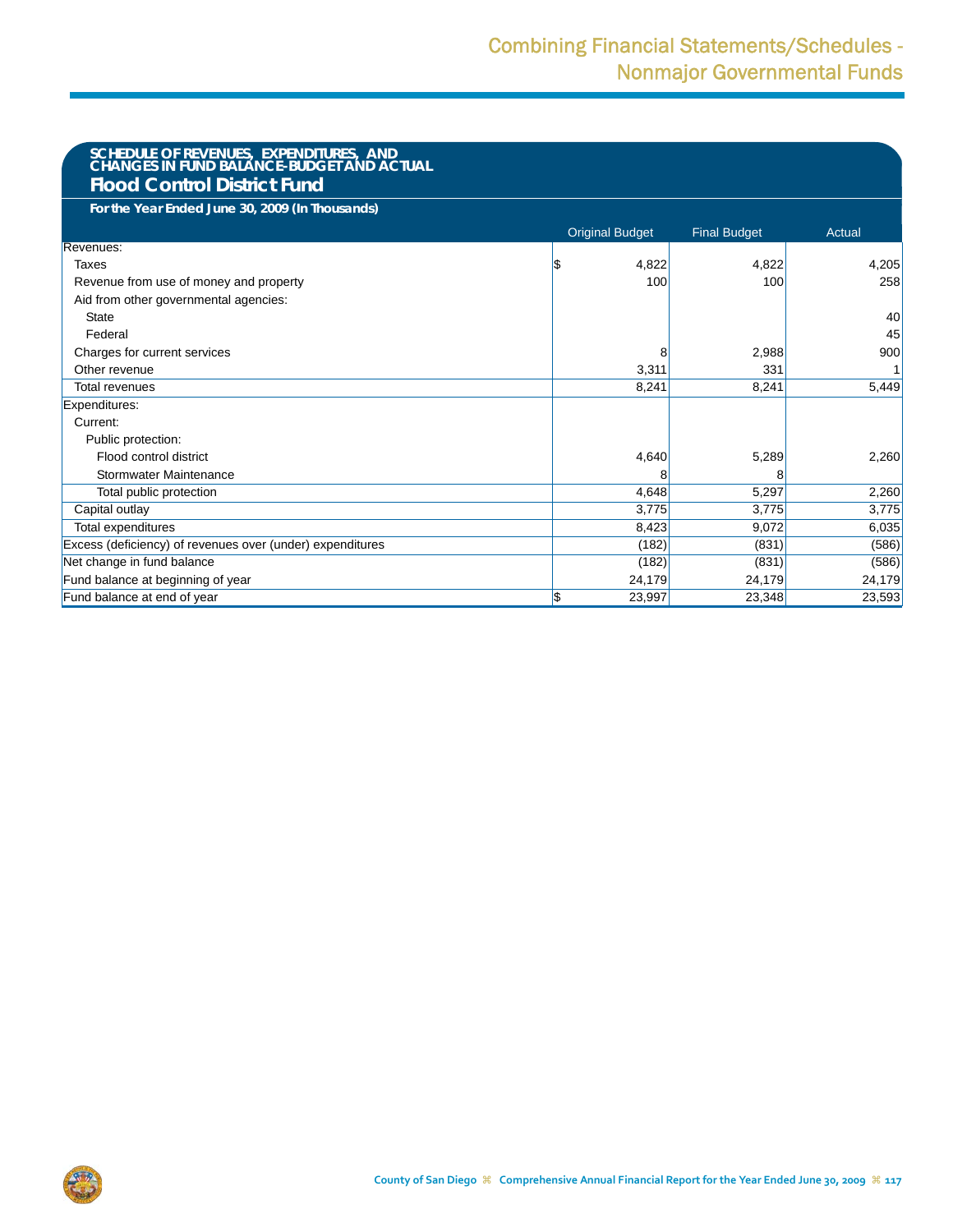## **SCHEDULE OF REVENUES, EXPENDITURES, AND CHANGES IN FUND BALANCE-BUDGET AND ACTUAL Housing Authority Fund**

| For the Year Ended June 30, 2009 (In Thousands)           |                        |                     |         |
|-----------------------------------------------------------|------------------------|---------------------|---------|
|                                                           | <b>Original Budget</b> | <b>Final Budget</b> | Actual  |
| Revenues:                                                 |                        |                     |         |
| Revenue from use of money and property                    | 23                     | 23                  | 1,159   |
| Aid from other governmental agencies:                     |                        |                     |         |
| Federal                                                   | 102,811                | 105,352             | 98,378  |
| Other                                                     |                        |                     | 10      |
| Charges for current services                              | 4,550                  | 2,557               | 2,629   |
| Other revenue                                             | 2,376                  | 2,630               | 383     |
| Total revenues                                            | 109,760                | 110,562             | 102,559 |
| Expenditures:                                             |                        |                     |         |
| Current:                                                  |                        |                     |         |
| Public assistance:                                        |                        |                     |         |
| Other assistance - other budgetary entity                 | 109,674                | 114,626             | 112,023 |
| Total public assistance                                   | 109,674                | 114,626             | 112,023 |
| Debt service:                                             |                        |                     |         |
| Principal                                                 | 134                    | 136                 | 136     |
| Interest and fiscal charges                               | 31                     | 29                  | 29      |
| Total expenditures                                        | 109,839                | 114,791             | 112,188 |
| Excess (deficiency) of revenues over (under) expenditures | (79)                   | (4,229)             | (9,629) |
| Net change in fund balance                                | (79)                   | (4,229)             | (9,629) |
| Fund balance at beginning of year                         | 36,789                 | 36,789              | 36,789  |
| Fund balance at end of year                               | \$<br>36,710           | 32,560              | 27,160  |

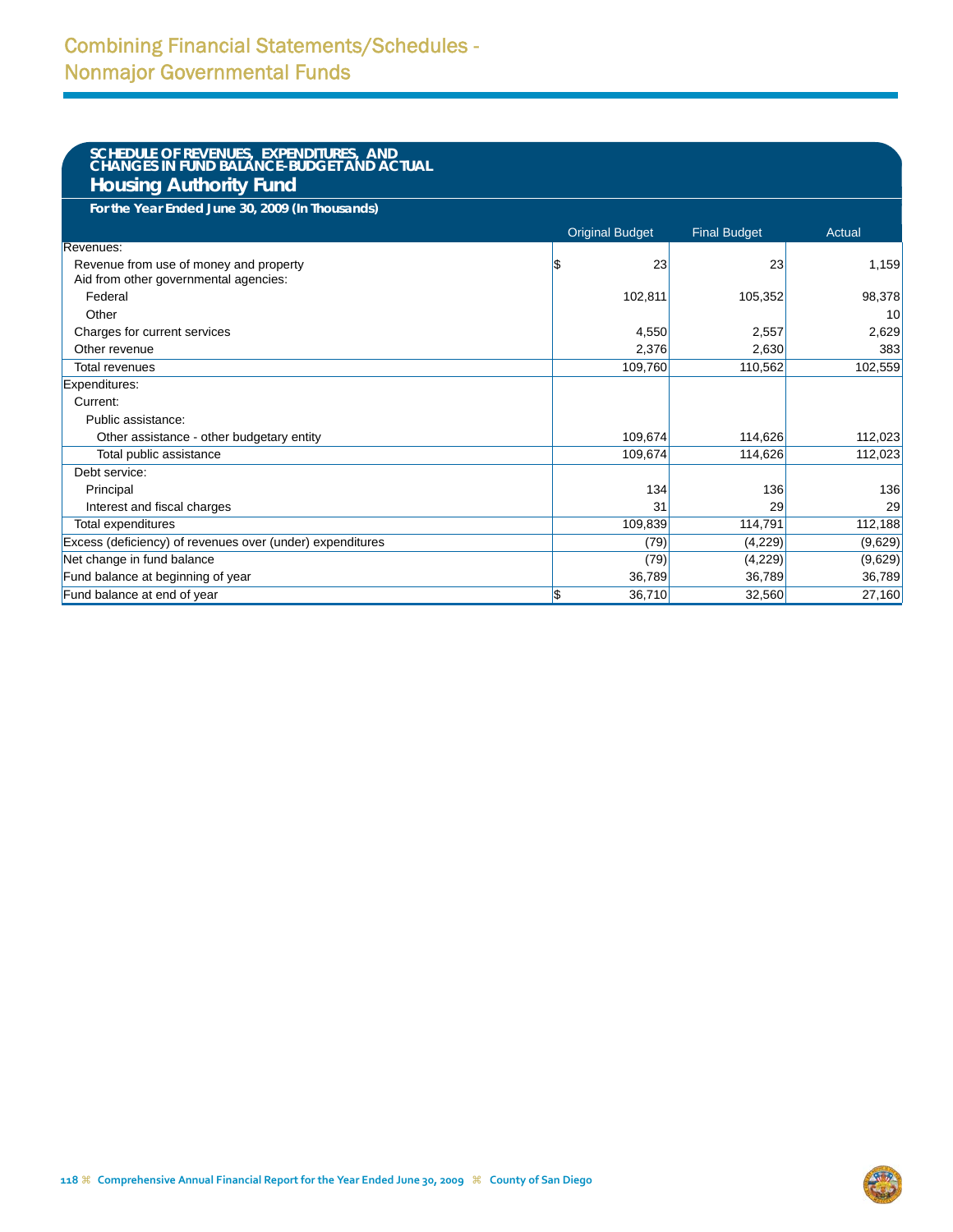## **SCHEDULE OF REVENUES, EXPENDITURES, AND CHANGES IN FUND BALANCE-BUDGET AND ACTUAL Housing and Community Development Fund**

| For the Year Ended June 30, 2009 (In Thousands)                                 |                        |                     |        |
|---------------------------------------------------------------------------------|------------------------|---------------------|--------|
|                                                                                 | <b>Original Budget</b> | <b>Final Budget</b> | Actual |
| Revenues:                                                                       |                        |                     |        |
| Revenue from use of money and property<br>Aid from other governmental agencies: | \$                     |                     |        |
| <b>State</b>                                                                    | 2,460                  | 2,460               | 621    |
| Federal                                                                         | 33,081                 | 37,711              | 14,664 |
| Other                                                                           | 42                     | 42                  | 145    |
| Other revenue                                                                   | 1,250                  | 1,250               | 250    |
| Total revenues                                                                  | 36,833                 | 41,463              | 15,687 |
| Expenditures:                                                                   |                        |                     |        |
| Current:                                                                        |                        |                     |        |
| Public assistance:                                                              |                        |                     |        |
| Housing and community development                                               | 36,833                 | 41,413              | 8,722  |
| Total public assistance                                                         | 36,833                 | 41,413              | 8,722  |
| Total expenditures                                                              | 36,833                 | 41,413              | 8,722  |
| Excess (deficiency) of revenues over (under) expenditures                       |                        | 50                  | 6,965  |
| Other financing sources (uses):                                                 |                        |                     |        |
| Transfers in                                                                    |                        | 4,500               | 4,500  |
| <b>Transfers out</b>                                                            |                        | (50)                | (12)   |
| Total other financing sources (uses)                                            |                        | 4,450               | 4,488  |
| Net change in fund balance                                                      |                        | 4,500               | 11,453 |
| Fund balance at beginning of year                                               | 35,009                 | 35,009              | 35,009 |
| Fund balance at end of year                                                     | \$<br>35,009           | 39,509              | 46,462 |

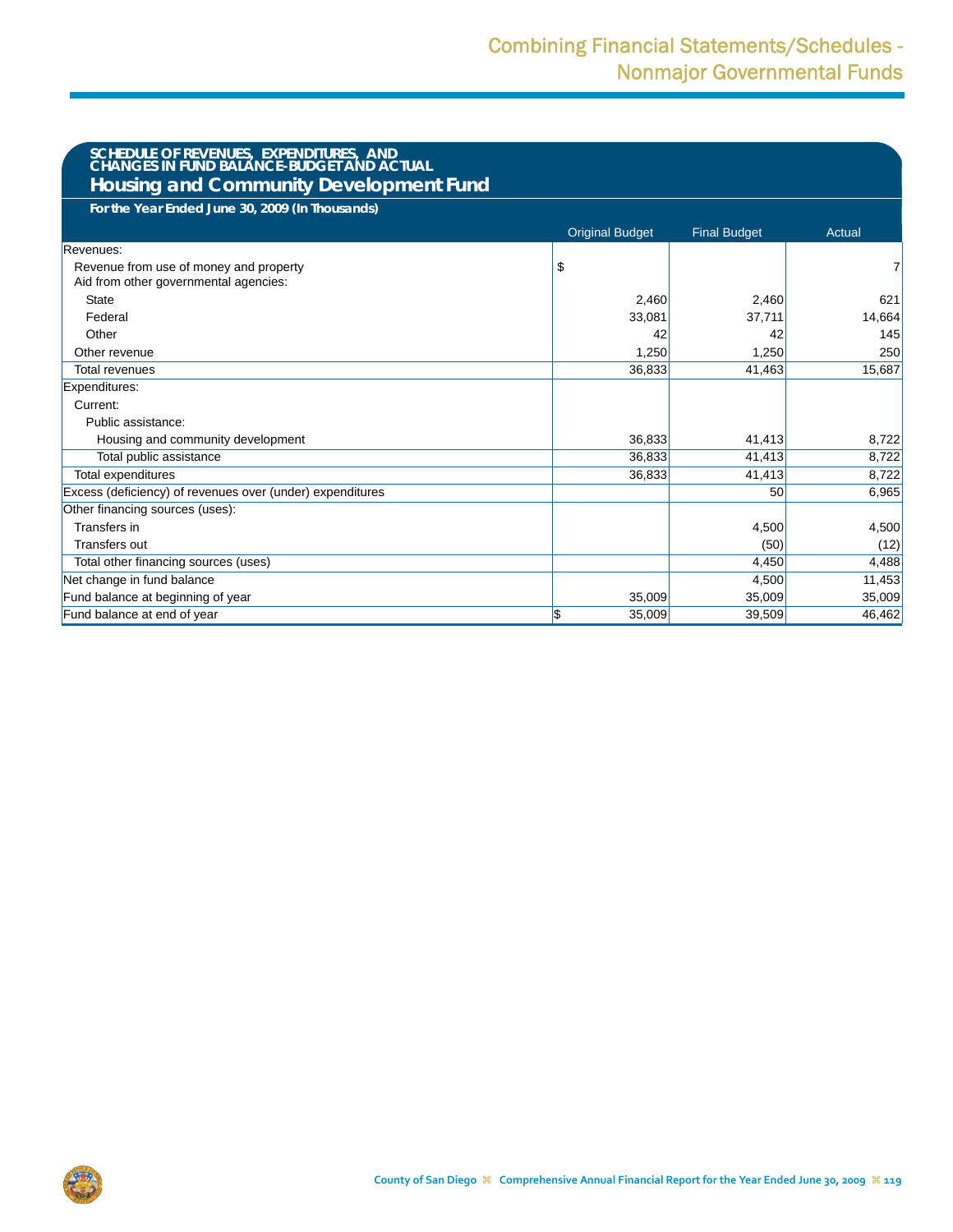## **SCHEDULE OF REVENUES, EXPENDITURES, AND CHANGES IN FUND BALANCE-BUDGET AND ACTUAL In Home Supportive Services Public Authority Fund**

| For the Year Ended June 30, 2009 (In Thousands)           |                                |                     |           |  |
|-----------------------------------------------------------|--------------------------------|---------------------|-----------|--|
|                                                           | <b>Original Budget</b>         | <b>Final Budget</b> | Actual    |  |
| Revenues:                                                 |                                |                     |           |  |
| Revenue from use of money and property                    | \$                             |                     | 36        |  |
| Total revenues                                            |                                |                     | 36        |  |
| Expenditures:                                             |                                |                     |           |  |
| Current:                                                  |                                |                     |           |  |
| Public assistance:                                        |                                |                     |           |  |
| <b>IHSS Public authority</b>                              | 13,799                         | 13,799              | 12,159    |  |
| Total public assistance                                   | 13,799                         | 13,799              | 12,159    |  |
| Total expenditures                                        | 13,799                         | 13,799              | 12,159    |  |
| Excess (deficiency) of revenues over (under) expenditures | (13,799)                       | (13,799)            | (12, 123) |  |
| Other financing sources (uses):                           |                                |                     |           |  |
| Transfers in                                              | 13,799                         | 13,799              | 12,124    |  |
| Total other financing sources (uses)                      | 13,799                         | 13,799              | 12,124    |  |
| Net change in fund balance                                |                                |                     |           |  |
| Fund balance at beginning of year                         | 88                             | 88                  | 88        |  |
| Fund balance at end of year                               | $\overline{\mathcal{E}}$<br>88 | 88                  | 89        |  |

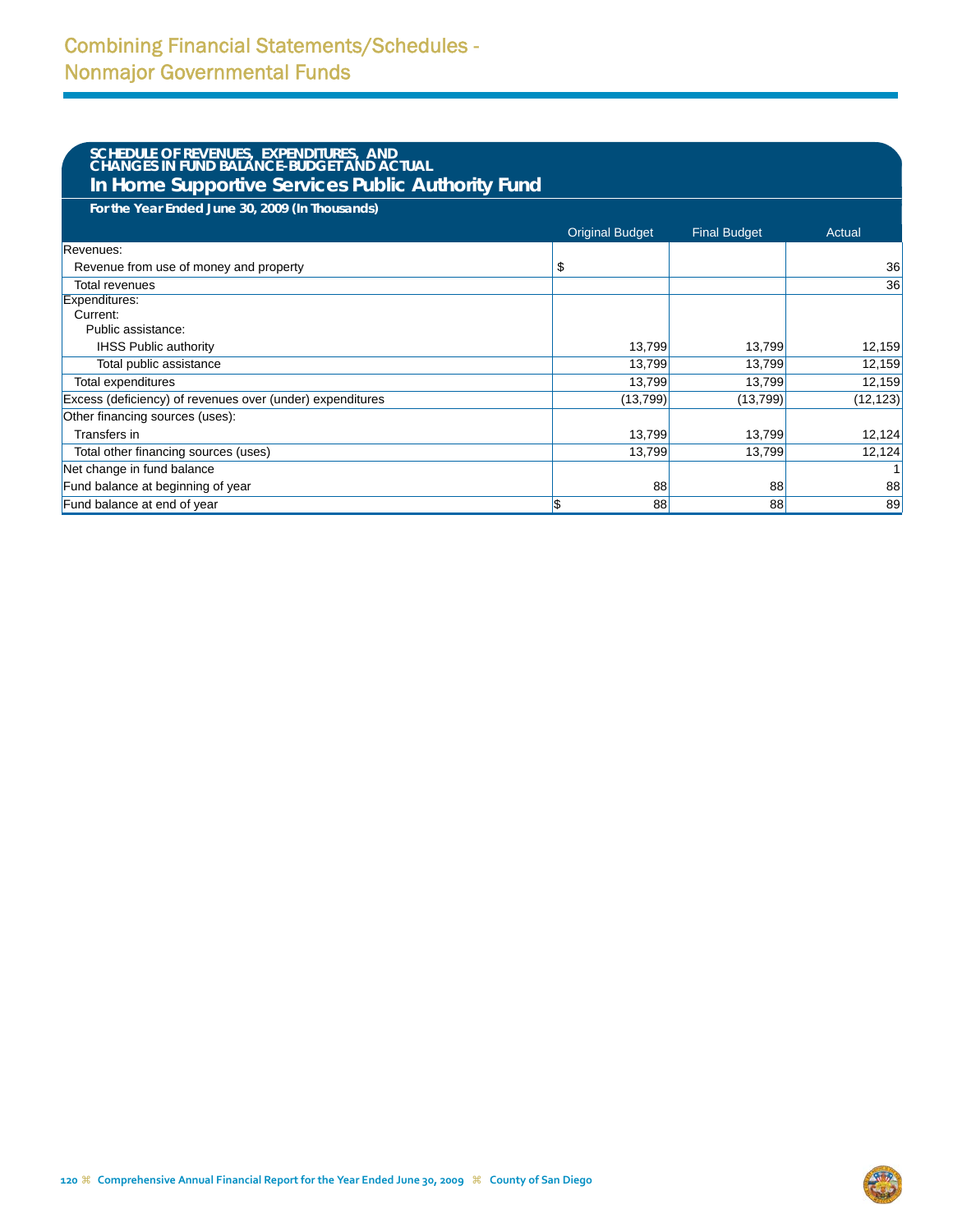## **SCHEDULE OF REVENUES, EXPENDITURES, AND CHANGES IN FUND BALANCE-BUDGET AND ACTUAL Inactive Wastesites Fund**

| For the Year Ended June 30, 2009 (In Thousands)                                 |                        |                     |         |
|---------------------------------------------------------------------------------|------------------------|---------------------|---------|
|                                                                                 | <b>Original Budget</b> | <b>Final Budget</b> | Actual  |
| Revenues:                                                                       |                        |                     |         |
| Fines, forfeitures and penalties                                                | \$                     |                     | 24      |
| Revenue from use of money and property<br>Aid from other governmental agencies: | 448                    | 448                 | 3,412   |
| <b>State</b>                                                                    | 1,698                  | 1,973               | 587     |
| Charges for current services                                                    | 776                    | 7,779               | 636     |
| Other revenue                                                                   | 7,603                  | 510                 | 2       |
| <b>Total revenues</b>                                                           | 10,525                 | 10,710              | 4,661   |
| Expenditures:                                                                   |                        |                     |         |
| Current:                                                                        |                        |                     |         |
| Health and sanitation:                                                          |                        |                     |         |
| Duck pond landfill cleanup                                                      | 16                     | 16                  | 15      |
| Hillsborough maintenance                                                        | 276                    | 276                 | 157     |
| Inactive waste site management                                                  | 10.841                 | 11.390              | 7,225   |
| Total health and sanitation                                                     | 11,133                 | 11,682              | 7,397   |
| Total expenditures                                                              | 11,133                 | 11,682              | 7,397   |
| Excess (deficiency) of revenues over (under) expenditures                       | (608)                  | (972)               | (2,736) |
| Other financing sources (uses):                                                 |                        |                     |         |
| Transfers in                                                                    |                        | 174                 |         |
| <b>Transfers out</b>                                                            | (223)                  | (133)               | (134)   |
| Total other financing sources (uses)                                            | (223)                  | 41                  | (134)   |
| Net change in fund balance                                                      | (831)                  | (931)               | (2,870) |
| Fund balance at beginning of year                                               | 67,022                 | 67,022              | 67,022  |
| Fund balance at end of year                                                     | \$<br>66,191           | 66,091              | 64,152  |

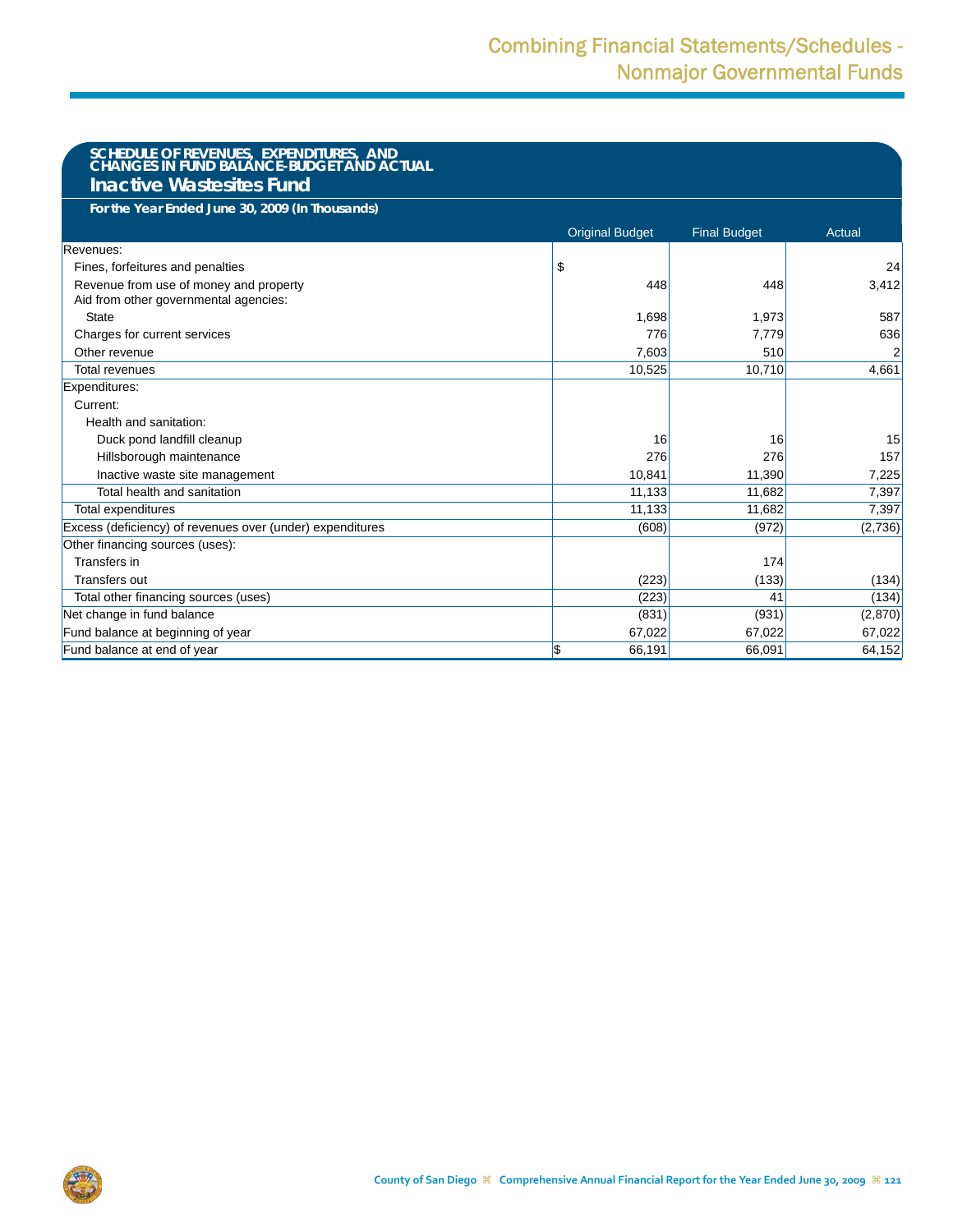## **SCHEDULE OF REVENUES, EXPENDITURES, AND CHANGES IN FUND BALANCE-BUDGET AND ACTUAL Inmate Welfare Program Fund**

| For the Year Ended June 30, 2009 (In Thousands)           |                                   |                     |         |
|-----------------------------------------------------------|-----------------------------------|---------------------|---------|
|                                                           | <b>Original Budget</b>            | <b>Final Budget</b> | Actual  |
| Revenues:                                                 |                                   |                     |         |
| Revenue from use of money and property                    | 3,295<br>l\$                      | 3,295               | 4,056   |
| Aid from other governmental agencies:                     |                                   |                     |         |
| <b>State</b>                                              | 43                                | 43                  | 18      |
| Other revenue                                             | 150                               | 150                 | 701     |
| Total revenues                                            | 3,488                             | 3,488               | 4,775   |
| Expenditures:                                             |                                   |                     |         |
| Current:                                                  |                                   |                     |         |
| Public protection:                                        |                                   |                     |         |
| Probation inmate welfare                                  | 226                               | 226                 | 207     |
| Sheriff's inmate welfare - adult detention                | 2,720                             | 2,708               | 2,597   |
| Sheriff's inmate welfare - police protection              | 18                                | 18                  | 3       |
| Total public protection                                   | 2,964                             | 2,952               | 2,807   |
| Capital outlay                                            | 106                               | 118                 | 114     |
| <b>Total expenditures</b>                                 | 3,070                             | 3,070               | 2,921   |
| Excess (deficiency) of revenues over (under) expenditures | 418                               | 418                 | 1,854   |
| Other financing sources (uses):                           |                                   |                     |         |
| Sale of capital assets                                    |                                   |                     |         |
| Transfers in                                              | 1,487                             | 1,487               | 1,487   |
| Transfers out                                             | (1,952)                           | (1,952)             | (1,882) |
| Total other financing sources (uses)                      | (465)                             | (465)               | (394)   |
| Net change in fund balance                                | (47)                              | (47)                | 1,460   |
| Fund balance at beginning of year                         | 5,701                             | 5,701               | 5,701   |
| Increase (decrease) in                                    |                                   |                     |         |
| Reserve for inventories                                   |                                   | (8)                 | (8)     |
| Fund balance at end of year                               | $\overline{\mathcal{E}}$<br>5,654 | 5,646               | 7,153   |

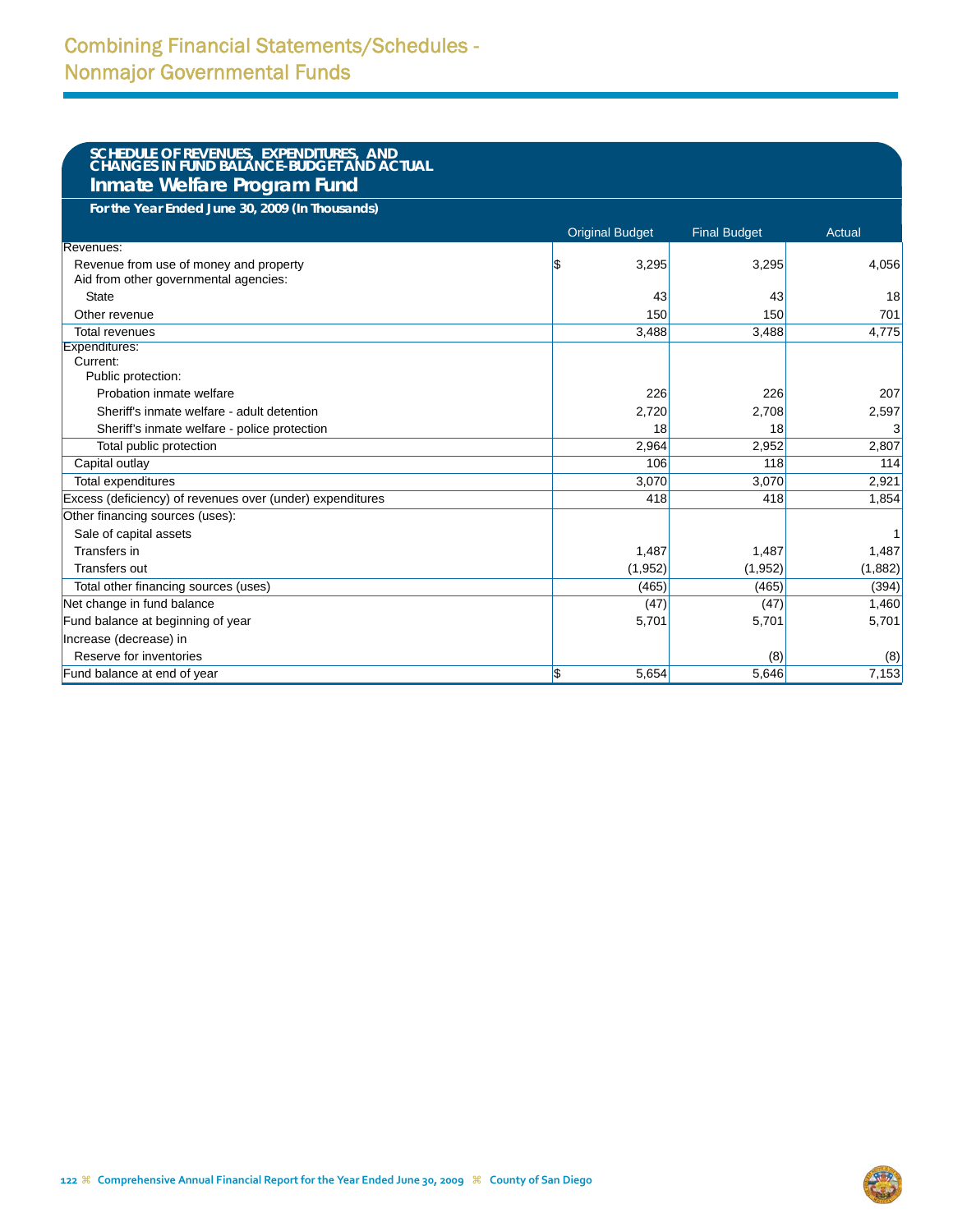## **SCHEDULE OF REVENUES, EXPENDITURES, AND CHANGES IN FUND BALANCE-BUDGET AND ACTUAL Lighting Maintenance District Fund**

| ັ<br>ັ                                                    |                        |                     |        |
|-----------------------------------------------------------|------------------------|---------------------|--------|
| For the Year Ended June 30, 2009 (In Thousands)           |                        |                     |        |
|                                                           | <b>Original Budget</b> | <b>Final Budget</b> | Actual |
| Revenues:                                                 |                        |                     |        |
| Taxes                                                     | 886                    | 886                 | 1,054  |
| Revenue from use of money and property                    | 19                     | 19                  | 24     |
| Aid from other governmental agencies:                     |                        |                     |        |
| <b>State</b>                                              | 11                     | 11                  | 10     |
| Charges for current services                              | 678                    | 678                 | 724    |
| Other revenue                                             | 9                      |                     |        |
| Total revenues                                            | 1,603                  | 1,603               | 1,812  |
| Expenditures:                                             |                        |                     |        |
| Current:                                                  |                        |                     |        |
| Public ways and facilities:                               |                        |                     |        |
| San Diego Lighting Maintenance                            | 1,671                  | 1,769               | 1,613  |
| Total public ways and facilities                          | 1,671                  | 1,769               | 1,613  |
| Total expenditures                                        | 1,671                  | 1,769               | 1,613  |
| Excess (deficiency) of revenues over (under) expenditures | (68)                   | (166)               | 199    |
| Net change in fund balance                                | (68)                   | (166)               | 199    |
| Fund balance at beginning of year                         | 832                    | 832                 | 832    |
| Fund balance at end of year                               | 764                    | 666                 | 1,031  |

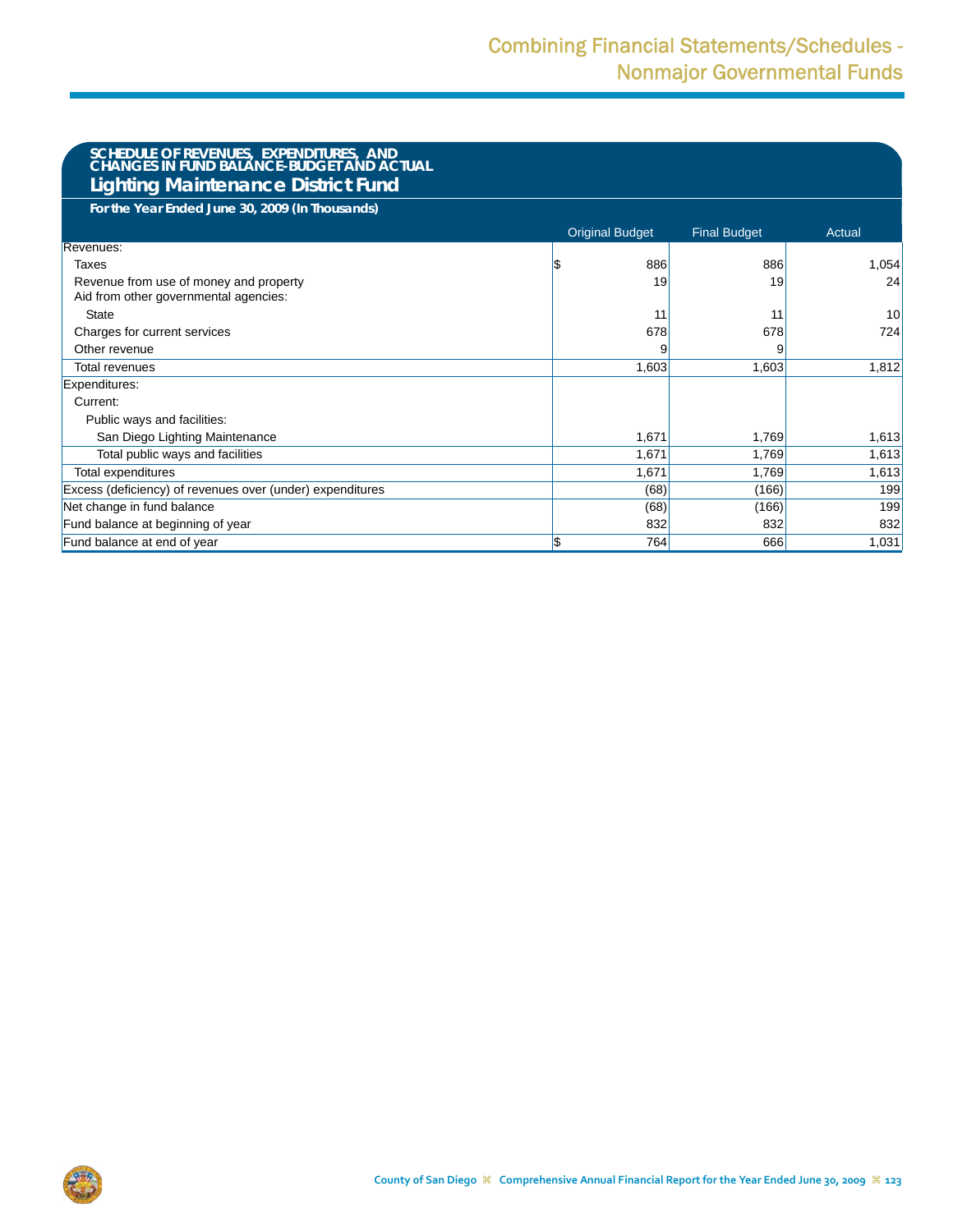## **SCHEDULE OF REVENUES, EXPENDITURES, AND CHANGES IN FUND BALANCE-BUDGET AND ACTUAL Other Special Districts Funds**

| For the Year Ended June 30, 2009 (In Thousands)           |                        |                     |                |
|-----------------------------------------------------------|------------------------|---------------------|----------------|
|                                                           | <b>Original Budget</b> | <b>Final Budget</b> | Actual         |
| Revenues:                                                 |                        |                     |                |
| Fines, forfeitures and penalties                          | 16                     | 16                  | 24             |
| Revenue from use of money and property                    |                        |                     | 5 <sup>1</sup> |
| Aid from other governmental agencies:                     |                        |                     |                |
| <b>State</b>                                              | 120                    | 120                 | 97             |
| Charges for current services                              | 90                     | 90                  | 105            |
| Total revenues                                            | 231                    | 231                 | 231            |
| Expenditures:                                             |                        |                     |                |
| Current:                                                  |                        |                     |                |
| Public protection:                                        |                        |                     |                |
| Agriculture weights and Measure - Fish and Game           | 37                     | 37                  | 22             |
| Public works, survey                                      | 90                     | 90                  | 86             |
| Total public protection                                   | 127                    | 127                 | 108            |
| Public ways and facilities:                               |                        |                     |                |
| Special Aviation                                          | 125                    | 125                 | 48             |
| Total public ways and facilities                          | 125                    | 125                 | 48             |
| Total expenditures                                        | 252                    | 252                 | 156            |
| Excess (deficiency) of revenues over (under) expenditures | (21)                   | (21)                | 75             |
| Net change in fund balance                                | (21)                   | (21)                | 75             |
| Fund balance at beginning of year                         | 643                    | 643                 | 643            |
| Fund balance at end of year                               | \$<br>622              | 622                 | 718            |

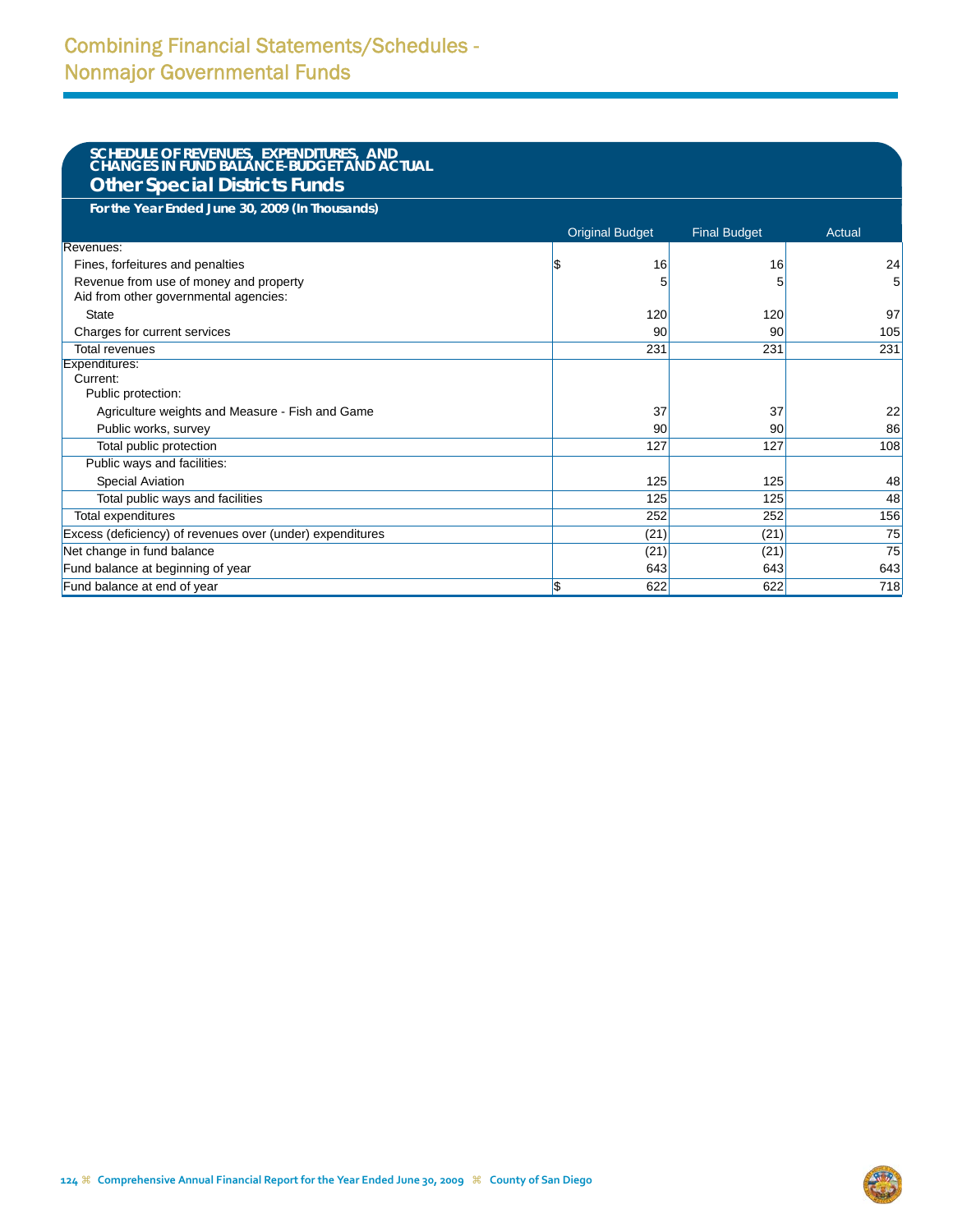| SCHEDULE OF REVENUES, EXPENDITURES, AND<br>CHANGES IN FUND BALANCE-BUDGET AND ACTUAL<br><b>Park Land Dedication Fund</b> |                        |                       |        |
|--------------------------------------------------------------------------------------------------------------------------|------------------------|-----------------------|--------|
| For the Year Ended June 30, 2009 (In Thousands)                                                                          |                        |                       |        |
|                                                                                                                          | <b>Original Budget</b> | <b>Final Budget</b>   | Actual |
| Revenues:                                                                                                                |                        |                       |        |
| Licenses, permits and franchise fees                                                                                     | \$                     | 202<br>202            | 698    |
| Revenue from use of money and property                                                                                   |                        |                       | 261    |
| <b>Total revenues</b>                                                                                                    |                        | 202<br>202            | 959    |
| Expenditures:                                                                                                            |                        |                       |        |
| Current:                                                                                                                 |                        |                       |        |
| Recreation and cultural:                                                                                                 |                        |                       |        |
| Local Park Planning Area 15 Sweetwater                                                                                   |                        | 9<br>9                | 3      |
| Local Park Planning Area 16 Otay                                                                                         |                        | 2<br>2                |        |
| Local Park Planning Area 19 Jamul                                                                                        |                        | 13<br>13              |        |
| Local Park Planning Area 20 Spring Valley                                                                                |                        | 129<br>4              | 127    |
| Local Park Planning Area 25 Lakeside                                                                                     |                        | 13<br>13              | 8      |
| Local Park Planning Area 26 Crest                                                                                        |                        | 205<br>205            | 201    |
| Local Park Planning Area 27 Alpine                                                                                       |                        | 10<br>10              | 8      |
| Local Park Planning Area 28 Ramona                                                                                       |                        | 470<br>470            | 459    |
| Local Park Planning Area 29 Escondido                                                                                    |                        | 8<br>8                | 1      |
| Local Park Planning Area 30 San Marcos                                                                                   |                        | 4<br>4                | 1      |
| Local Park Planning Area 31 San Dieguito                                                                                 |                        | 20 <sub>2</sub><br>20 | 1      |
| Local Park Planning Area 32 Carlsbad                                                                                     |                        | 3<br>3                |        |
| Local Park Planning Area 35 Fallbrook                                                                                    |                        | 23<br>23              | 8      |
| Local Park Planning Area 36 Bonsall                                                                                      |                        | $\overline{5}$<br>5   |        |
| Local Park Planning Area 37 Vista                                                                                        |                        | 4<br>4                |        |
| Local Park Planning Area 38 Valley Center                                                                                |                        | 39<br>514             | 129    |
| Local Park Planning Area 39 Pauma                                                                                        |                        | 12<br>12              |        |
| Local Park Planning Area 4 Lincoln Acres                                                                                 |                        | 4<br>4                | 1      |
| Local Park Planning Area 40 Palomar-Julian                                                                               |                        | 6<br>6                |        |
| Local Park Planning Area 41 Mount Empire                                                                                 |                        | 5<br>5                | 2      |
| Local Park Planning Area 42 Anza-Borrego                                                                                 |                        | 5<br>5                |        |
| Local Park Planning Central Mountain                                                                                     |                        | 5<br>5                |        |
| Local Park Planning Oceanside                                                                                            |                        |                       |        |
| Local Park Planning Valle de Oro                                                                                         |                        | 4                     | 1      |
| Recreation and cultural:                                                                                                 |                        | 874<br>1,474          | 951    |
| Total expenditures                                                                                                       |                        | 874<br>1,474          | 951    |
| Excess (deficiency) of revenues over (under) expenditures                                                                |                        | (672)<br>(1,272)      | 8      |
| Other financing sources (uses):                                                                                          |                        |                       |        |
| <b>Transfers out</b>                                                                                                     |                        | (846)<br>(1,746)      | (405)  |
| Total other financing sources (uses)                                                                                     |                        | (846)<br>(1,746)      | (405)  |
| Net change in fund balance                                                                                               | (1,518)                | (3,018)               | (397)  |
| Fund balance at beginning of year                                                                                        | 10,599                 | 10,599                | 10,599 |
| Fund balance at end of year                                                                                              | l\$                    | 9,081<br>7,581        | 10,202 |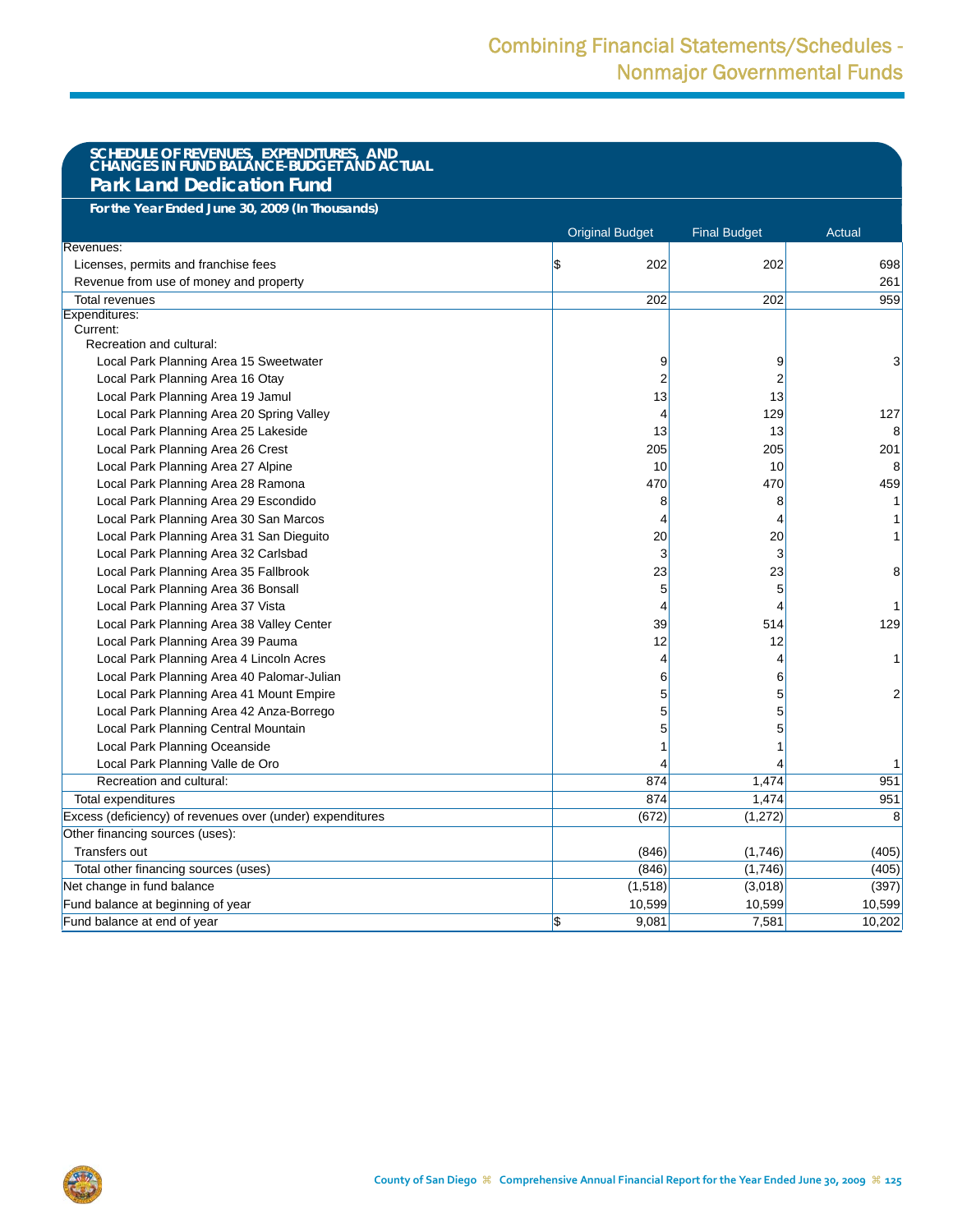## **SCHEDULE OF REVENUES, EXPENDITURES, AND CHANGES IN FUND BALANCE-BUDGET AND ACTUAL Redevelopment Agency Fund**

| For the Year Ended June 30, 2009 (In Thousands)           |                        |                     |          |
|-----------------------------------------------------------|------------------------|---------------------|----------|
|                                                           | <b>Original Budget</b> | <b>Final Budget</b> | Actual   |
| Revenues:                                                 |                        |                     |          |
| Taxes                                                     | 3,895                  | 3,901               | 3,986    |
| Revenue from use of money and property                    | 245                    | 245                 | 225      |
| Other revenue                                             |                        |                     | 50       |
| Total revenues                                            | 4,140                  | 4,146               | 4,261    |
| Expenditures:                                             |                        |                     |          |
| Current:                                                  |                        |                     |          |
| General government:                                       |                        |                     |          |
| Gillespie Field                                           | 540                    | 697                 | 461      |
| Other general government                                  |                        |                     | 36       |
| Plant acquisition, CP CO Redevelopment Agy-Gilles Field   | 141                    | 141                 | 124      |
| Plant acquisition, CP CO Redevelopment Agy-UP SD River    | 4,409                  | 4,409               | 805      |
| Plant acquisition, Redevelopment Agy USDRVR Housing       | 338                    | 864                 | 57       |
| Plant acquisition, Redevelopment Agy Gillespie Housing    | 506                    | 2,397               | 50       |
| Total general government                                  | 5,934                  | 8,508               | 1,533    |
| Debt service:                                             |                        |                     |          |
| Principal                                                 | 59                     | 59                  |          |
| Interest and fiscal charges                               |                        |                     | 545      |
| Total expenditures                                        | 5.993                  | 8,567               | 2,078    |
| Excess (deficiency) of revenues over (under) expenditures | (1,853)                | (4, 421)            | 2,183    |
| Other financing sources (uses):                           |                        |                     |          |
| Transfers out                                             | (1, 147)               | (1, 147)            | (1, 140) |
| Total other financing sources (uses)                      | (1, 147)               | (1, 147)            | (1, 140) |
| Net change in fund balance                                | (3,000)                | (5,568)             | 1,043    |
| Fund balance at beginning of year (restated)              | 5,199                  | 5,199               | 5,199    |
| Fund balance at end of year                               | \$<br>2,199            | (369)               | 6,242    |

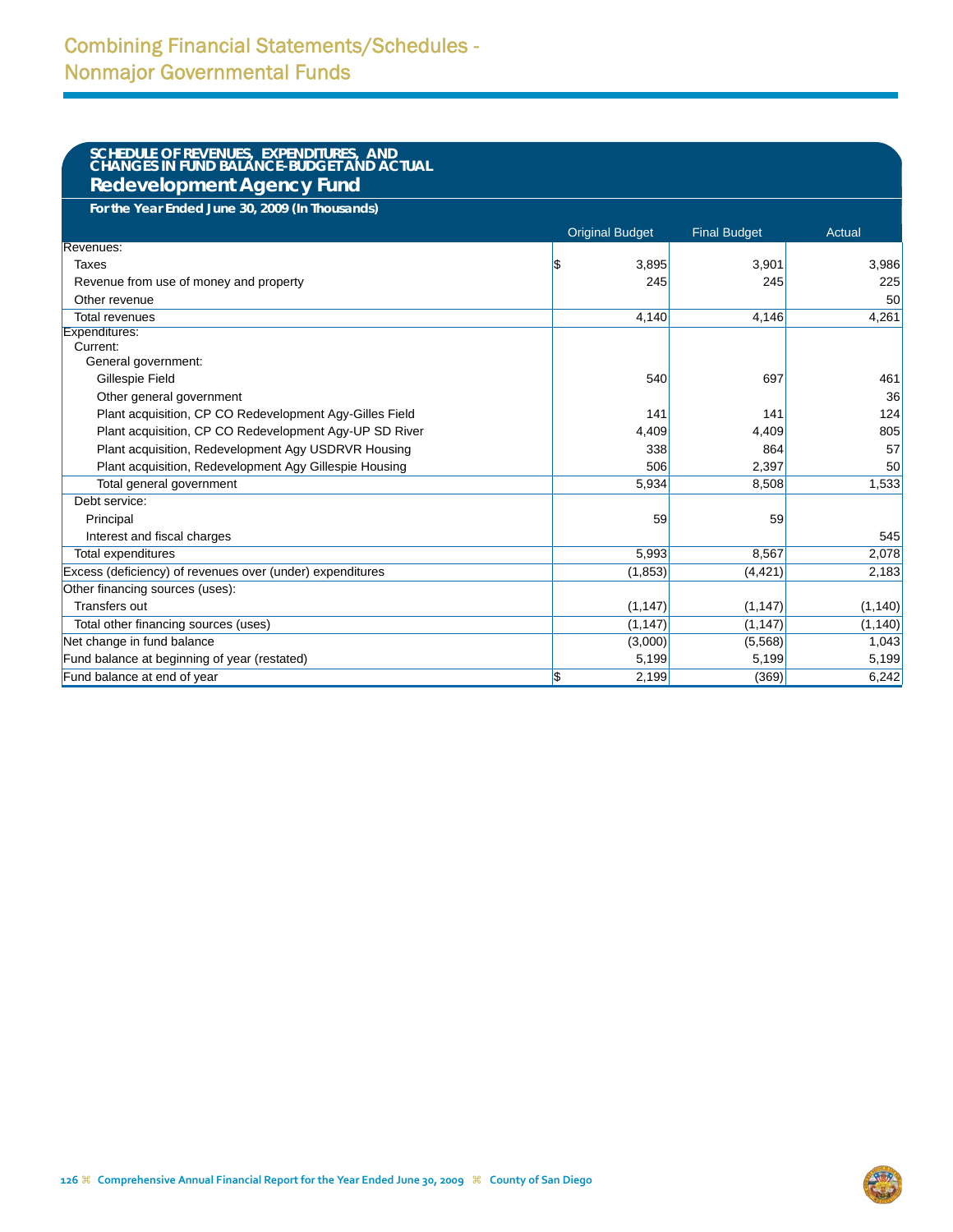## **SCHEDULE OF REVENUES, EXPENDITURES, AND CHANGES IN FUND BALANCE-BUDGET AND ACTUAL Road Fund**

| For the Year Ended June 30, 2009 (In Thousands)           |                        |                     |           |
|-----------------------------------------------------------|------------------------|---------------------|-----------|
|                                                           | <b>Original Budget</b> | <b>Final Budget</b> | Actual    |
| Revenues:                                                 |                        |                     |           |
| Licenses, permits and franchise fees                      | 366                    | 69                  | 120       |
| Fines, forfeitures and penalties                          | 36                     | 36                  |           |
| Revenue from use of money and property                    | 1,713                  | 1,713               | 1,534     |
| Aid from other governmental agencies:                     |                        |                     |           |
| <b>State</b>                                              | 111,569                | 116,138             | 79,526    |
| Federal                                                   | 12,260                 | 34,830              | 7,905     |
| Charges for current services                              | 23,912                 | 23,636              | 20,115    |
| Other revenue                                             | 5,363                  | 6,539               | 1,360     |
| <b>Total revenues</b>                                     | 155,219                | 182,961             | 110,560   |
| Expenditures:                                             |                        |                     |           |
| Current:                                                  |                        |                     |           |
| Public ways and facilities:                               |                        |                     |           |
| Public works, road                                        | 124,905                | 178,974             | 82,440    |
| Total public ways and facilities                          | 124,905                | 178,974             | 82,440    |
| Capital outlay                                            | 45,345                 | 45,277              | 45,165    |
| Total expenditures                                        | 170,250                | 224,251             | 127,605   |
| Excess (deficiency) of revenues over (under) expenditures | (15,031)               | (41, 290)           | (17, 045) |
| Other financing sources (uses):                           |                        |                     |           |
| Transfers in                                              |                        | 280                 |           |
| Transfers out                                             | (2,953)                | (3,393)             | (3, 127)  |
| Total other financing sources (uses)                      | (2,953)                | (3, 113)            | (3, 127)  |
| Net change in fund balance                                | (17, 984)              | (44, 403)           | (20, 172) |
| Fund balance at beginning of year                         | 103,775                | 103,775             | 103,775   |
| Increase (decrease) in                                    |                        |                     |           |
| Reserve for inventories                                   |                        | (42)                | (42)      |
| Fund balance at end of year                               | \$<br>85,791           | 59,330              | 83,561    |

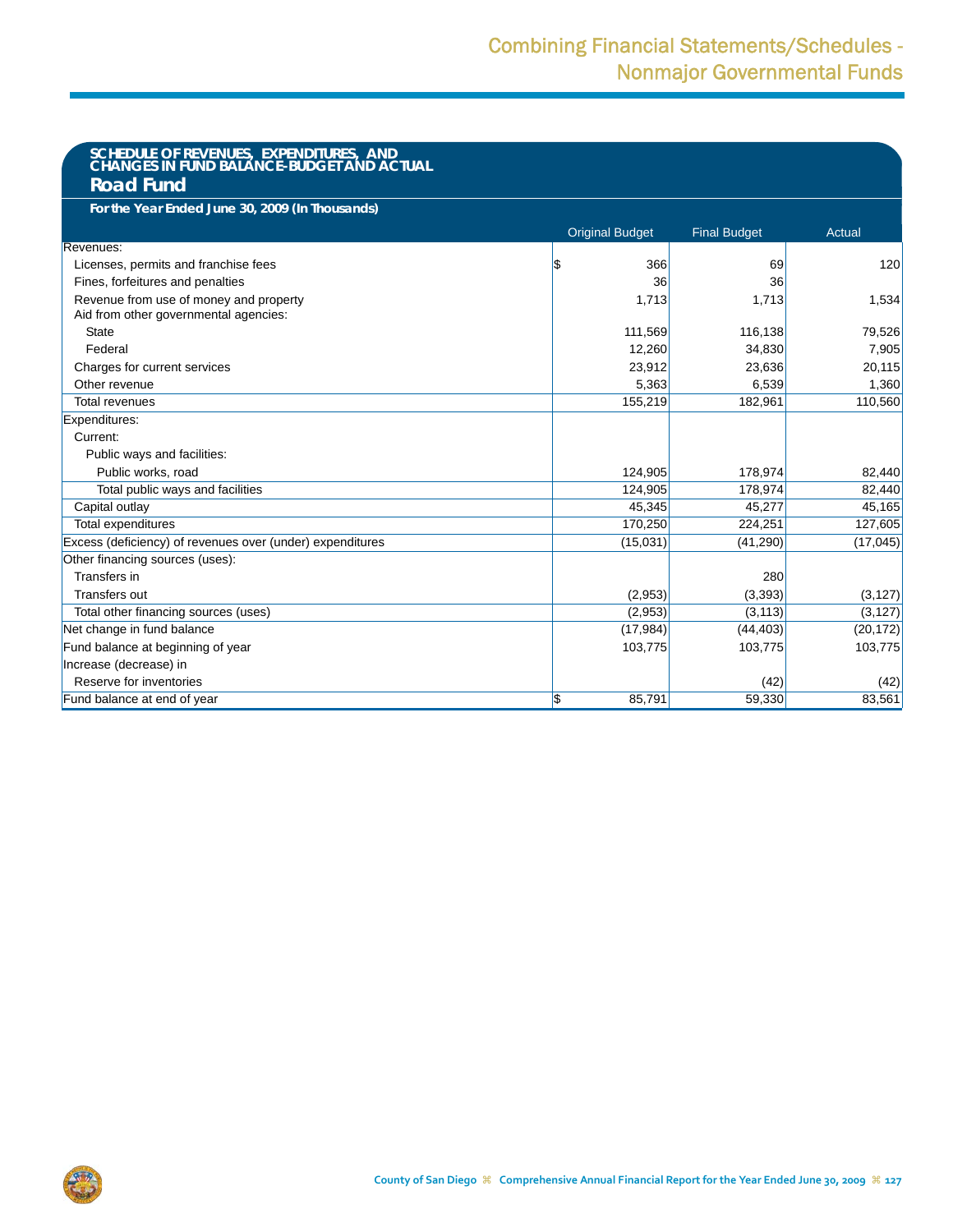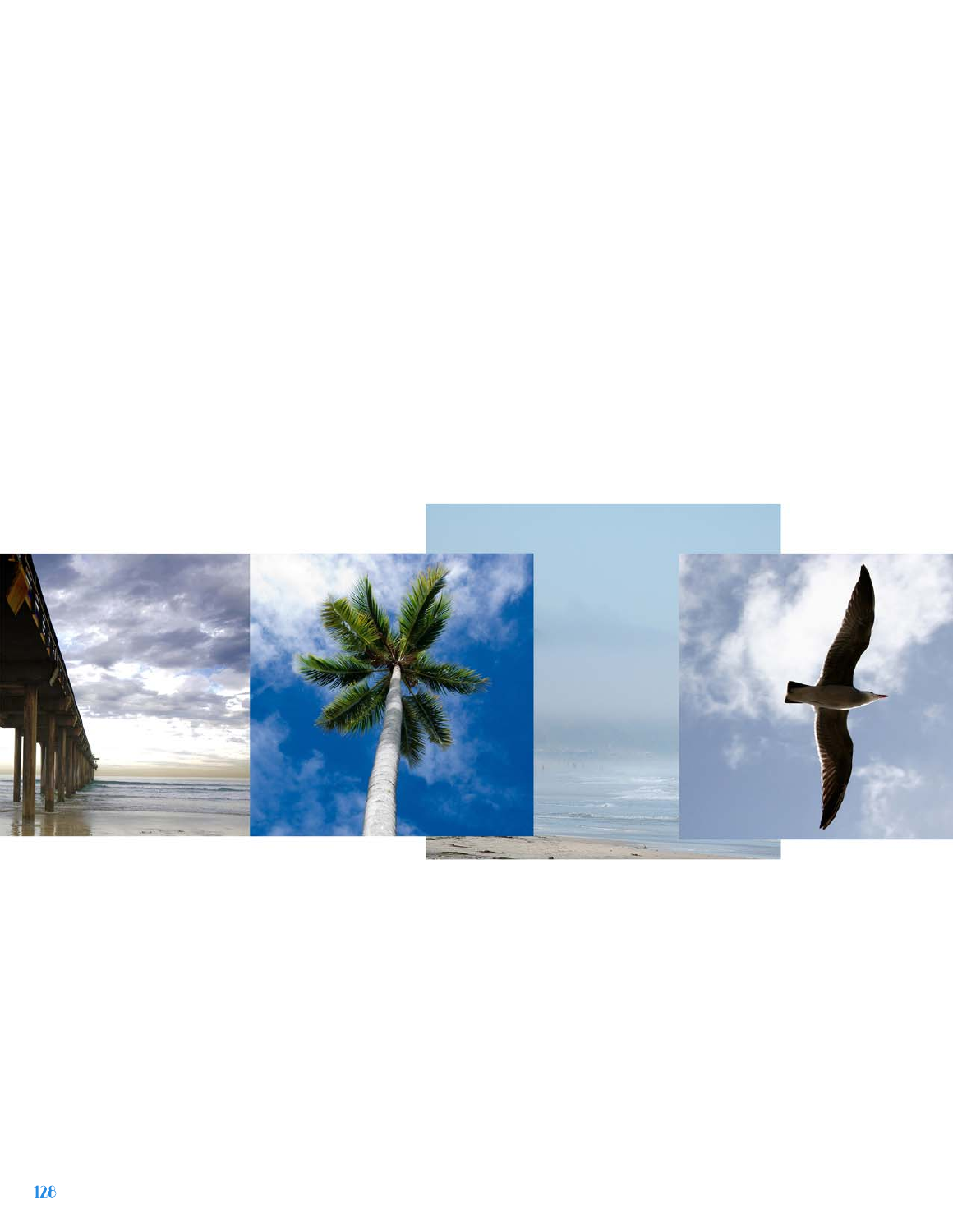## **ENTERPRISE FUNDS**

Enterprise funds are used to account for operations that are financed and operated in a manner similar to private business enter‐ prises where the intent of the governing body is that the costs of providing goods or services to the general publ ic on a continuing basis be financed or recovered primarily through user charges; or where the governing body has decided that periodic determination of net income is appropriate for accountabil ity purposes.

## **AIRPORT FUND**

This fund is used to account for the maintenance, operations and development of County airports. A major objective of the airport program is to purchase and develop airport property in order to create tax revenues and create jobs in the private sector.

## **SANITATION DISTRICTS FUND**

This fund is used to account for the activities of all individual sanitation districts governed by the County Board of Supervisors.

#### **WASTEWATER MANAGEMENT**

This fund is used to account for operational services and support provided to sanitation districts governed by the Board of Supervi‐ sors.

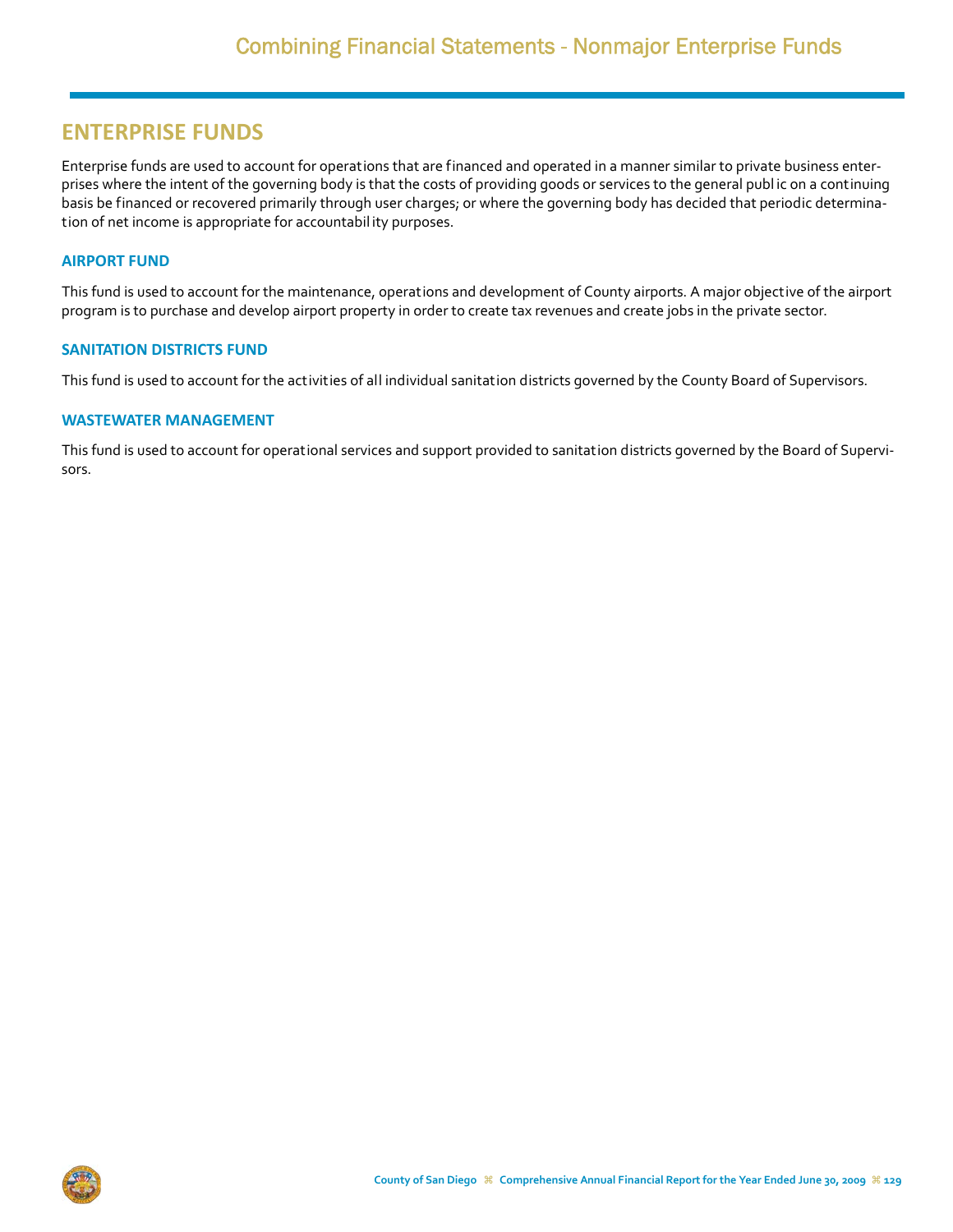## **COMBINING STATEMENT OF NET ASSETS ENTERPRISE FUNDS**

**June 30, 2009 (In thousands)**

|                                                 | <b>Airport Fund</b> | <b>Sanitation Districts</b><br>Fund | Wastewater<br><b>Management Fund</b> | <b>Total Enterprise</b><br><b>Funds</b> |
|-------------------------------------------------|---------------------|-------------------------------------|--------------------------------------|-----------------------------------------|
| <b>ASSETS</b>                                   |                     |                                     |                                      |                                         |
| Current assets:                                 |                     |                                     |                                      |                                         |
| Pooled cash and investments                     | S)<br>4,894         | 75,799                              | 583                                  | 81,276                                  |
| Receivables, net                                | 6,019               | 766                                 | 4                                    | 6,789                                   |
| Due from other funds                            | 16                  | $\overline{7}$                      | 472                                  | 495                                     |
| <b>Total current assets</b>                     | 10,929              | 76,572                              | 1,059                                | 88,560                                  |
| Noncurrent assets:                              |                     |                                     |                                      |                                         |
| Due from other funds                            | 3,363               |                                     |                                      | 3,363                                   |
| Capital assets:                                 |                     |                                     |                                      |                                         |
| Land                                            | 10,249              | 1,069                               | 20                                   | 11,338                                  |
| Construction and contracts in progress          | 48,180              | 15,400                              |                                      | 63,580                                  |
| Buildings and improvements                      | 57,127              | 1,699                               | 721                                  | 59,547                                  |
| Equipment                                       | 525                 | 594                                 | 212                                  | 1,331                                   |
| Road network                                    | 335                 |                                     |                                      | 335                                     |
| Sewer network                                   |                     | 72,848                              |                                      | 72,848                                  |
| Accumulated depreciation                        | (24, 593)           | (33, 624)                           | (578)                                | (58, 795)                               |
| Total noncurrent assets                         | 95,186              | 57,986                              | 375                                  | 153,547                                 |
| <b>Total assets</b>                             | 106,115             | 134,558                             | 1,434                                | 242,107                                 |
| <b>LIABILITIES</b>                              |                     |                                     |                                      |                                         |
| <b>Current liabilities:</b>                     |                     |                                     |                                      |                                         |
| Accounts payable                                | 1,465               | 397                                 |                                      | 1,862                                   |
| Accrued payroll                                 | 80                  |                                     | 88                                   | 168                                     |
| Due to other funds                              | 352                 | 629                                 | 145                                  | 1,126                                   |
| Unearned revenue                                | 27                  |                                     |                                      | 28                                      |
| Bonds and loans payable                         | 229                 |                                     |                                      | 229                                     |
| Compensated absences                            | 86                  |                                     | 96                                   | 182                                     |
| <b>Total current liabilities</b>                | 2,239               | 1,027                               | 329                                  | 3,595                                   |
| Noncurrent liabilities:                         |                     |                                     |                                      |                                         |
| Bonds and loans payable                         | 1,809               |                                     |                                      | 1,809                                   |
| Compensated absences                            | 126                 |                                     | 140                                  | 266                                     |
| <b>Total noncurrent liabilities</b>             | 1,935               |                                     | 140                                  | 2,075                                   |
| <b>Total liabilities</b>                        | 4,174               | 1,027                               | 469                                  | 5,670                                   |
| <b>NET ASSETS</b>                               |                     |                                     |                                      |                                         |
| Invested in capital assets, net of related debt | 89,785              | 57,986                              | 375                                  | 148,146                                 |
| Unrestricted                                    | 12,156              | 75,545                              | 590                                  | 88,291                                  |
| Total net assets (deficits)                     | S.<br>101,941       | 133,531                             | 965                                  | 236,437                                 |

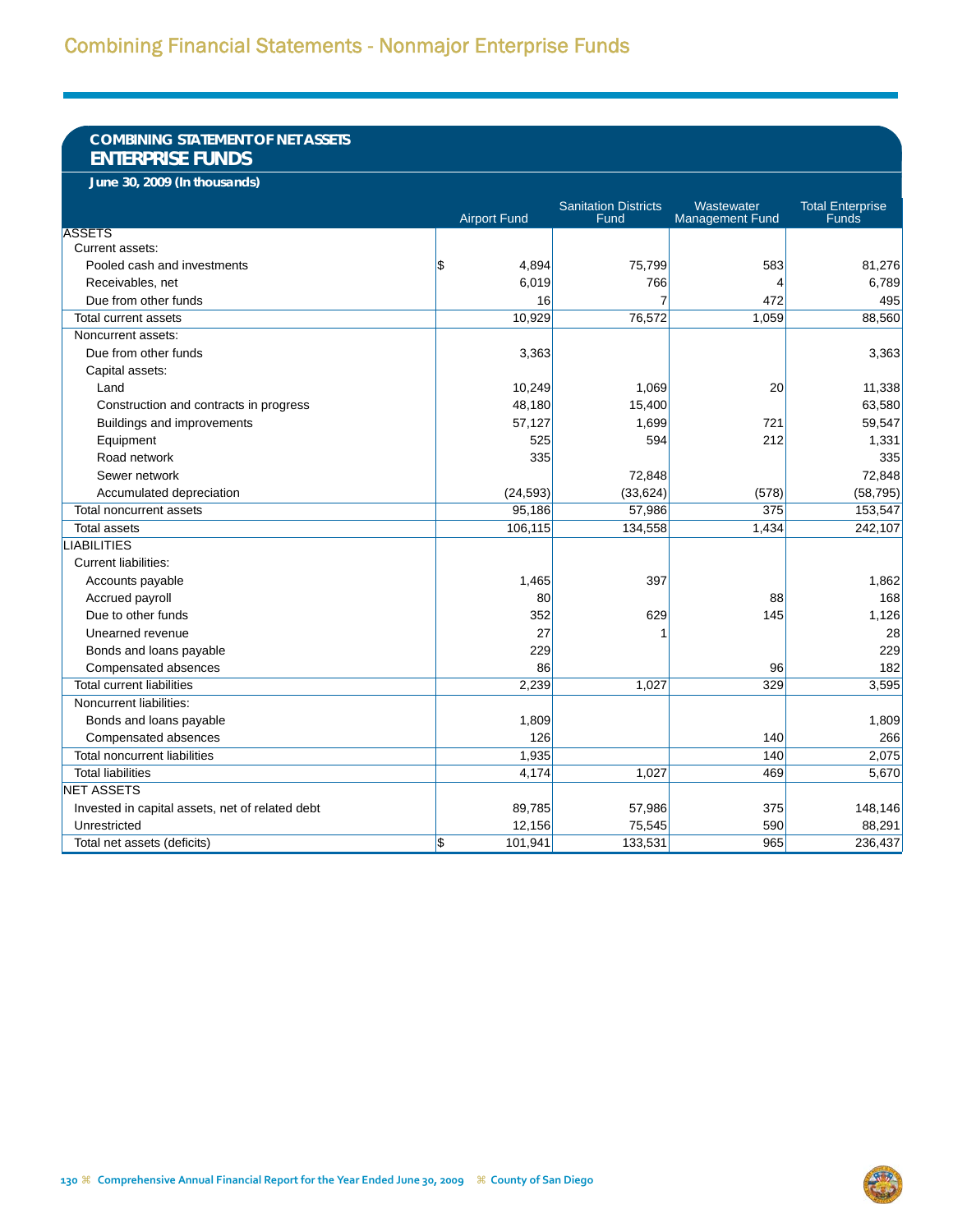## **COMBINING STATEMENT OF REVENUES, EXPENSES, AND CHANGES IN FUND NET ASSETS ENTERPRISE FUNDS**

**For the Year Ended June 30, 2009 (In Thousands)**

|                                                          | <b>Airport Fund</b> | <b>Sanitation Districts</b><br>Fund | Wastewater<br><b>Management Fund</b> | <b>Total Enterprise</b><br>Funds |
|----------------------------------------------------------|---------------------|-------------------------------------|--------------------------------------|----------------------------------|
| Operating revenues:                                      |                     |                                     |                                      |                                  |
| Charges for current services                             | S)<br>9,397         | 20,114                              | 6,567                                | 36,078                           |
| Other revenue                                            | 49                  | 3                                   | 14                                   | 66                               |
| Total operating revenues                                 | 9,446               | 20,117                              | 6,581                                | 36,144                           |
| Operating expenses:                                      |                     |                                     |                                      |                                  |
| <b>Salaries</b>                                          | 3,173               |                                     | 3,691                                | 6,864                            |
| Repairs and maintenance                                  | 918                 | 4,749                               | 128                                  | 5,795                            |
| Equipment rental                                         | 459                 |                                     | 516                                  | 975                              |
| Sewage processing                                        |                     | 9,396                               |                                      | 9,396                            |
| <b>Contracted services</b>                               | 3,603               |                                     | 1,007                                | 4,610                            |
| Depreciation                                             | 1,433               | 1,429                               | 17                                   | 2,879                            |
| <b>Utilities</b>                                         | 213                 |                                     |                                      | 215                              |
| Fuel                                                     |                     |                                     |                                      |                                  |
| Other operating expenses                                 | 654                 | 1.092                               | 407                                  | 2,153                            |
| Total operating expenses                                 | 10,457              | 16,666                              | 5,768                                | 32,891                           |
| Operating income (loss)                                  | (1,011)             | 3,451                               | 813                                  | 3,253                            |
| Nonoperating revenues (expenses):                        |                     |                                     |                                      |                                  |
| Grants                                                   | 12,974              |                                     |                                      | 12,974                           |
| Interest and dividends                                   | 461                 | 1,771                               | 5                                    | 2,237                            |
| Interest expense                                         | (127)               |                                     |                                      | (127)                            |
| Gain or loss on disposal of assets                       |                     |                                     | (1)                                  | (1)                              |
| Other nonoperating revenues                              | 3                   |                                     |                                      |                                  |
| Total nonoperating revenues (expenses)                   | 13,311              | 1,771                               | Δ                                    | 15,086                           |
| Income (loss) before capital contributions and transfers | 12,300              | 5,222                               | 817                                  | 18,339                           |
| Transfers in                                             |                     | 317                                 |                                      | 317                              |
| <b>Transfers out</b>                                     | (223)               |                                     | (245)                                | (468)                            |
| Change in net assets                                     | 12,077              | 5,539                               | 572                                  | 18,188                           |
| Net assets (deficits) at beginning of year               | 89,864              | 127,992                             | 393                                  | 218,249                          |
| Net assets (deficits) at end of year                     | S,<br>101,941       | 133,531                             | 965                                  | 236,437                          |

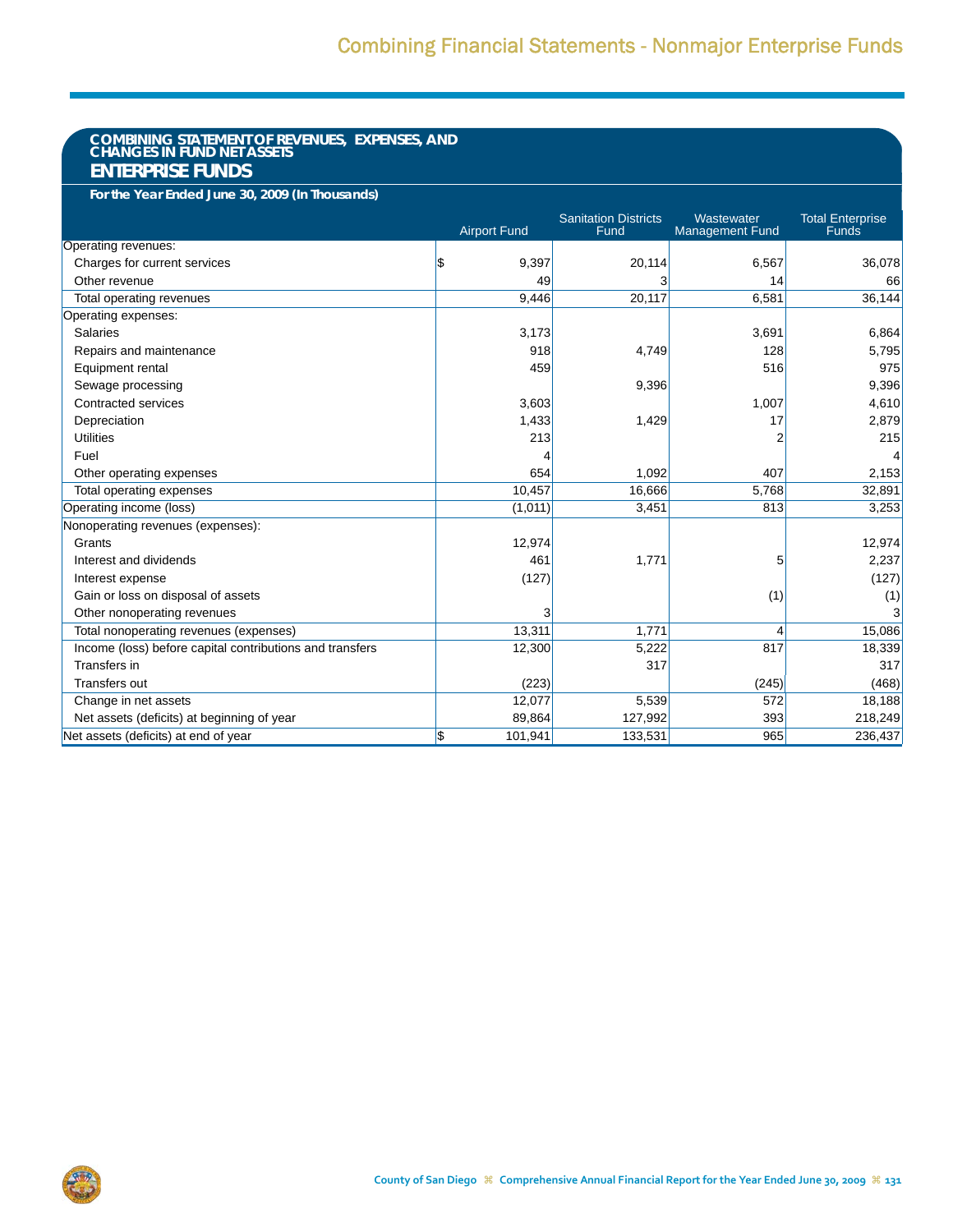## **COMBINING STATEMENT OF CASH FLOWS ENTERPRISE FUNDS**

**For the Year Ended June 30, 2009 (In Thousands)**

|                                                                                                   | <b>Airport Fund</b>  | <b>Sanitation Districts</b><br>Fund | Wastewater<br><b>Management Fund</b> | <b>Total Enterprise</b><br><b>Funds</b> |
|---------------------------------------------------------------------------------------------------|----------------------|-------------------------------------|--------------------------------------|-----------------------------------------|
| Cash flows from operating activities:                                                             |                      |                                     |                                      |                                         |
| Cash received from customers                                                                      | <b>S</b><br>9,055    | 20,044                              | 42                                   | 29,141                                  |
| Cash received from other funds                                                                    | 100                  | 1,693                               | 6,595                                | 8,388                                   |
| Cash payments to suppliers                                                                        | (9, 140)             | (15, 253)                           | (1,778)                              | (26, 171)                               |
| Cash payments to employees                                                                        | (3, 138)             |                                     | (3,649)                              | (6,787)                                 |
| Cash payments to other funds                                                                      | (443)                | (315)                               | (1,966)                              | (2,724)                                 |
| Net cash provided (used) by operating activities                                                  | (3, 566)             | 6,169                               | (756)                                | 1,847                                   |
| Cash flows from noncapital financing activities:                                                  |                      |                                     |                                      |                                         |
| Operating grants                                                                                  | 15,343               |                                     |                                      | 15,343                                  |
| Transfers from other funds                                                                        |                      | 317                                 |                                      | 317                                     |
| Transfers to other funds                                                                          | (223)                |                                     | (245)                                | (468)                                   |
| Other noncapital increases                                                                        | 3                    |                                     |                                      | 3                                       |
| Net cash provided (used) by non-capital financing activities                                      | 15,123               | 317                                 | (245)                                | 15,195                                  |
| Cash flows from capital and related financing activities:                                         |                      |                                     |                                      |                                         |
| Acquisition of capital assets                                                                     | (22, 239)            | (1, 301)                            |                                      | (23, 540)                               |
| Principal paid on long-term debt                                                                  | (217)                |                                     |                                      | (217)                                   |
| Interest paid on long-term debt                                                                   | (127)                |                                     |                                      | (127)                                   |
| Advances from other funds                                                                         |                      | (14)                                |                                      | (14)                                    |
| Net cash provided (used) by capital and related financing<br>activities                           | (22, 583)            | (1, 315)                            |                                      | (23, 898)                               |
| Cash flows from investing activities:                                                             |                      |                                     |                                      |                                         |
| Investment income                                                                                 | 595                  | 2,077                               | 14                                   | 2,686                                   |
| Net increase (decrease) in cash and cash equivalents                                              | (10, 431)            | 7,248                               | (987)                                | (4, 170)                                |
| Cash and cash equivalents - beginning of year                                                     | 15,325               | 68,551                              | 1,570                                | 85,446                                  |
| Cash and cash equivalents - end of year                                                           | 4,894                | 75,799                              | 583                                  | 81,276                                  |
| Reconciliation of operating income (loss) to net cash provided<br>(used) by operating activities: |                      |                                     |                                      |                                         |
| Operating income (loss)                                                                           | (1,011)              | 3,451                               | 813                                  | 3,253                                   |
| Adjustments to reconcile operating income to net cash provided<br>(used) by operating activities: |                      |                                     |                                      |                                         |
| Inc (dec) in compensated absences                                                                 | 24                   |                                     | 34                                   | 58                                      |
| Inc (dec) in accrued payroll                                                                      | 13                   |                                     | 11                                   | 24                                      |
| Inc (dec) in due to other funds                                                                   | 98                   | (84)                                | (1,578)                              | (1, 564)                                |
| Inc (dec) in accounts payable                                                                     | (3,832)              | (66)                                | (107)                                | (4,005)                                 |
| Inc (dec) in unearned revenue                                                                     | (23)                 | (1)                                 |                                      | (24)                                    |
| Dec (inc) in accounts and notes receivables                                                       | (283)                | (71)                                | 3                                    | (351)                                   |
| Dec (inc) in due from other funds                                                                 | 15                   | 1,511                               | 51                                   | 1,577                                   |
| Depreciation                                                                                      | 1,433                | 1,429                               | 17                                   | 2,879                                   |
| <b>Total adjustments</b>                                                                          | (2,555)              | 2,718                               | (1, 569)                             | (1,406)                                 |
| Net cash provided (used) by operating activities                                                  | (3, 566)             | 6,169                               | (756)                                | 1,847                                   |
| Non-cash investing and capital financing activities:                                              |                      |                                     |                                      |                                         |
| Capital acquisitions included in accounts payable                                                 | $\frac{1}{2}$<br>895 | 136                                 |                                      | 1,031                                   |

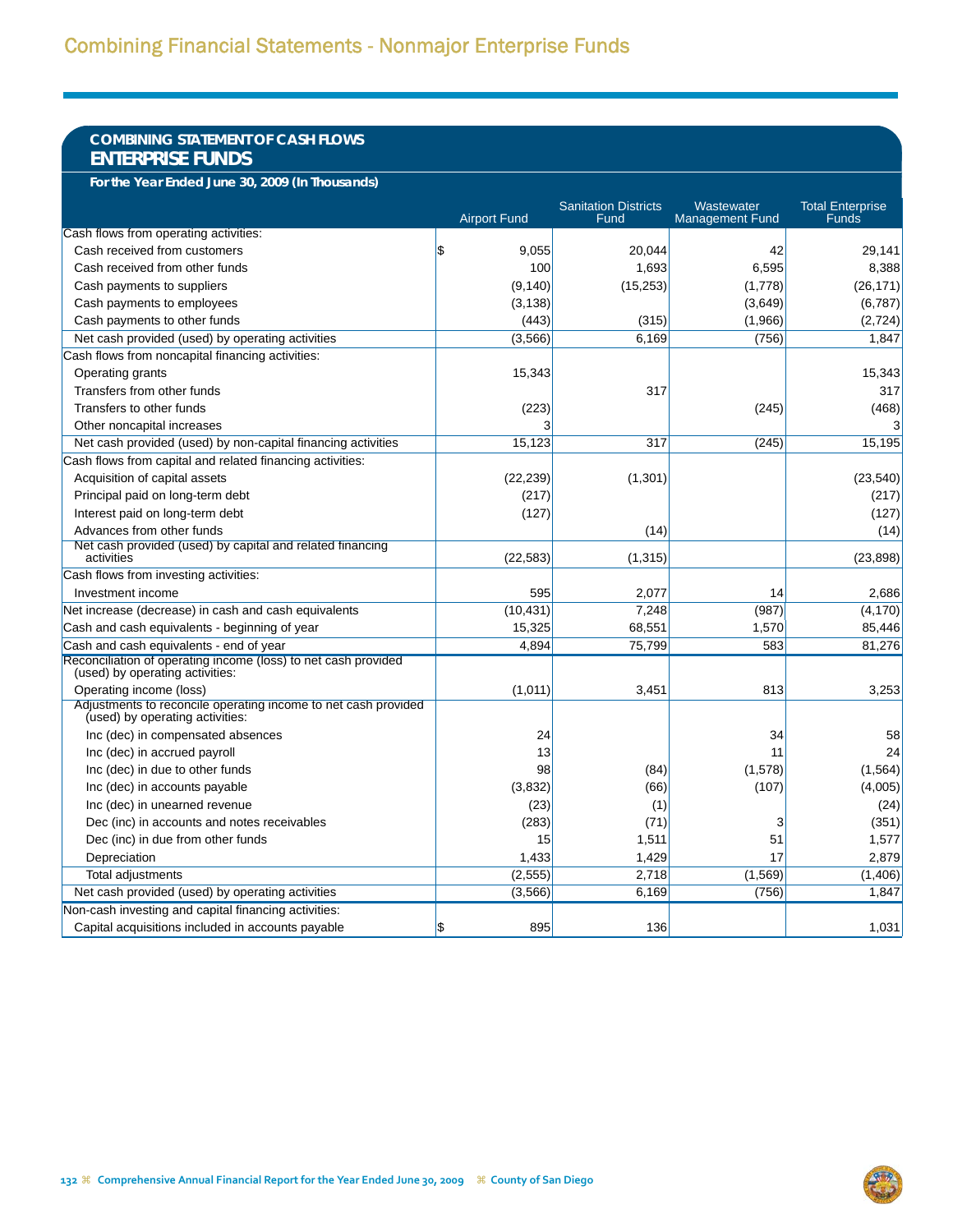## **INTERNAL SERVICE FUNDS**

Internal service funds are establ ished to account for services furnished to other county departments and are financed primarily by these service charges. Because they are exempt from budgetary control, they are free to employ commercial accounting techniques, and are often used in situations where a more accurate determination of operating results is desired.

#### **EMPLOYEE BENEFITS FUND**

This fund was establ ished to account for all of the county's workers' compensation program, unemployment insurance and medical.

#### **FACILITIES MANAGEMENT FUND**

This fund was establ ished to account for the financing of publ ic service utilities, property management, architectural and engineering services and mail services provided to other county departments on a cost reimbursement basis.

#### **FLEET SERVICES FUND**

This fund was established to account for the financing of General Services' Fleet vehicles provided to other County departments on a cost reimbursement basis.

#### **INFORMATION TECHNOLOGY FUND**

This fund was establ ished to account for the financing of software applications for human resources, payroll, and financial systems as well as telecommunications services provided to other county departments on a cost reimbursement basis.

#### **OTHER MISCELLANEOUS INTERNAL SERVICE FUND**

This fund was established to provide for the financing of clothing and personal sundry items for persons institutional ized at various County facil ities.

#### **PUBLIC LIABILITY INSURANCE FUND**

This fund was establ ished to account for all of county's publ ic l iabil ity claims and related expenses in compl iance with the appl icable provisions of the law.

#### **PURCHASING FUND**

This fund accounts for the financing of materials and suppl ies provided to county departments and provides printing and record storage services; all on a cost reimbursement basis.

#### **ROAD AND COMMUNICATION EQUIPMENT FUND**

This fund was establ ished to account for the financing of publ ic works and communications equipment provided to other county departments on a cost reimbursement basis.

#### **SPECIAL DISTRICTS LOAN FUND**

This fund was establ ished to provide financing for start up services for new and existing county service districts on a cost reimbursement basis.

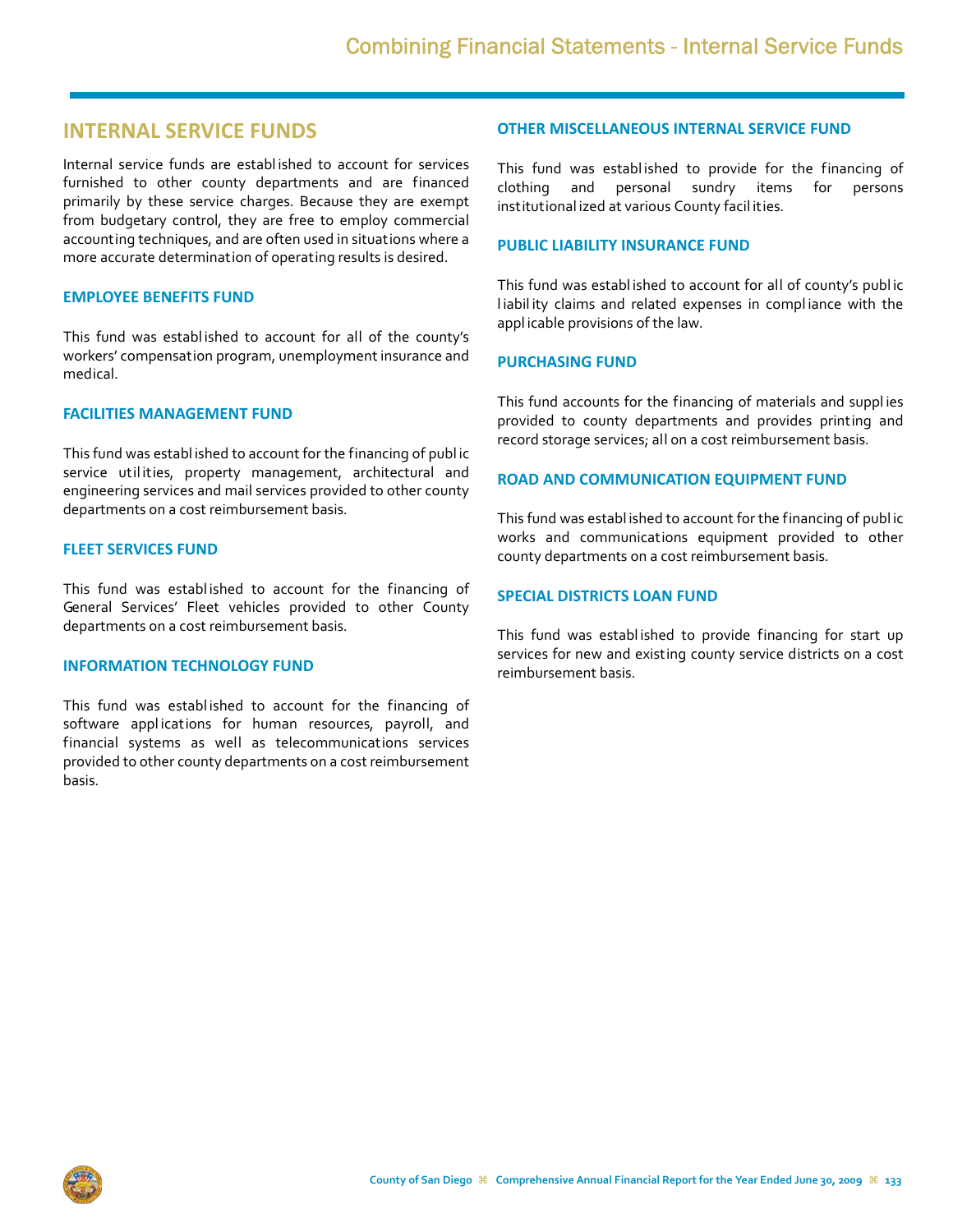## **COMBINING STATEMENT OF NET ASSETS INTERNAL SERVICE FUNDS**

**June 30, 2009 (In thousands)**

|                                                 | Employee               | <b>Facilities</b><br>Management | <b>Fleet Services</b> | Information<br>Technology | Other<br><b>Miscellaneous</b><br><b>Internal Service</b> |
|-------------------------------------------------|------------------------|---------------------------------|-----------------------|---------------------------|----------------------------------------------------------|
|                                                 | <b>Benefits</b> Fund   | Fund                            | Fund                  | Fund                      | <b>Funds</b>                                             |
| <b>ASSETS</b>                                   |                        |                                 |                       |                           |                                                          |
| Current assets:                                 |                        |                                 |                       |                           |                                                          |
| Pooled cash and investments                     | \$<br>92,602           | 1,953                           | 7,040                 | 13,109                    | 4,167                                                    |
| Receivables, net                                | 328                    | 2,474                           | 143                   | 2,218                     | 116                                                      |
| Due from other funds                            | 1,407                  | 7,068                           | 2,634                 | 14,664                    |                                                          |
| Inventories                                     |                        | 374                             | 1,222                 |                           | 148                                                      |
| Total current assets                            | 94,337                 | 11,869                          | 11,039                | 29,991                    | 4,431                                                    |
| Noncurrent assets:                              |                        |                                 |                       |                           |                                                          |
| Due from other funds                            |                        |                                 |                       |                           |                                                          |
| Capital assets:                                 |                        |                                 |                       |                           |                                                          |
| Construction and contracts in progress          |                        |                                 | 919                   |                           |                                                          |
| Equipment                                       |                        | 579                             | 103,482               | 55,480                    | 281                                                      |
| Accumulated depreciation                        |                        | (407)                           | (52, 162)             | (55, 480)                 | (277)                                                    |
| Total noncurrent assets                         |                        | 172                             | 52,239                |                           | 4                                                        |
| Total assets                                    | 94,337                 | 12,041                          | 63,278                | 29,991                    | 4,435                                                    |
| <b>LIABILITIES</b>                              |                        |                                 |                       |                           |                                                          |
| <b>Current liabilities:</b>                     |                        |                                 |                       |                           |                                                          |
| Accounts payable                                | 2,836                  | 4,807                           | 3,165                 | 23,136                    | 216                                                      |
| Accrued payroll                                 |                        | 591                             | 110                   |                           |                                                          |
| Accrued interest                                |                        | 3                               |                       |                           |                                                          |
| Due to other funds                              | 2,190                  | 674                             | 167                   |                           | 425                                                      |
| Unearned revenue                                |                        | 307                             |                       |                           |                                                          |
| Bonds and loans payable                         |                        | 522                             |                       |                           |                                                          |
| Compensated absences                            |                        | 723                             | 122                   |                           |                                                          |
| Claims and judgments                            | 21,768                 |                                 |                       |                           |                                                          |
| <b>Total current liabilities</b>                | 26,794                 | 7,627                           | 3,565                 | 23,136                    | 641                                                      |
| Noncurrent liabilities:                         |                        |                                 |                       |                           |                                                          |
| Bonds and loans payable                         |                        | 3,705                           |                       |                           |                                                          |
| Compensated absences                            |                        | 1,054                           | 178                   |                           |                                                          |
| Claims and judgments                            | 66,795                 |                                 |                       |                           |                                                          |
| <b>Total noncurrent liabilities</b>             | 66,795                 | 4,759                           | 178                   |                           |                                                          |
| <b>Total liabilities</b>                        | 93,589                 | 12,386                          | 3,743                 | 23,136                    | 641                                                      |
| <b>NET ASSETS</b>                               |                        |                                 |                       |                           |                                                          |
| Invested in capital assets, net of related debt |                        | 172                             | 52,239                |                           | 4                                                        |
| Unrestricted net assets (deficits)              | 748                    | (517)                           | 7,296                 | 6,855                     | 3,790                                                    |
| Total net assets (deficits)                     | $\overline{748}$<br>\$ | (345)                           | 59,535                | 6.855                     | 3,794                                                    |
|                                                 |                        |                                 |                       |                           |                                                          |

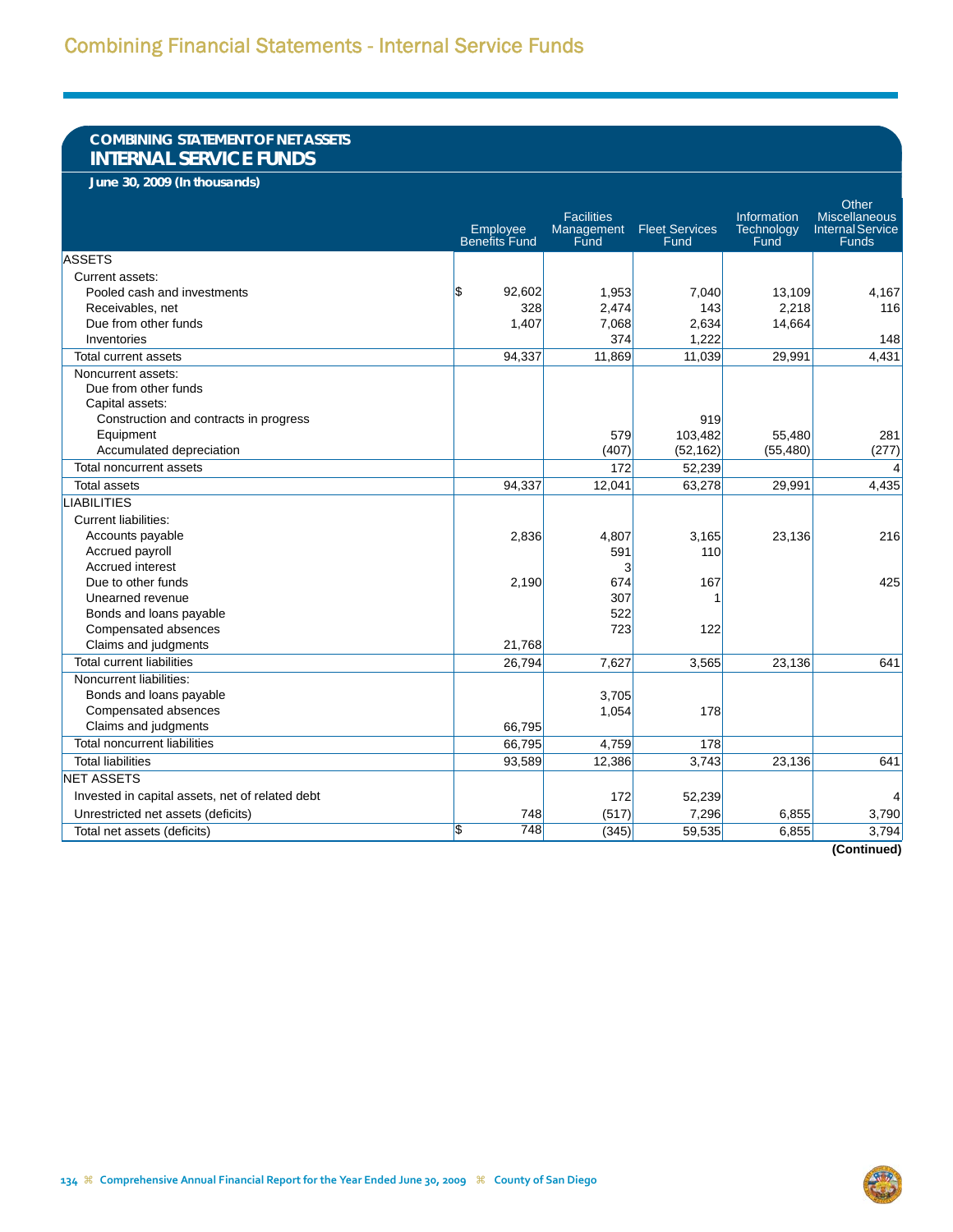## **COMBINING STATEMENT OF NET ASSETS INTERNAL SERVICE FUNDS**

**June 30, 2009 (In thousands)**

|                                                 |                                                  |                    | Road and<br>Communication |                                       |                                               |
|-------------------------------------------------|--------------------------------------------------|--------------------|---------------------------|---------------------------------------|-----------------------------------------------|
| (Continued)                                     | <b>Public Liability</b><br><b>Insurance Fund</b> | Purchasing<br>Fund | Equipment<br>Fund         | <b>Special District</b><br>Loans Fund | <b>Total Internal</b><br><b>Service Funds</b> |
| <b>ASSETS</b>                                   |                                                  |                    |                           |                                       |                                               |
| Current assets:                                 |                                                  |                    |                           |                                       |                                               |
| Pooled cash and investments                     | 1\$<br>27,209                                    | 3,257              | 6,520                     | 714                                   | 156,571                                       |
| Receivables, net                                | 103                                              | 15                 | 25                        |                                       | 5,422                                         |
| Due from other funds                            | 65                                               | 680                | $\overline{2}$            | 48                                    | 26,568                                        |
| Inventories                                     |                                                  | 3                  |                           |                                       | 1,747                                         |
| Total current assets                            | 27,377                                           | 3,955              | 6,547                     | 762                                   | 190,308                                       |
| Noncurrent assets:                              |                                                  |                    |                           |                                       |                                               |
| Due from other funds                            |                                                  |                    |                           | 147                                   | 147                                           |
| Capital assets:                                 |                                                  |                    |                           |                                       |                                               |
| Construction and contracts in progress          |                                                  |                    |                           |                                       | 919                                           |
| Equipment                                       |                                                  | 245                | 31,490                    |                                       | 191,557                                       |
| Accumulated depreciation                        |                                                  | (47)               | (16, 159)                 |                                       | (124, 532)                                    |
| Total noncurrent assets                         |                                                  | 198                | 15,331                    | 147                                   | 68,091                                        |
| <b>Total assets</b>                             | 27,377                                           | 4,153              | 21,878                    | 909                                   | 258,399                                       |
| <b>LIABILITIES</b>                              |                                                  |                    |                           |                                       |                                               |
| <b>Current liabilities:</b>                     |                                                  |                    |                           |                                       |                                               |
| Accounts payable                                | 308                                              | 6                  | 214                       |                                       | 34,688                                        |
| Accrued payroll                                 |                                                  | 139                |                           |                                       | 840                                           |
| Accrued interest                                |                                                  |                    |                           |                                       | $\overline{3}$                                |
| Due to other funds                              | 904                                              | 115                | 407                       |                                       | 4,882                                         |
| Unearned revenue                                |                                                  |                    |                           |                                       | 308                                           |
| Bonds and loans payable                         |                                                  |                    |                           |                                       | 522                                           |
| Compensated absences                            |                                                  | 167                |                           |                                       | 1,012                                         |
| Claims and judgments                            | 8,445                                            |                    |                           |                                       | 30,213                                        |
| <b>Total current liabilities</b>                | 9.657                                            | 427                | 621                       |                                       | 72,468                                        |
| Noncurrent liabilities:                         |                                                  |                    |                           |                                       |                                               |
| Bonds and loans payable                         |                                                  |                    |                           |                                       | 3,705                                         |
| Compensated absences                            |                                                  | 244                |                           |                                       | 1,476                                         |
| Claims and judgments                            | 11,520                                           |                    |                           |                                       | 78,315                                        |
| <b>Total noncurrent liabilities</b>             | 11,520                                           | 244                |                           |                                       | 83,496                                        |
| <b>Total liabilities</b>                        | 21,177                                           | 671                | 621                       |                                       | 155,964                                       |
| <b>NET ASSETS</b>                               |                                                  |                    |                           |                                       |                                               |
| Invested in capital assets, net of related debt |                                                  | 198                | 15,331                    |                                       | 67,944                                        |
| Unrestricted net assets (deficits)              | 6,200                                            | 3,284              | 5,926                     | 909                                   | 34,491                                        |
| Total net assets (deficits)                     | 1\$<br>6,200                                     | 3,482              | 21,257                    | 909                                   | 102,435                                       |

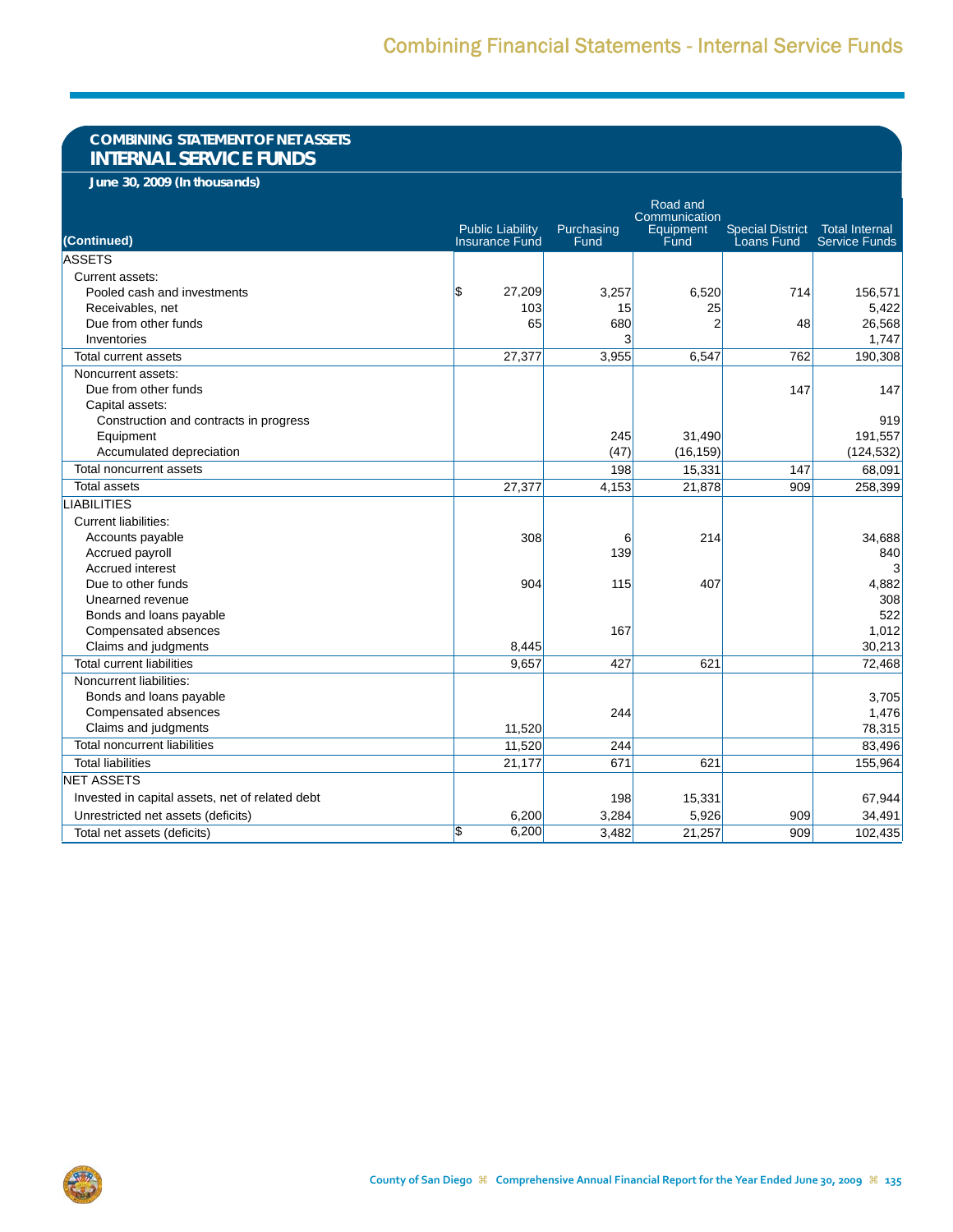## **COMBINING STATEMENT OF REVENUES, EXPENSES, AND CHANGES IN FUND NET ASSETS INTERNAL SERVICE FUNDS**

**For the Year Ended June 30, 2009 (In Thousands)**

|                                                          | Employee             | <b>Facilities</b><br>Management | <b>Fleet Services</b> | Information<br><b>Technology</b> | Other<br>Miscellaneous<br><b>Internal Service</b> |
|----------------------------------------------------------|----------------------|---------------------------------|-----------------------|----------------------------------|---------------------------------------------------|
|                                                          | <b>Benefits Fund</b> | Fund                            | Fund                  | Fund                             | <b>Funds</b>                                      |
| Operating revenues:                                      |                      |                                 |                       |                                  |                                                   |
| Charges for current services                             | \$<br>32,753         | 98,741                          | 33,867                | 118,405                          | 3,965                                             |
| Other revenue                                            | 202                  | 1,505                           | 196                   | 202                              | 1,084                                             |
| Total operating revenues                                 | 32,955               | 100,246                         | 34,063                | 118,607                          | 5,049                                             |
| Operating expenses:                                      |                      |                                 |                       |                                  |                                                   |
| <b>Salaries</b>                                          |                      | 24,237                          | 4,765                 |                                  |                                                   |
| Repairs and maintenance                                  |                      | 28,413                          | 7,948                 |                                  | 9                                                 |
| Equipment rental                                         |                      | 57                              | 87                    |                                  |                                                   |
| Contracted services                                      | 8,792                | 8,408                           | 919                   | 120.266                          | 329                                               |
| Depreciation                                             |                      | 39                              | 10,223                | 18,493                           | 6                                                 |
| <b>Utilities</b>                                         |                      | 19,375                          | 306                   |                                  |                                                   |
| Cost of material                                         |                      | 55                              | 116                   |                                  | 1,630                                             |
| Claims and judgments                                     | 18,903               |                                 |                       |                                  |                                                   |
| Fuel                                                     |                      | 256                             | 8,665                 |                                  | 5                                                 |
| Other operating expenses                                 |                      | 20,812                          | 1,016                 |                                  | 43                                                |
| Total operating expenses                                 | 27,695               | 101,652                         | 34,045                | 138,759                          | 2,022                                             |
| Operating income (loss)                                  | 5,260                | (1,406)                         | 18                    | (20, 152)                        | 3,027                                             |
| Nonoperating revenues (expenses):                        |                      |                                 |                       |                                  |                                                   |
| Grants                                                   | 145                  | 2,472                           |                       |                                  |                                                   |
| Interest and dividends                                   | 2,250                | 14                              | 199                   | 40                               | 11                                                |
| Interest expense                                         |                      | (147)                           |                       |                                  |                                                   |
| Gain (loss) on disposal of assets                        |                      |                                 | (722)                 |                                  |                                                   |
| Other nonoperating revenues                              |                      |                                 |                       |                                  |                                                   |
| Total nonoperating revenues (expenses)                   | 2,395                | 2,339                           | (523)                 | 40                               | 11                                                |
| Income (loss) before capital contributions and transfers | 7,655                | 933                             | (505)                 | (20, 112)                        | 3,038                                             |
| Capital contributions                                    |                      |                                 | 7,458                 |                                  |                                                   |
| Transfers in                                             | 95                   | 1,364                           | 940                   | 1,764                            |                                                   |
| Transfers out                                            |                      | (1,635)                         | (302)                 |                                  | (2, 155)                                          |
| Change in net assets                                     | 7,750                | 662                             | 7,591                 | (18, 348)                        | 883                                               |
| Net assets (deficits) at beginning of year               | (7,002)              | (1,007)                         | 51,944                | 25,203                           | 2,911                                             |
| Net assets (deficits) at end of year                     | l\$<br>748           | (345)                           | 59,535                | 6,855                            | 3,794                                             |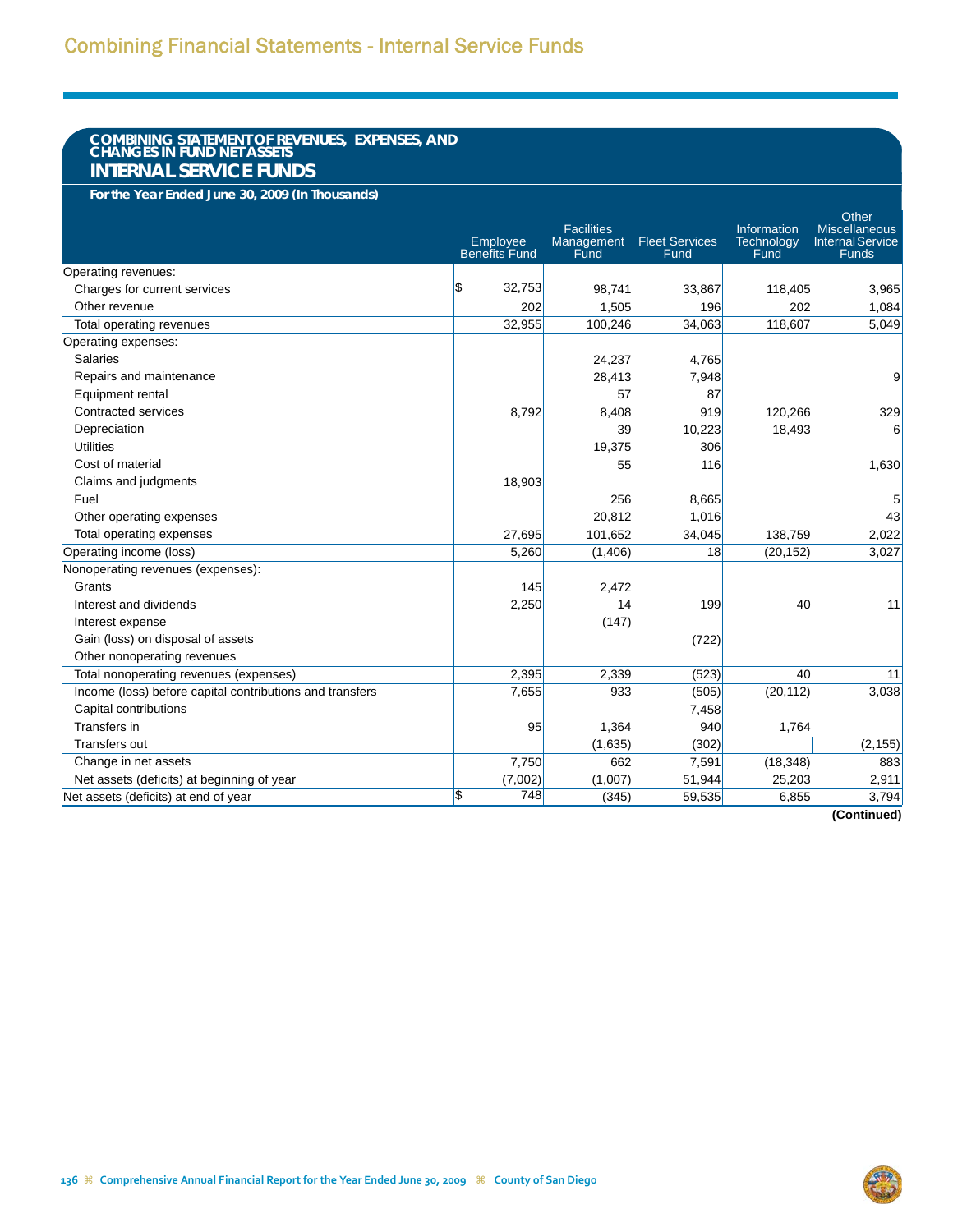## **COMBINING STATEMENT OF REVENUES, EXPENSES, AND CHANGES IN FUND NET ASSETS INTERNAL SERVICE FUNDS**

**For the Year Ended June 30, 2009 (In Thousands)**

|                                                          | Road and                                         |                    |                                    |                                            |                                               |
|----------------------------------------------------------|--------------------------------------------------|--------------------|------------------------------------|--------------------------------------------|-----------------------------------------------|
| (Continued)                                              | <b>Public Liability</b><br><b>Insurance Fund</b> | Purchasing<br>Fund | Communication<br>Equipment<br>Fund | <b>Special District</b><br>.<br>Loans Fund | <b>Total Internal</b><br><b>Service Funds</b> |
| Operating revenues:                                      |                                                  |                    |                                    |                                            |                                               |
| Charges for current services                             | S.<br>12,000                                     | 6,552              | 6,725                              |                                            | 313,008                                       |
| Other revenue                                            | 110                                              | 260                |                                    |                                            | 3,559                                         |
| Total operating revenues                                 | 12,110                                           | 6,812              | 6,725                              |                                            | 316,567                                       |
| Operating expenses:                                      |                                                  |                    |                                    |                                            |                                               |
| <b>Salaries</b>                                          |                                                  | 5,562              |                                    |                                            | 34,564                                        |
| Repairs and maintenance                                  |                                                  | 20                 | 3,173                              |                                            | 39,563                                        |
| Equipment rental                                         |                                                  | 846                |                                    |                                            | 990                                           |
| <b>Contracted services</b>                               | 8,131                                            | 701                | 439                                |                                            | 147,985                                       |
| Depreciation                                             |                                                  | 24                 | 1,814                              |                                            | 30,599                                        |
| <b>Utilities</b>                                         |                                                  | 10                 |                                    |                                            | 19,691                                        |
| Cost of material                                         |                                                  |                    |                                    |                                            | 1,802                                         |
| Claims and judgments                                     | 4,480                                            |                    |                                    |                                            | 23,383                                        |
| Fuel                                                     |                                                  |                    | 1,238                              |                                            | 10,165                                        |
| Other operating expenses                                 | $\overline{2}$                                   | 710                |                                    |                                            | 22,583                                        |
| Total operating expenses                                 | 12,613                                           | 7,875              | 6,664                              |                                            | 331,325                                       |
| Operating income (loss)                                  | (503)                                            | (1,063)            | 61                                 |                                            | (14, 758)                                     |
| Nonoperating revenues (expenses):                        |                                                  |                    |                                    |                                            |                                               |
| Grants                                                   |                                                  |                    |                                    |                                            | 2,617                                         |
| Interest and dividends                                   | 734                                              | 97                 | 178                                | 1                                          | 3,524                                         |
| Interest expense                                         |                                                  |                    |                                    |                                            | (147)                                         |
| Gain (loss) on disposal of assets                        |                                                  |                    | (97)                               |                                            | (819)                                         |
| Other nonoperating revenues                              |                                                  |                    | 184                                |                                            | 184                                           |
| Total nonoperating revenues (expenses)                   | 734                                              | 97                 | 265                                | 1                                          | 5,359                                         |
| Income (loss) before capital contributions and transfers | 231                                              | (966)              | 326                                | 1                                          | (9,399)                                       |
| Capital contributions                                    |                                                  |                    |                                    |                                            | 7,458                                         |
| Transfers in                                             |                                                  | 735                |                                    |                                            | 4,898                                         |
| Transfers out                                            |                                                  | (390)              |                                    |                                            | (4, 482)                                      |
| Change in net assets                                     | 231                                              | (621)              | 326                                | 1                                          | (1,525)                                       |
| Net assets (deficits) at beginning of year               | 5,969                                            | 4,103              | 20,931                             | 908                                        | 103,960                                       |
| Net assets (deficits) at end of year                     | \$<br>6,200                                      | 3,482              | 21,257                             | 909                                        | 102,435                                       |

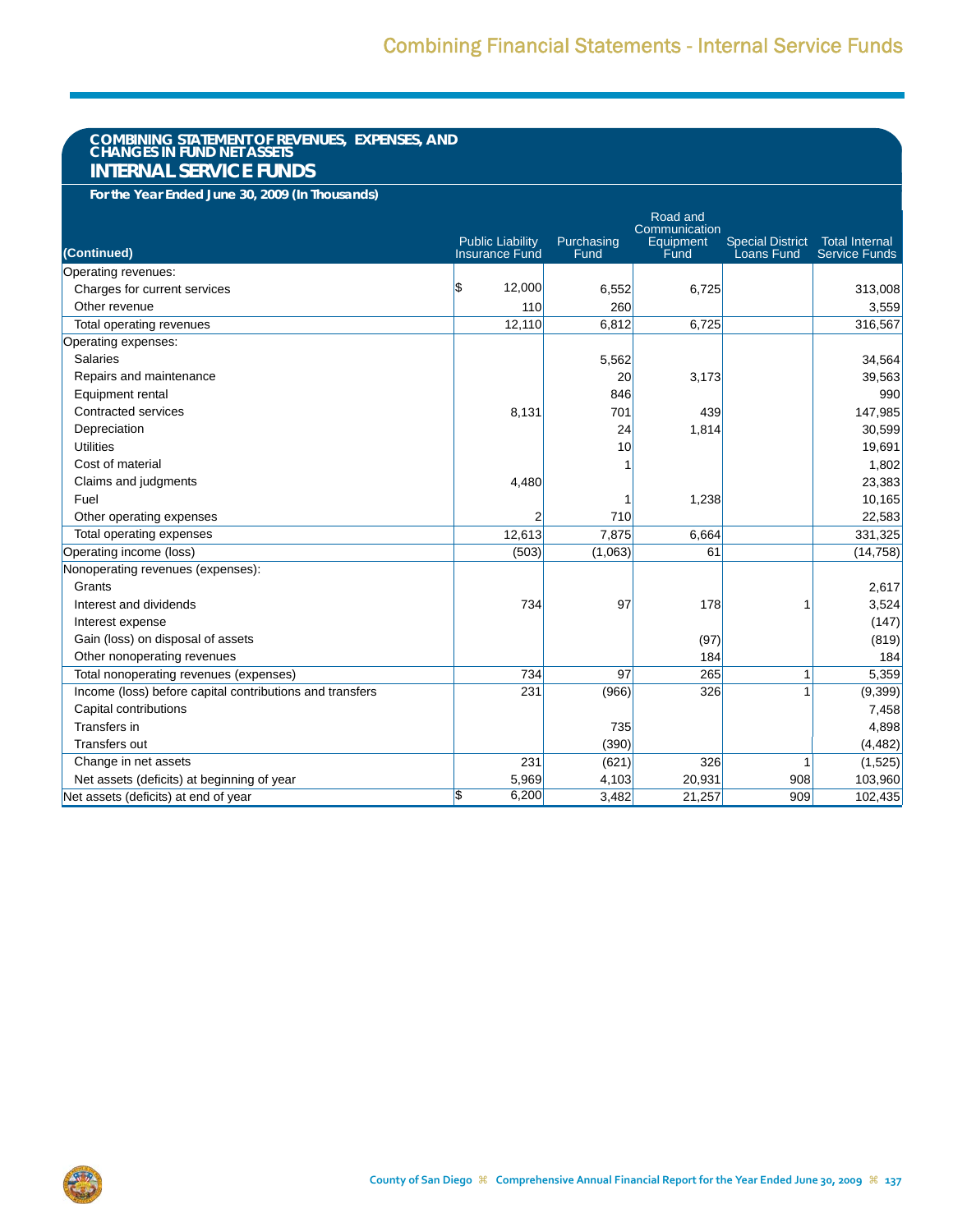## **COMBINING STATEMENT OF CASH FLOWS INTERNAL SERVICE FUNDS**

**For the Year Ended June 30, 2009 (In Thousands)**

|                                                                                                          |                           |                                         |                               | Other                                    |                                                                 |
|----------------------------------------------------------------------------------------------------------|---------------------------|-----------------------------------------|-------------------------------|------------------------------------------|-----------------------------------------------------------------|
|                                                                                                          | Employee<br>Benefits Fund | <b>Facilities</b><br>Management<br>Fund | <b>Fleet Services</b><br>Fund | Information<br><b>Technology</b><br>Fund | <b>Miscellaneous</b><br><b>Internal Service</b><br><b>Funds</b> |
| Cash flows from operating activities:                                                                    |                           |                                         |                               |                                          |                                                                 |
| Cash received from customers                                                                             | 1\$<br>202                | 3,394                                   | 1,403                         | 868                                      | 4,931                                                           |
| Cash received from other funds                                                                           | 33,331                    | 93,837                                  | 32,147                        | 114,613                                  | 317                                                             |
| Cash payments to suppliers                                                                               | (9,086)                   | (73, 221)                               | (18, 301)                     | (118, 493)                               | (3,213)                                                         |
| Cash payments to employees                                                                               |                           | (24, 131)                               | (4, 735)                      |                                          |                                                                 |
| Cash payments to other funds                                                                             | (712)                     | (4,878)                                 | (985)                         | (183)                                    |                                                                 |
| Cash paid for judgments and claims                                                                       | (17, 142)                 |                                         |                               |                                          |                                                                 |
| Net cash provided (used) by operating activities                                                         | 6,593                     | (4,999)                                 | 9,529                         | (3, 195)                                 | 2,035                                                           |
| Cash flows from noncapital financing activities:                                                         |                           |                                         |                               |                                          |                                                                 |
| Operating grants                                                                                         | 145                       | 468                                     |                               |                                          |                                                                 |
| Transfers from other funds                                                                               | 95                        | 1,364                                   | 940                           | 1,764                                    |                                                                 |
| Transfers to other funds                                                                                 |                           | (1,635)                                 | (302)                         |                                          | (2, 155)                                                        |
| Advances to other funds                                                                                  |                           |                                         |                               |                                          |                                                                 |
| Principal paid on long term debt                                                                         |                           | (502)                                   |                               |                                          |                                                                 |
| Interest paid on long term debt                                                                          |                           | (148)                                   |                               |                                          |                                                                 |
| Proceeds from loans                                                                                      |                           | 882                                     |                               |                                          |                                                                 |
|                                                                                                          |                           |                                         |                               |                                          |                                                                 |
| Other noncapital increases<br>Net cash provided (used) by non-capital financing activities               |                           |                                         |                               |                                          |                                                                 |
| Cash flows from capital and related financing activities:                                                | 240                       | 429                                     | 638                           | 1,764                                    | (2, 155)                                                        |
|                                                                                                          |                           |                                         |                               |                                          |                                                                 |
| Capital contributions                                                                                    |                           |                                         | 936                           |                                          |                                                                 |
| Acquisition of capital assets                                                                            |                           | (63)                                    | (14, 788)                     |                                          |                                                                 |
| Proceeds from sale of assets                                                                             |                           |                                         | 878                           |                                          |                                                                 |
| Net cash provided (used) by capital and related financing activities                                     |                           | (63)                                    | (12, 974)                     |                                          |                                                                 |
| Cash flows from investing activities:                                                                    |                           |                                         |                               |                                          |                                                                 |
| Investment income                                                                                        | 2,629                     | 14                                      | 260                           | 40                                       | 11                                                              |
| Net increase (decrease) in cash and cash equivalents                                                     | 9,462                     | (4,619)                                 | (2, 547)                      | (1, 391)                                 | (109)                                                           |
| Cash and cash equivalents - beginning of year                                                            | 83,140                    | 6,572                                   | 9,587                         | 14,500                                   | 4,276                                                           |
| Cash and cash equivalents - end of year                                                                  | 92,602                    | 1,953                                   | 7,040                         | 13,109                                   | 4,167                                                           |
| Reconciliation of operating income (loss) to net cash provided (used)<br>by operating activities:        |                           |                                         |                               |                                          |                                                                 |
| Operating income (loss)                                                                                  | 5,260                     | (1, 406)                                | 18                            | (20, 152)                                | 3,027                                                           |
| Adjustments to reconcile operating income (loss) to net cash<br>provided (used) by operating activities: |                           |                                         |                               |                                          |                                                                 |
| Inc (dec) in compensated absences                                                                        |                           | 63                                      | 10                            |                                          |                                                                 |
| Inc (dec) in accrued payroll                                                                             |                           | 81                                      | 19                            |                                          |                                                                 |
| Inc (dec) in due to other funds                                                                          | (712)                     | (1,756)                                 | 150                           | (183)                                    | 329                                                             |
| Inc (dec) in accounts payable<br>Inc (dec) in claims and judgments                                       | 404                       | 948                                     | (392)                         | (66)                                     | (1,226)                                                         |
| Inc (dec) in unearned revenue                                                                            | 1,761                     | (418)                                   |                               |                                          |                                                                 |
| Dec (inc) in accounts and notes receivables                                                              |                           | (10)                                    | 175                           | 501                                      | (116)                                                           |
| Dec (inc) in due from other funds                                                                        | (120)                     | (2,589)                                 | (688)                         | (1,788)                                  |                                                                 |
| Dec (inc) in Inventories                                                                                 |                           | 49                                      | 14                            |                                          | 14                                                              |
| Depreciation                                                                                             |                           | 39                                      | 10,223                        | 18,493                                   | $6 \mid$                                                        |
| <b>Total adjustments</b>                                                                                 | 1,333                     | (3, 593)                                | 9,511                         | 16,957                                   | (992)                                                           |
| Net cash provided (used) by operating activities                                                         | 6,593                     | (4,999)                                 | 9,529                         | (3, 195)                                 | 2,035                                                           |
| Non-cash investing and capital financing activities:                                                     |                           |                                         |                               |                                          |                                                                 |
| Capital acquisitions included in accounts payable                                                        |                           |                                         | 635                           |                                          |                                                                 |
| Governmental Contributions of Capital Assets                                                             | \$                        |                                         | 6,522                         |                                          |                                                                 |

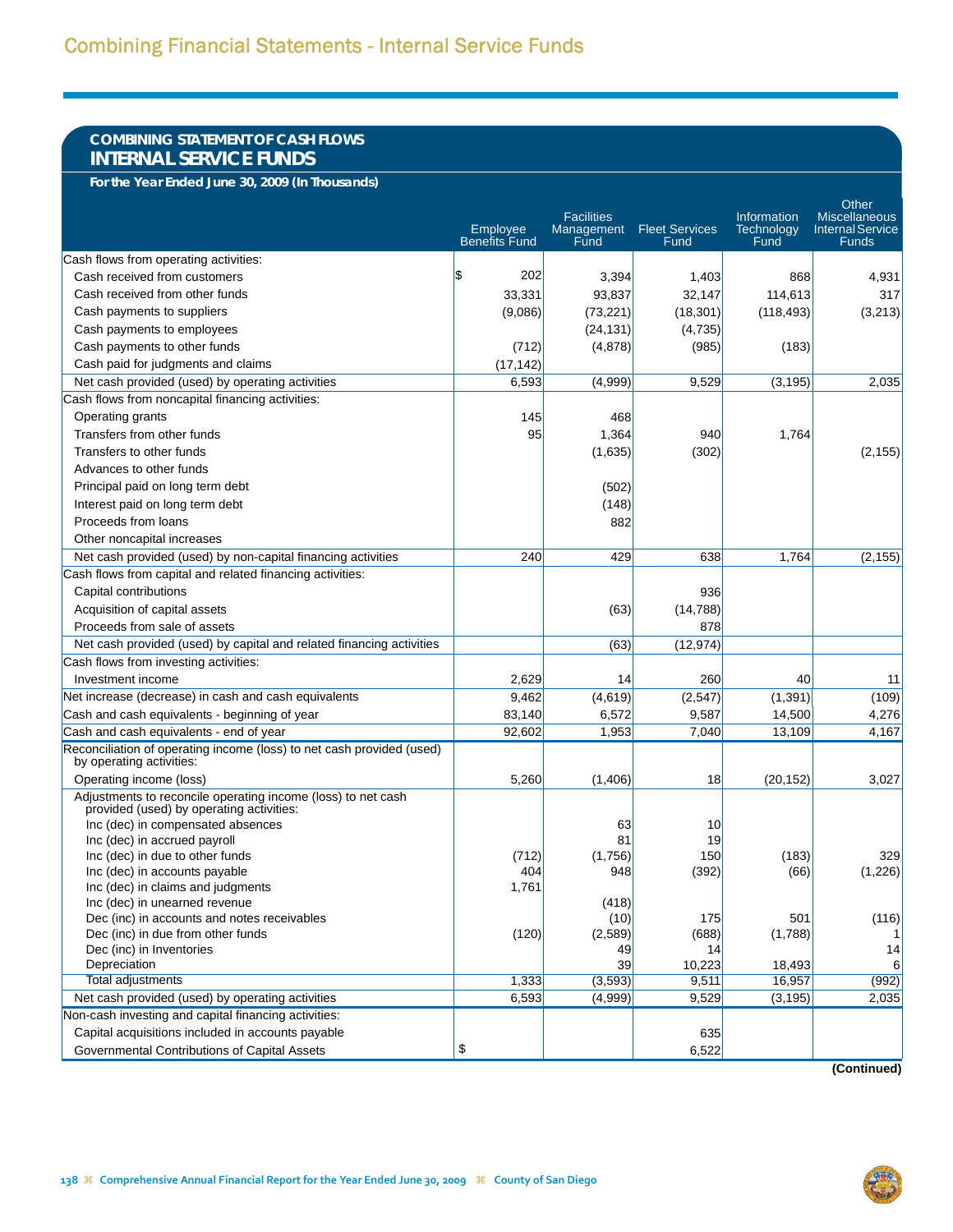## **COMBINING STATEMENT OF CASH FLOWS INTERNAL SERVICE FUNDS**

**For the Year Ended June 30, 2009 (In Thousands)**

|                                                                                                   |                         |            | <b>Road and</b>            |                         |                       |
|---------------------------------------------------------------------------------------------------|-------------------------|------------|----------------------------|-------------------------|-----------------------|
|                                                                                                   | <b>Public Liability</b> | Purchasing | Communication<br>Equipment | <b>Special District</b> | <b>Total Internal</b> |
| (Continued)                                                                                       | <b>Insurance Fund</b>   | Fund       | Fund                       | Loans Fund              | <b>Service Funds</b>  |
| Cash flows from operating activities:                                                             |                         |            |                            |                         |                       |
| Cash received from customers                                                                      | \$<br>110               | 261        |                            |                         | 11,169                |
| Cash received from other funds                                                                    | 11,995                  | 6,008      | 7,693                      |                         | 299,941               |
| Cash payments to suppliers                                                                        | (8, 289)                | (1,882)    | (450)                      |                         | (232, 935)            |
| Cash payments to employees                                                                        |                         | (5, 542)   |                            |                         | (34, 408)             |
| Cash payments to other funds                                                                      | (273)                   | (727)      | (4,285)                    |                         | (12,043)              |
| Cash paid for judgments and claims                                                                | (3,957)                 |            |                            |                         | (21,099)              |
| Net cash provided (used) by operating activities                                                  | (414)                   | (1,882)    | 2,958                      |                         | 10,625                |
| Cash flows from noncapital financing activities:                                                  |                         |            |                            |                         |                       |
| Operating grants                                                                                  |                         |            |                            |                         | 613                   |
| Transfers from other funds                                                                        |                         | 735        |                            |                         | 4,898                 |
| Transfers to other funds                                                                          |                         | (390)      |                            |                         | (4, 482)              |
| Advances to other funds                                                                           | 59                      |            |                            | (165)                   | (106)                 |
| Principal paid on long term debt                                                                  |                         |            |                            |                         | (502)                 |
| Interest paid on long term debt                                                                   |                         |            |                            |                         | (148)                 |
| Proceeds from loans                                                                               |                         |            |                            |                         | 882                   |
| Other noncapital increases                                                                        |                         |            | 184                        |                         | 184                   |
| Net cash provided (used) by non-capital financing activities                                      | 59                      | 345        | 184                        | (165)                   | 1,339                 |
| Cash flows from capital and related financing activities:                                         |                         |            |                            |                         |                       |
| Capital contributions                                                                             |                         |            |                            |                         | 936                   |
| Acquisition of capital assets                                                                     |                         |            | (4,808)                    |                         | (19, 659)             |
| Proceeds from sale of assets                                                                      |                         |            | 126                        |                         | 1,004                 |
| Net cash provided (used) by capital and related financing activities                              |                         |            | (4,682)                    |                         | (17, 719)             |
| Cash flows from investing activities:                                                             |                         |            |                            |                         |                       |
| Investment income                                                                                 | 866                     | 127        | 233                        | 1                       | 4,181                 |
| Net increase (decrease) in cash and cash equivalents                                              | 511                     | (1, 410)   | (1,307)                    | (164)                   | (1,574)               |
| Cash and cash equivalents - beginning of year                                                     | 26,698                  | 4,667      | 7,827                      | 878                     | 158,145               |
| Cash and cash equivalents - end of year                                                           | 27,209                  | 3,257      | 6,520                      | 714                     | 156,571               |
| Reconciliation of operating income (loss) to net cash provided (used)<br>by operating activities: |                         |            |                            |                         |                       |
| Operating income (loss)                                                                           | (503)                   | (1,063)    | 61                         |                         | (14, 758)             |
| Adjustments to reconcile operating income (loss) to net cash                                      |                         |            |                            |                         |                       |
| provided (used) by operating activities:                                                          |                         |            |                            |                         |                       |
| Inc (dec) in compensated absences                                                                 |                         | 21         |                            |                         | 94                    |
| Inc (dec) in accrued payroll                                                                      |                         | 28         |                            |                         | 128                   |
| Inc (dec) in due to other funds                                                                   | (273)                   | 47         | 118                        |                         | (2, 280)              |
| Inc (dec) in accounts payable                                                                     | (155)                   | (398)      | (3)                        |                         | (888)                 |
| Inc (dec) in claims and judgments<br>Inc (dec) in unearned revenue                                | 523                     |            |                            |                         | 2,284<br>(418)        |
| Dec (inc) in accounts and notes receivables                                                       |                         |            |                            |                         | 550                   |
| Dec (inc) in due from other funds                                                                 | (6)                     | (542)      | 968                        |                         | (4, 764)              |
| Dec (inc) in Inventories                                                                          |                         |            |                            |                         | 78                    |
| Depreciation                                                                                      |                         | 24         | 1,814                      |                         | 30,599                |
| Total adjustments                                                                                 | 89                      | (819)      | 2,897                      |                         | 25,383                |
| Net cash provided (used) by operating activities                                                  | (414)                   | (1,882)    | 2,958                      |                         | 10,625                |
| Non-cash investing and capital financing activities:                                              |                         |            |                            |                         |                       |
| Capital acquisitions included in accounts payable                                                 |                         |            | 212                        |                         | 847                   |
| Governmental Contributions of Capital Assets                                                      | \$                      |            |                            |                         | 6,522                 |

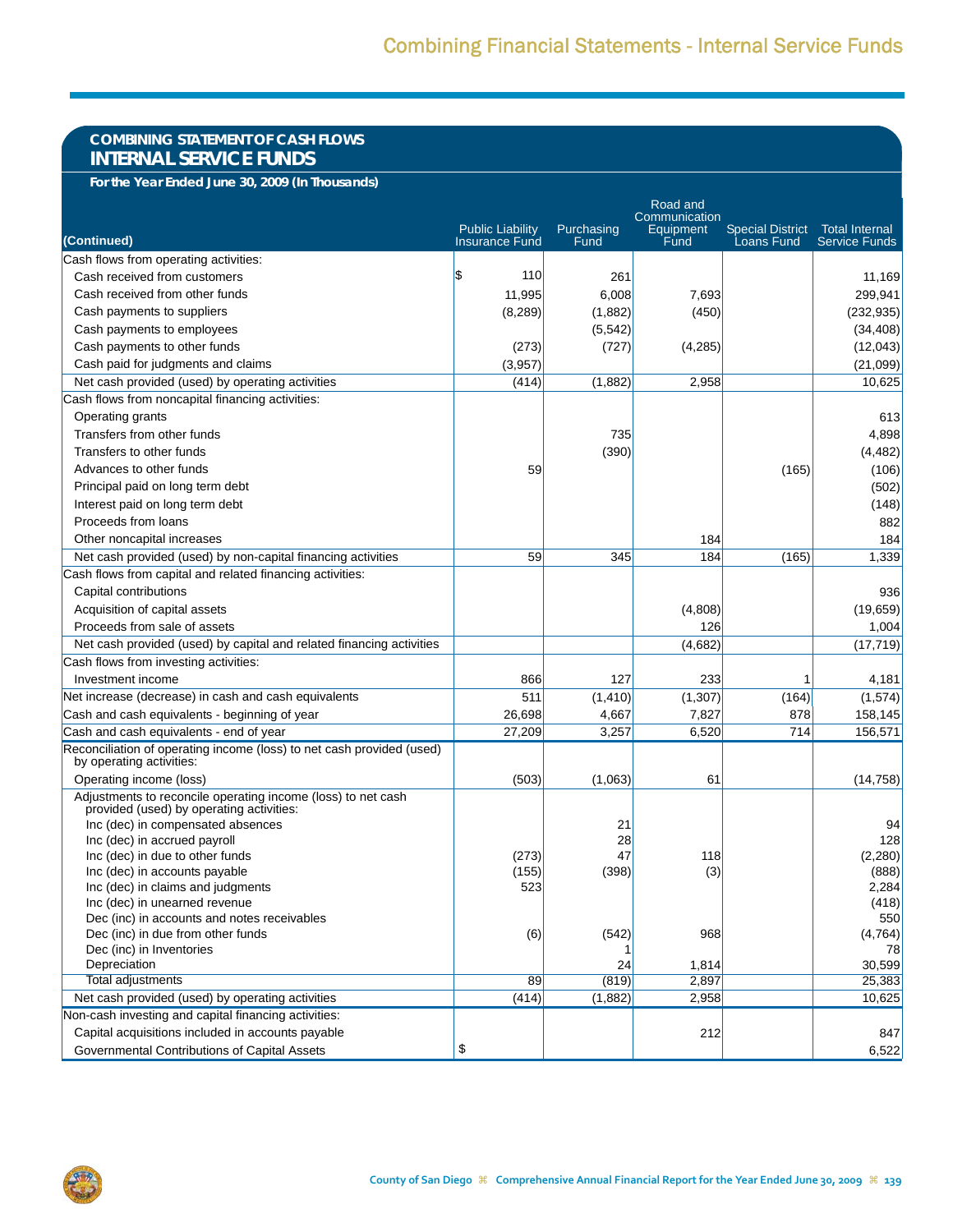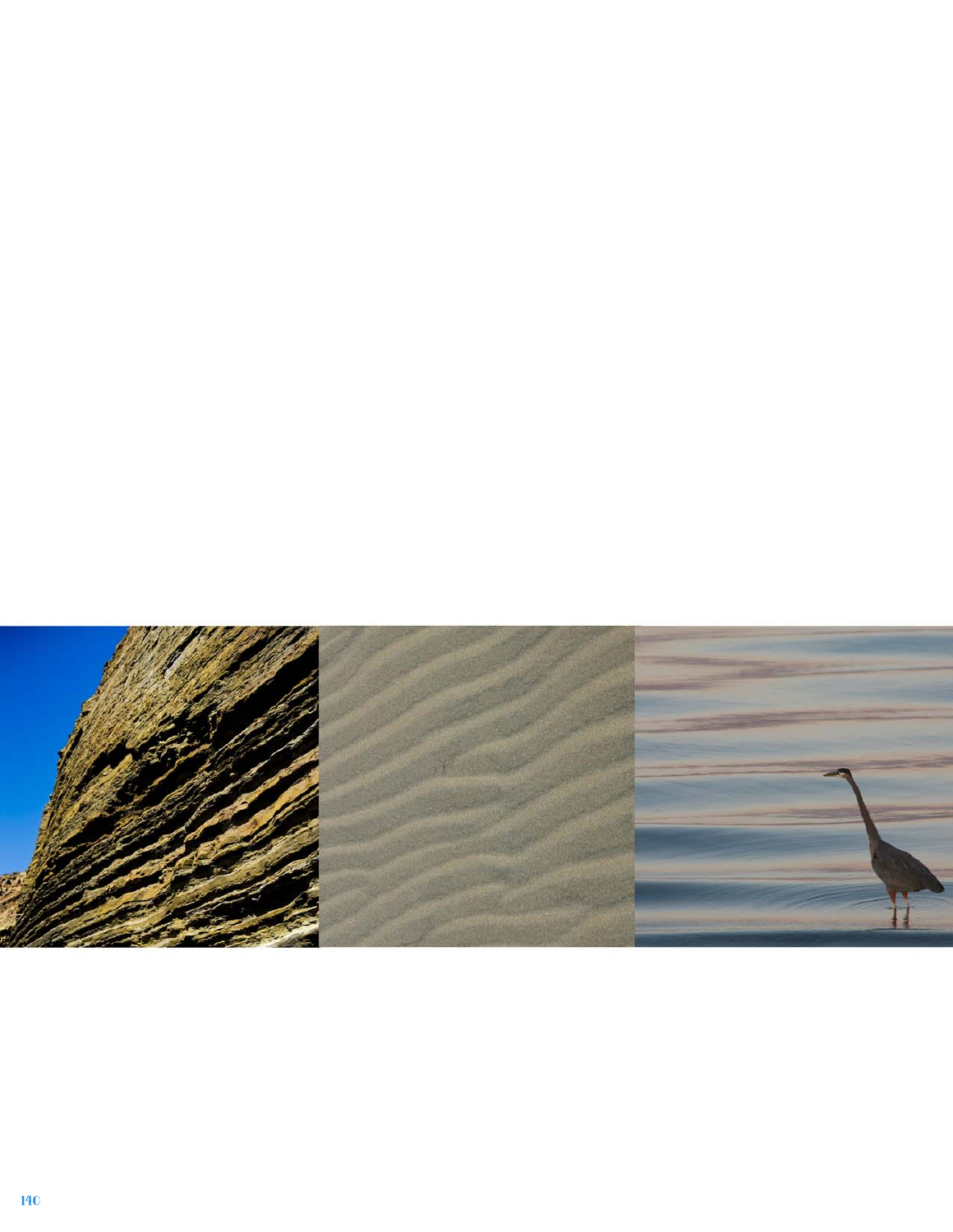## **INVESTMENT TRUST FUNDS**

Investment trust funds are used to account for investments held on behalf of external entities in either the County pool or specific investments. These assets are held in a fiduciary capacity and accordingly, net assets reported in the Investment Trust funds are held in trust for other purposes.

## **SPECIFIC INVESTMENTS ‐ INVESTMENT TRUST FUND**

This Fund was created for the purpose of reporting individual investments which are offered as an alternative to a pooled position. It includes specific investments for external entities.

#### **POOL INVESTMENTS ‐ INVESTMENT TRUST FUND**

This fund was establ ished to account for the external portion of the County Treasurer's investment pool in which the County; its component units and legally separate governments commingle or pool their resources in an investment pool.

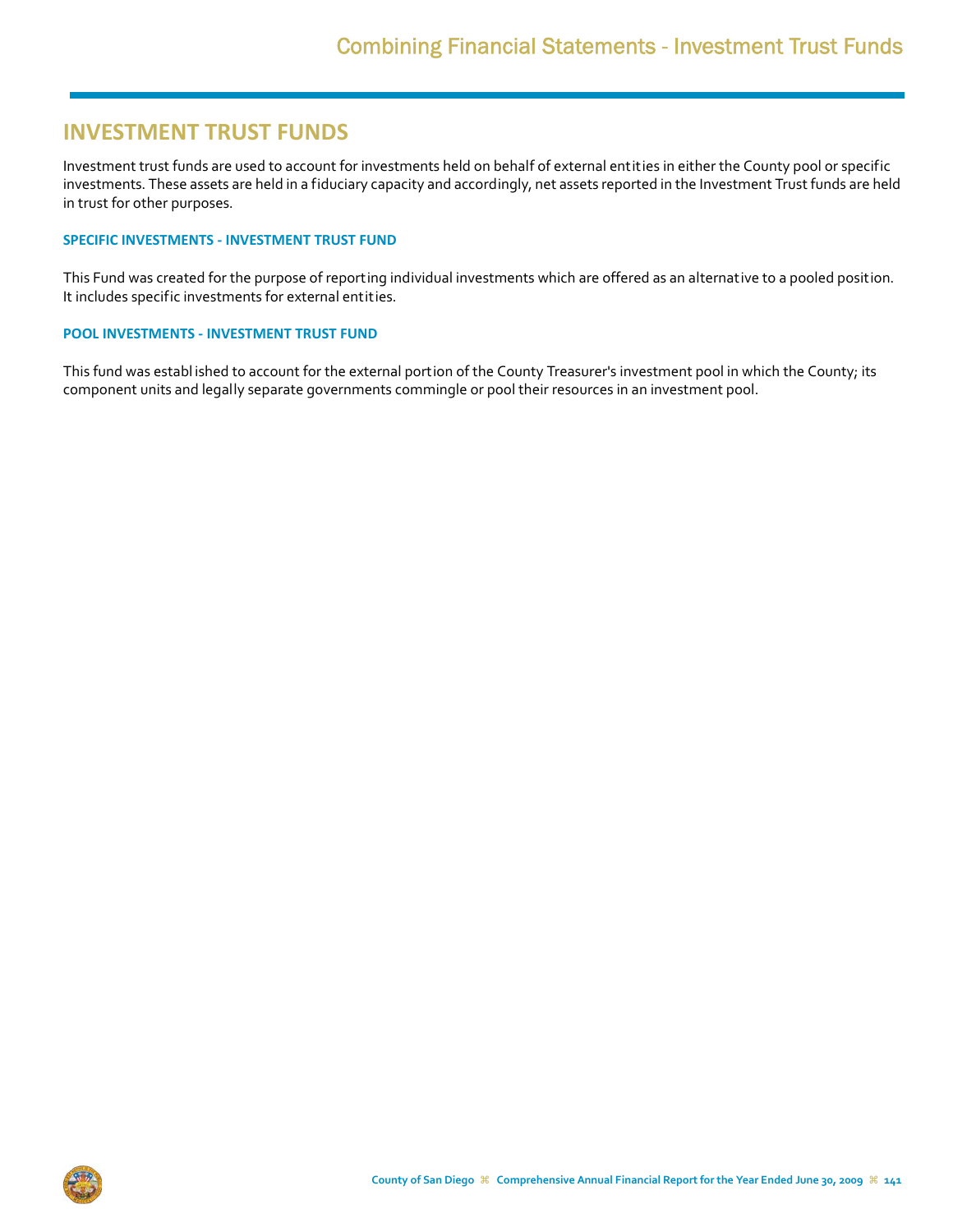## **COMBINING STATEMENT OF FIDUCIARY NET ASSETS Investment Trust Funds**

**June 30, 2009 (In Thousands)**

|                                                  | Pooled Investments -<br><b>Investment Trust</b> | Specific Investments -<br><b>Investment Trust</b> | <b>Total</b> |
|--------------------------------------------------|-------------------------------------------------|---------------------------------------------------|--------------|
| <b>ASSETS</b>                                    |                                                 |                                                   |              |
| Pooled cash and investments                      | 3,537,006                                       |                                                   | 3,537,006    |
| Investments with fiscal agents                   |                                                 | 223,858                                           | 223,858      |
| Receivables:                                     |                                                 |                                                   |              |
| Investment income receivable                     | 12.915                                          | 26                                                | 12,941       |
| Total assets                                     | 3.549.921                                       | 223.884                                           | 3,773,805    |
| <b>NET ASSETS</b>                                |                                                 |                                                   |              |
| Held in trust for pool participants              | 3,549,921                                       |                                                   | 3,549,921    |
| Held in trust for individual investment accounts |                                                 | 223.884                                           | 223,884      |
| Total held in trust                              | 3,549,921                                       | 223,884                                           | 3,773,805    |

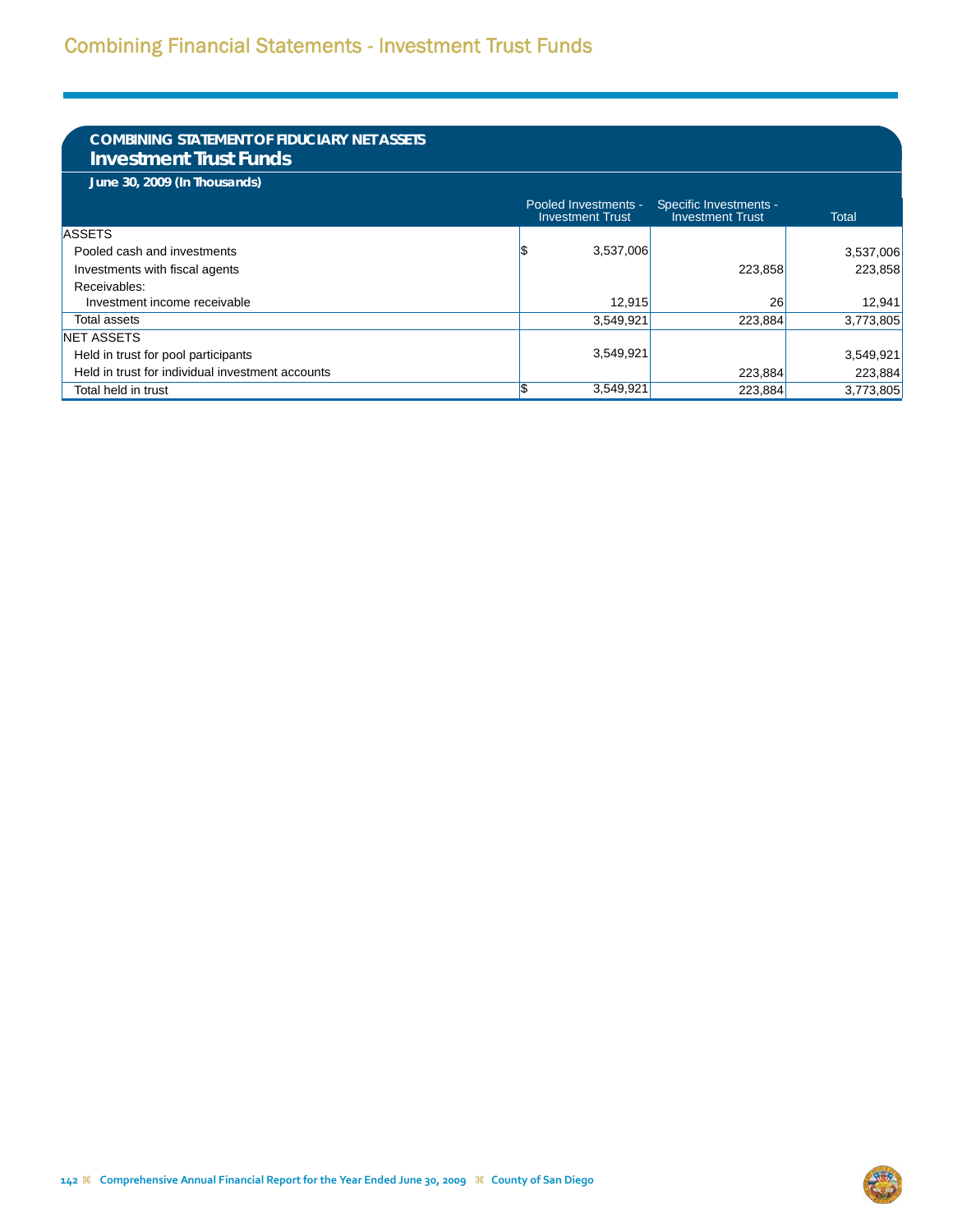## **COMBINING STATEMENT OF CHANGES IN FIDUCIARY NET ASSETS Investment Trust Funds**

**For the Year Ended June 30, 2009 (In Thousands)**

|                                                      | <b>Investment Trust</b> | Pooled Investments - Specific Investments -<br><b>Investment Trust</b> | Total     |
|------------------------------------------------------|-------------------------|------------------------------------------------------------------------|-----------|
| <b>ADDITIONS</b>                                     |                         |                                                                        |           |
| Contributions:                                       |                         |                                                                        |           |
| Contributions to investments                         | 5,901,019               |                                                                        | 5,901,019 |
| Total contributions                                  | 5,901,019               |                                                                        | 5,901,019 |
| Investment earnings:                                 |                         |                                                                        |           |
| Net increase (decrease) in fair value of Investments |                         | 8,899<br>(82)                                                          | 8,817     |
| Investment income                                    |                         | 12,141<br>4,746                                                        | 16,887    |
| Total investment earnings                            | 13,645                  | 12,059                                                                 | 25,704    |
| Total additions                                      | 5,914,664               | 12,059                                                                 | 5,926,723 |
| <b>DEDUCTIONS</b>                                    |                         |                                                                        |           |
| Distributions from investments                       | 5,518,504               | 252,272                                                                | 5,770,776 |
| Total deductions                                     | 5,518,504               | 252,272                                                                | 5,770,776 |
| Change in net assets                                 | 396,160                 | (240, 213)                                                             | 155,947   |
| Net assets at beginning of year (restated)           | 3,153,761               | 464,097                                                                | 3,617,858 |
| Net assets at end of year                            | 3,549,921               | 223,884                                                                | 3,773,805 |

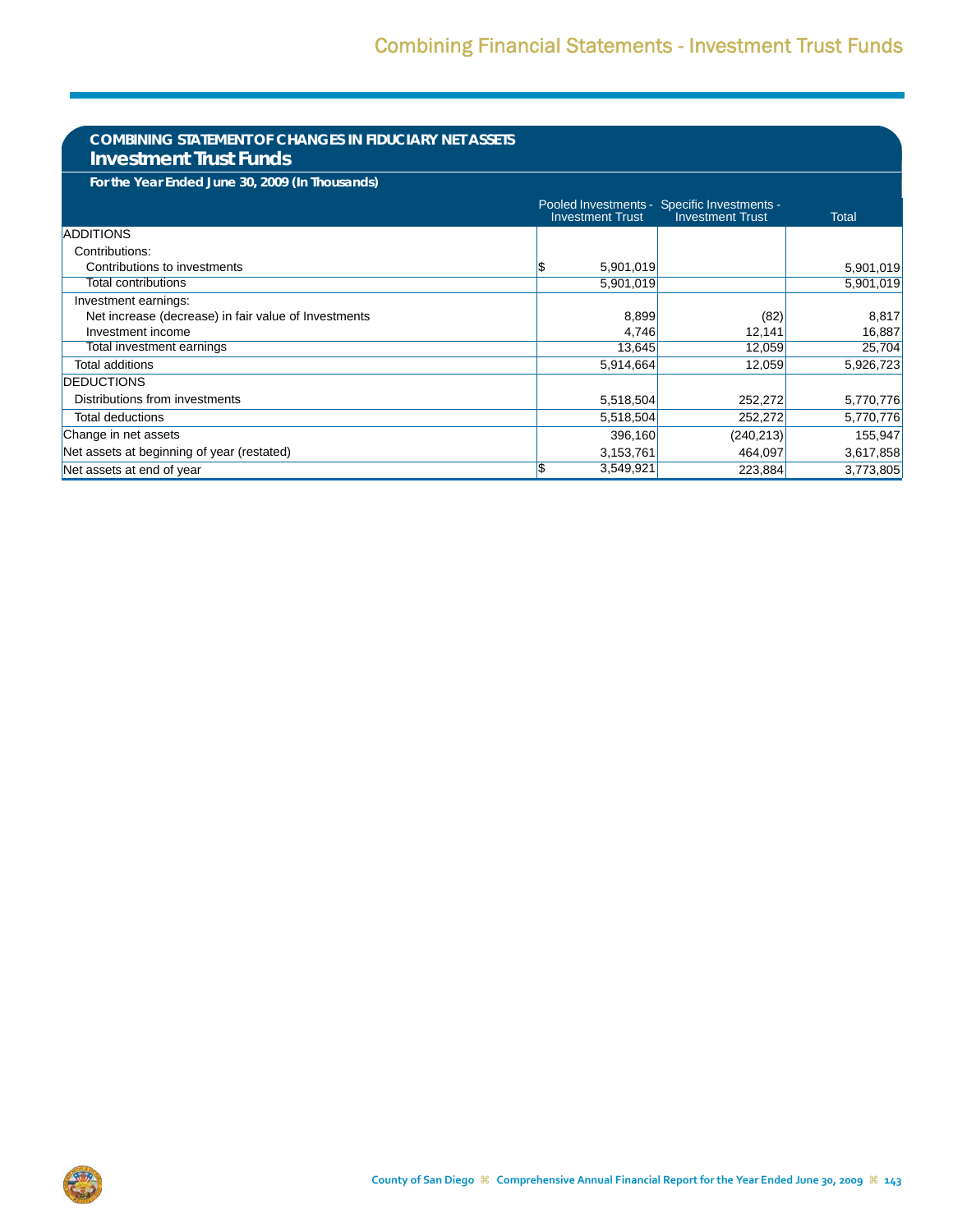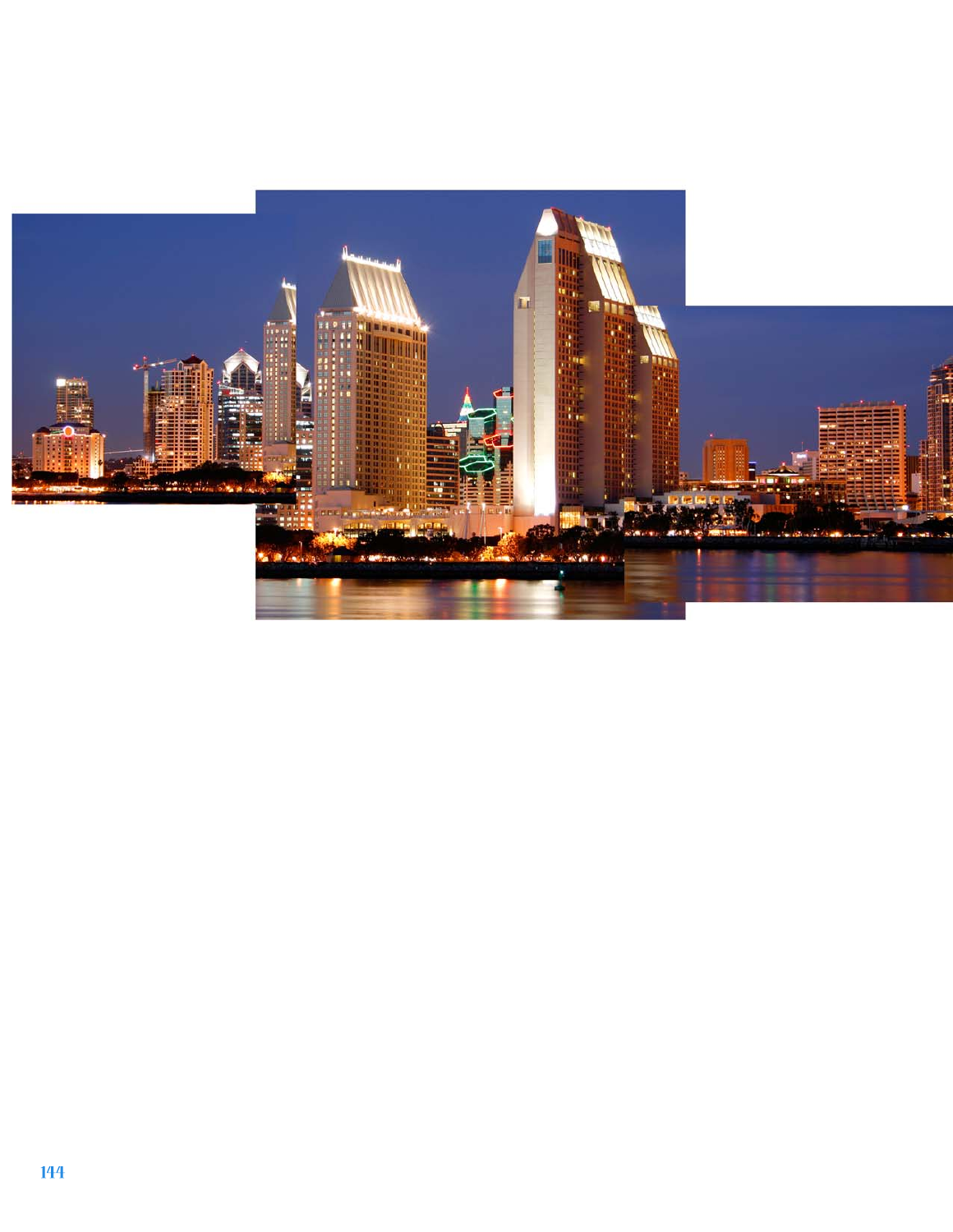## **AGENCY FUNDS**

Agency funds are used to account for situations where the County's role is purely custodial, such as the receipt, temporary investment, and remittance of fiduciary resources to individuals, private organizations, or other governments. Accordingly, assets reported in the agency funds are offset by a l iabil ity to the party on whose behalf they are held.

## **OTHER AGENCY FUNDS**

These funds maintain assets held in an agent capacity for other governments, organizations and individuals. These assets do not support the county's programs or services. Any portion of agency fund assets held at fiscal year end for other funds are reported in those funds rather than in the agency funds.

## **PROPERTY TAXES COLLECTIONS FUNDS**

These funds are used for recording the collection and distribution of property taxes.